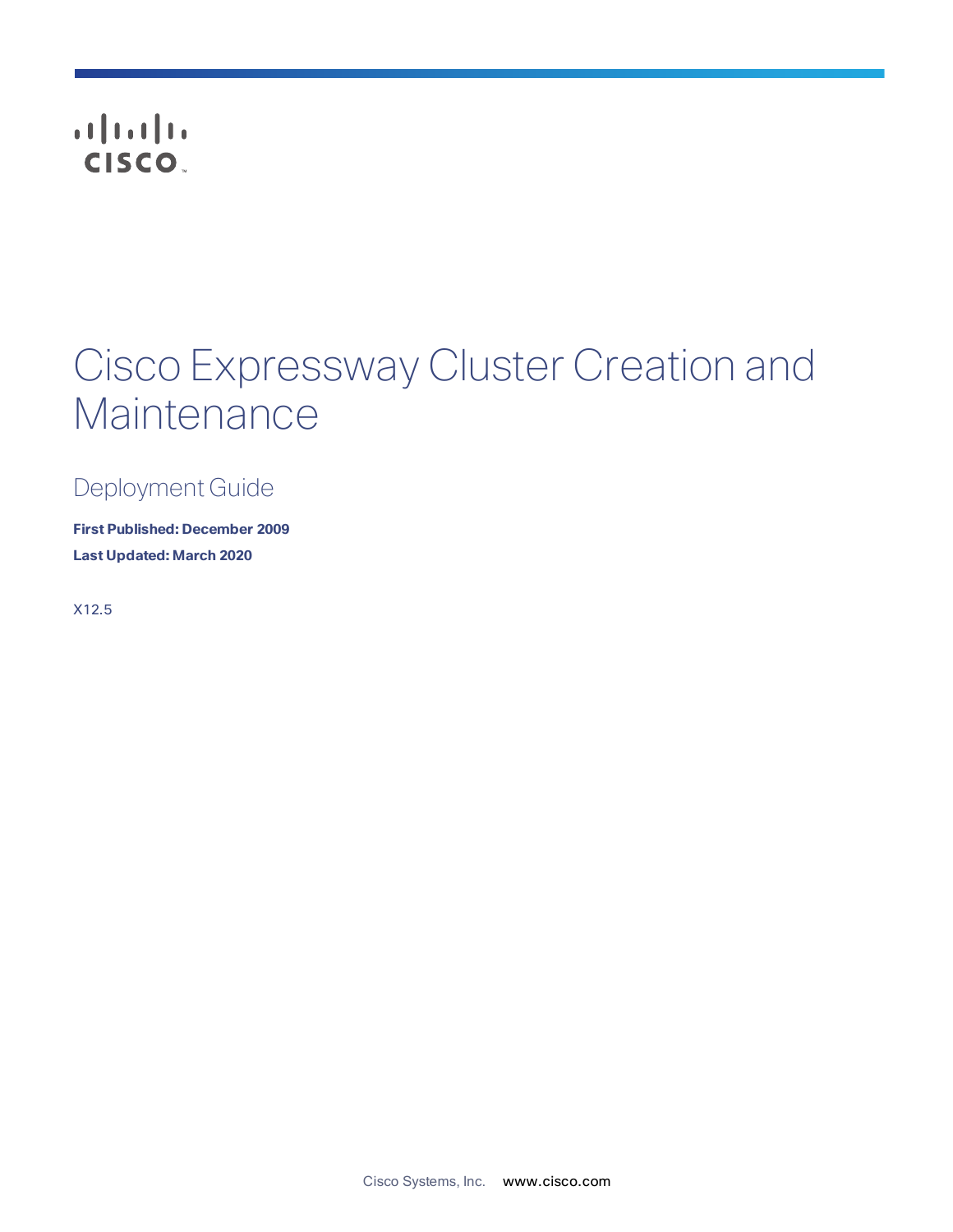# **Contents**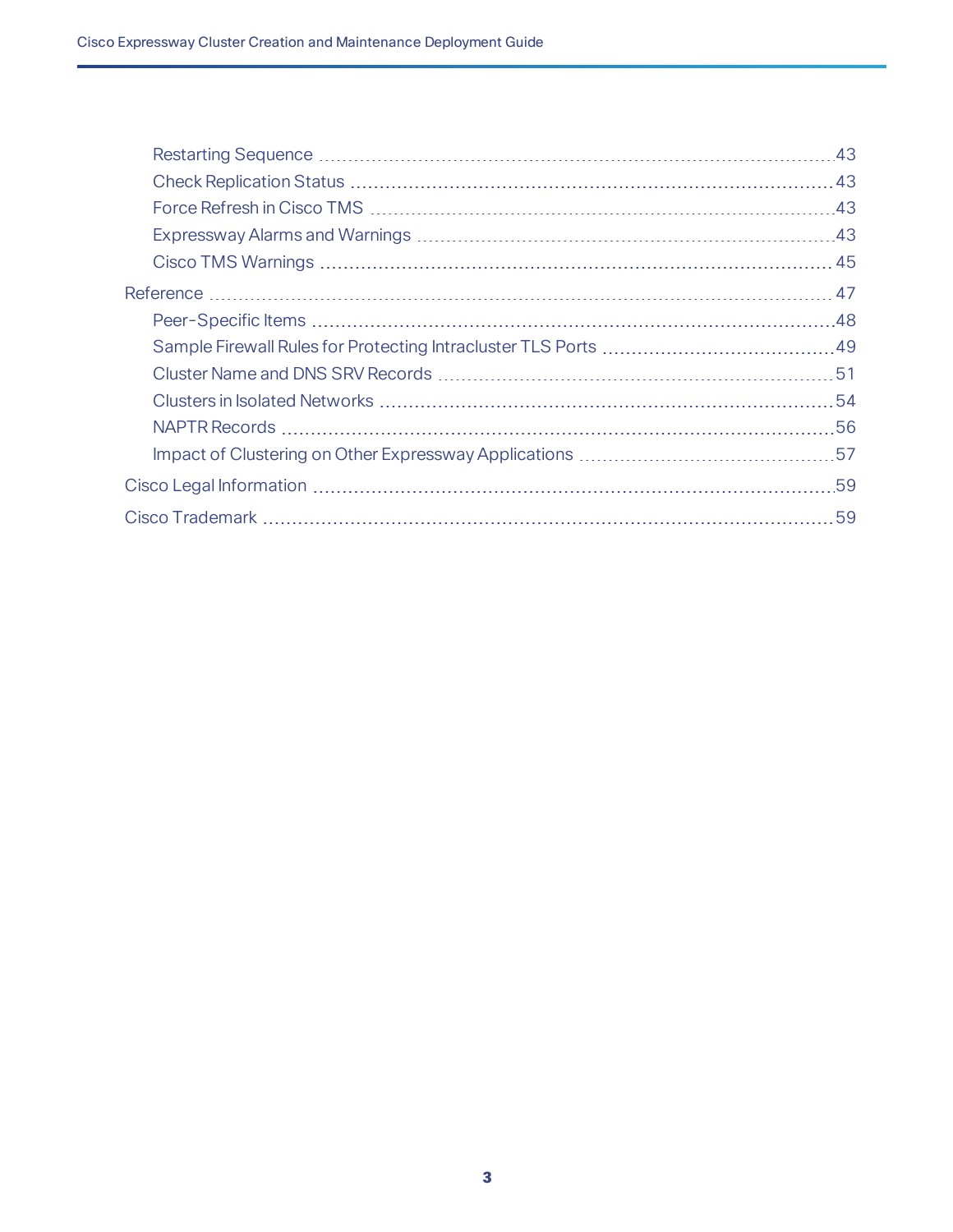## Preface

## <span id="page-3-0"></span>Preface

## <span id="page-3-1"></span>Change History

## **Table 1 Expressway Cluster Deployment Guide Change History**

| Date              | Change                                                                                                                                                                                              | Reason                                      |
|-------------------|-----------------------------------------------------------------------------------------------------------------------------------------------------------------------------------------------------|---------------------------------------------|
| March<br>2020     | Update Cluster License Usage and Capacity Guidelines section to clarify that video<br>call and audio call limits are exclusive (one or the other).                                                  | Clarification                               |
| January<br>2020   | Update Cluster License Usage and Capacity Guidelines section to clarify no<br>capacity gain from clustering Small VMs and to re-emphasize that the section does<br>not apply to Cisco VCS products. | Document<br>correction                      |
| December<br>2019  | Add usage note for Expressway-E traversal zones concerning TLS verify subject<br>name field.                                                                                                        | Clarification                               |
| <b>July 2019</b>  | Clarify that registering a device using SIP Outbound consumes RMS licenses per<br>registration.                                                                                                     | Clarification                               |
| May 2019          | Add information about license usage within clusters (formerly in the Administrator<br>Guide).                                                                                                       | Clarification                               |
| March<br>2019     | Clarify that removal of a cluster peer deletes all configuration for the LAN2 interface<br>in dual NIC deployments.                                                                                 | Clarification                               |
| February<br>2019  | Software version updated. Expressway only text added to Introduction. Cluster<br>Address Mapping section edited as per X8.11.4 document.                                                            | X12.5 release                               |
| February<br>2019  | Cluster Address Mapping section edited. Software version updated to X8.11.4<br>maintenance release. Other superficial enhancements to text.                                                         | Documentation<br>defect, X8.11.4<br>release |
| September<br>2018 | Updated for Webex and Spark platform rebranding, CE1200 appliance, and X8.11.1<br>maintenance release.                                                                                              | X8.11.1 release                             |
| August<br>2018    | Corrected text and example in 'Cluster Name and DNS SRV Records' section.                                                                                                                           | Correction                                  |
| <b>July 2018</b>  | Updated for X8.11                                                                                                                                                                                   | X8.11 release                               |
| November<br>2017  | Updated round trip delay and maximum hop distances in 'Prerequisites' section.                                                                                                                      | Update                                      |
| October<br>2017   | Strengthened advice on cluster upgrade order.                                                                                                                                                       | Clarification                               |
| August<br>2017    | Added note that all cluster peers should be configured in the same domain.                                                                                                                          | Omission                                    |
| <b>July 2017</b>  | Updated for X8.10.                                                                                                                                                                                  | X8.10 release                               |
| April 2017        | Added section and related edits for cluster address mapping.                                                                                                                                        | X8.9.2 release                              |
| December<br>2016  | Added section on clusters in isolated networks in relation to TLS.                                                                                                                                  | X8.9 release                                |
| June 2016         | Cluster communications now use TLS. Registrations, FindMe, TMSPE support<br>introduced on Expressway.                                                                                               | X8.8 release                                |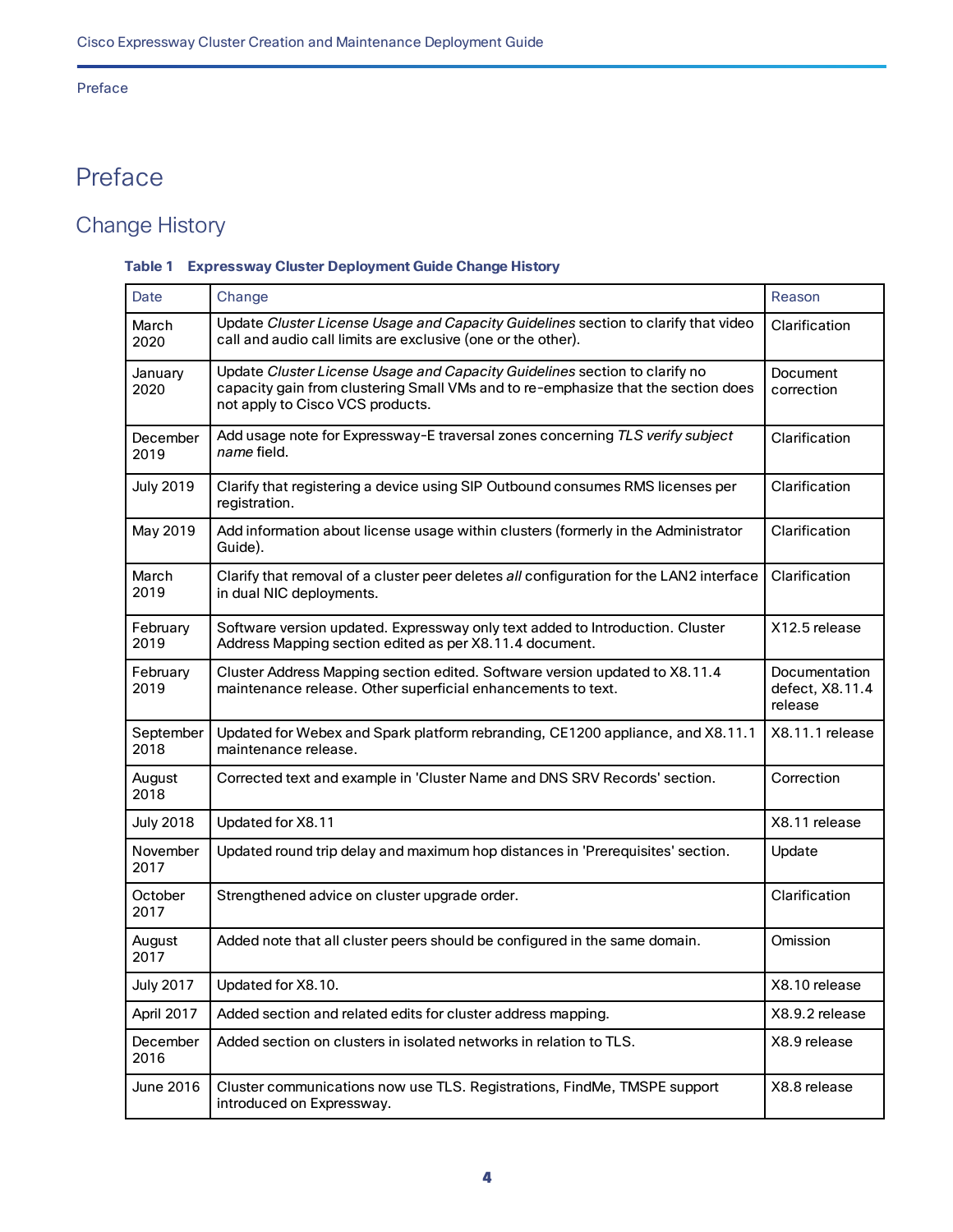## Preface

| Date             | Change                                                                                                                    | Reason |
|------------------|---------------------------------------------------------------------------------------------------------------------------|--------|
| November<br>2015 | Updated for X8.7.                                                                                                         |        |
| <b>July 2015</b> | Updated for X8.6. New procedure for replacing a peer.                                                                     |        |
| April 2015       | Menu path changes for X8.5 onwards. Republished with X8.5.2.                                                              |        |
| December<br>2014 | Updated for X8.5.                                                                                                         |        |
| June 2014        | Republished for X8.2.                                                                                                     |        |
| April 2014       | Updated for Expressway X8.1.1:                                                                                            |        |
|                  | New 'Upgrading a cluster' section for Expressway<br>ш                                                                     |        |
|                  | New 'Replacing an Expressway peer' section                                                                                |        |
|                  | ■ Updates to 'IP ports and protocols' appendix                                                                            |        |
| December<br>2013 | First release of Expressway version of this document. For older VCS versions see<br><b>VCS Configuration Guides page.</b> |        |

### **Table 1 Expressway Cluster Deployment Guide Change History (continued)**

## <span id="page-4-0"></span>About This Guide

From version X12.5 onwards, this guide applies only to the Cisco Expressway Series product (Expressway) and no longer applies to the Cisco VCS product (VCS). Older VCS guides on [Cisco.com](http://www.cisco.com/c/en/us/support/unified-communications/telepresence-video-communication-server-vcs/tsd-products-support-series-home.html) are still valid for the VCS versions they apply to—as specified on the title page of each guide.

The guide covers the following topics:

■ Clustering [Prerequisites,](#page-6-0) page 7

Describes the required network environment and minimum configuration of the peer Expressways before you can cluster them.

■ How to Form a [Cluster,](#page-11-0) page 12

How to form a cluster of one, add peers to a cluster, and configure cluster address mapping if necessary.

■ How to [Change](#page-25-0) a Cluster, page 26

Processes like upgrading, taking peers offline, changing the primary peer, and disbanding the cluster.

■ How to Connect the Cluster to Other [Systems,](#page-36-0) page 37

How to connect the cluster with external systems like Cisco TMS, other Expressways, and endpoints.

■ [Troubleshooting,](#page-42-0) page 43

Guidance that may assist if the cluster is not working as expected.

■ [Reference,](#page-46-0) page 47

Additional material that may be relevant to your environment.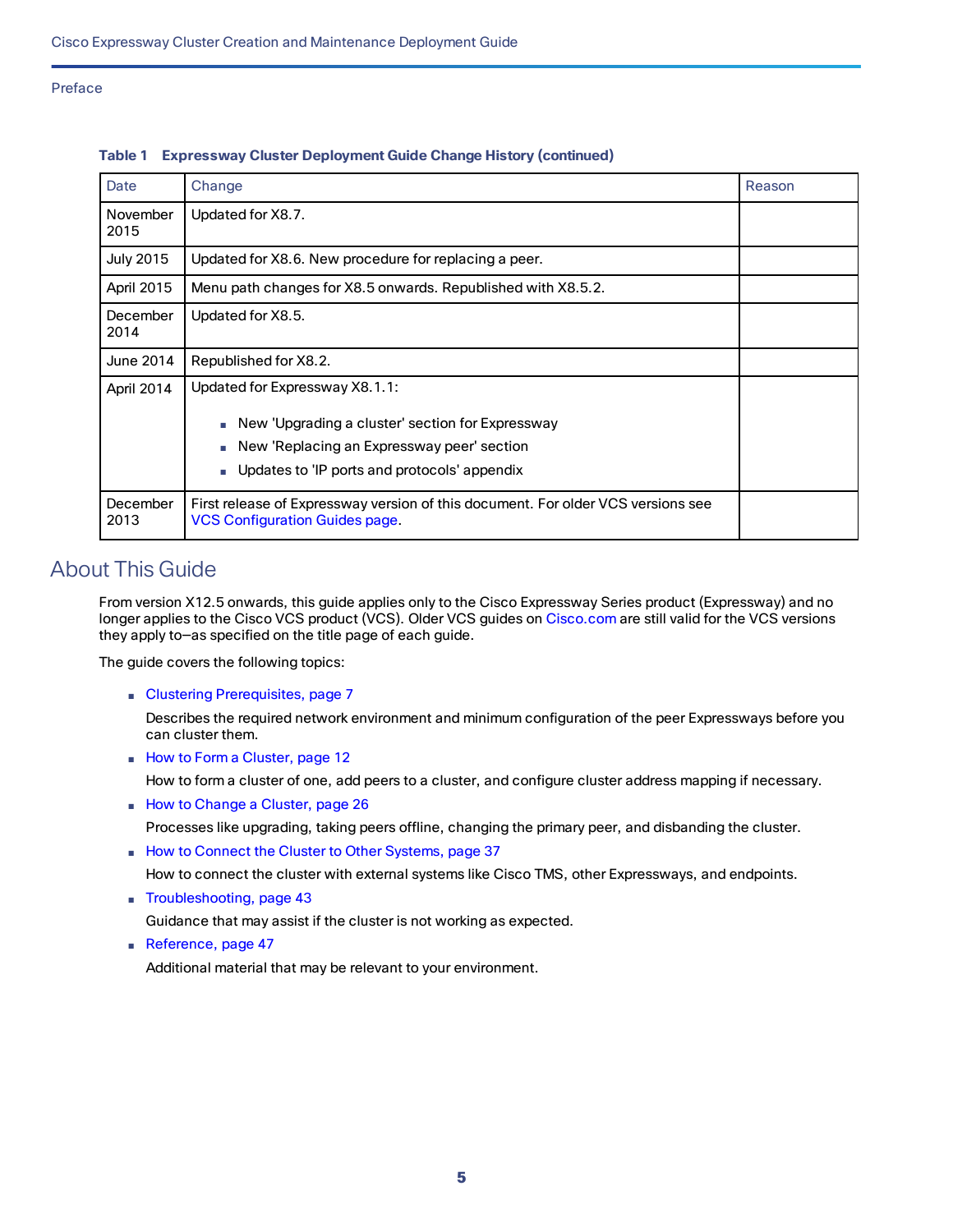Clustering Basics

## <span id="page-5-0"></span>Clustering Basics

An Expressway can be part of a cluster of up to six Expressways. Each Expressway in the cluster is a peer of every other one in that cluster. When you create a cluster you nominate one peer as the primary, from which its configuration is replicated to the other peers.

Every Expressway peer in the cluster must have the same routing capabilities — if any Expressway can route a call to a destination it is assumed that all Expressway peers in that cluster can route a call to that destination. If routing is different on different Expressway peers, then you need to use separate Expressways / Expressway clusters.

## <span id="page-5-1"></span>Benefits of Clustering Expressway

Clustered Expressways can provide benefits for both capacity and resilience:

- Capacity. Clustering can increase the capacity of an Expressway deployment by a maximum factor of four, compared with a single Expressway.
- Resilience. Clustering can provide redundancy while an Expressway is in maintenance mode, or in case it becomes inaccessible due to a network or power outage, or other reason. The Expressway peers in a cluster share bandwidth usage as well as routing, zone, FindMe™, and other configuration. Endpoints can register to any of the peers in the cluster, so if an endpoint loses connection to its initial peer, it can re-register to another one in the cluster.

## <span id="page-5-2"></span>About Capacity Gain

**There is no capacity gain after four peers**. So in a six-peer cluster for example, the fifth and sixth Expressways do not add extra call capacity to the cluster. Resilience is improved with the extra peers, but not capacity.

The Small Expressway VMs are intended for Cisco Business Edition 6000 customers, so **clustering of Small VMs only provides redundancy** and does not provide any additional scale benefit.

## <span id="page-5-3"></span>About Licensing

Capacity licensing is done on a per-cluster basis, and all capacity licenses installed on a cluster peer are available to any peer in the cluster. This includes Rich Media Session licenses and room system & desktop system registration licenses. More details are provided in Cluster License Usage and Capacity [Guidelines,](#page-8-0) page 9.

## <span id="page-5-4"></span>Using Cisco TMS

Cisco TMS is not essential for clustering. If you are not using device provisioning or FindMe with your cluster, then TMS is optional but recommended. However, you **must** use TMS - in Provisioning Extension mode - to use either device provisioning or FindMe with the Expressway cluster:

Enabling device provisioning and creating a cluster are two separate processes. To enable provisioning on an Expressway cluster, you can use either of the following methods:

- Use the instructions in this guide to create the cluster of Expressways (without provisioning enabled). Then follow the instructions in *Cisco TMS Provisioning Extension Deployment Guide* to enable provisioning across the cluster.
- Use the instructions in *Cisco TMS Provisioning Extension Deployment Guide* to enable provisioning on what will be the primary Expressway. Then follow the instructions in this guide to create the cluster of Expressways.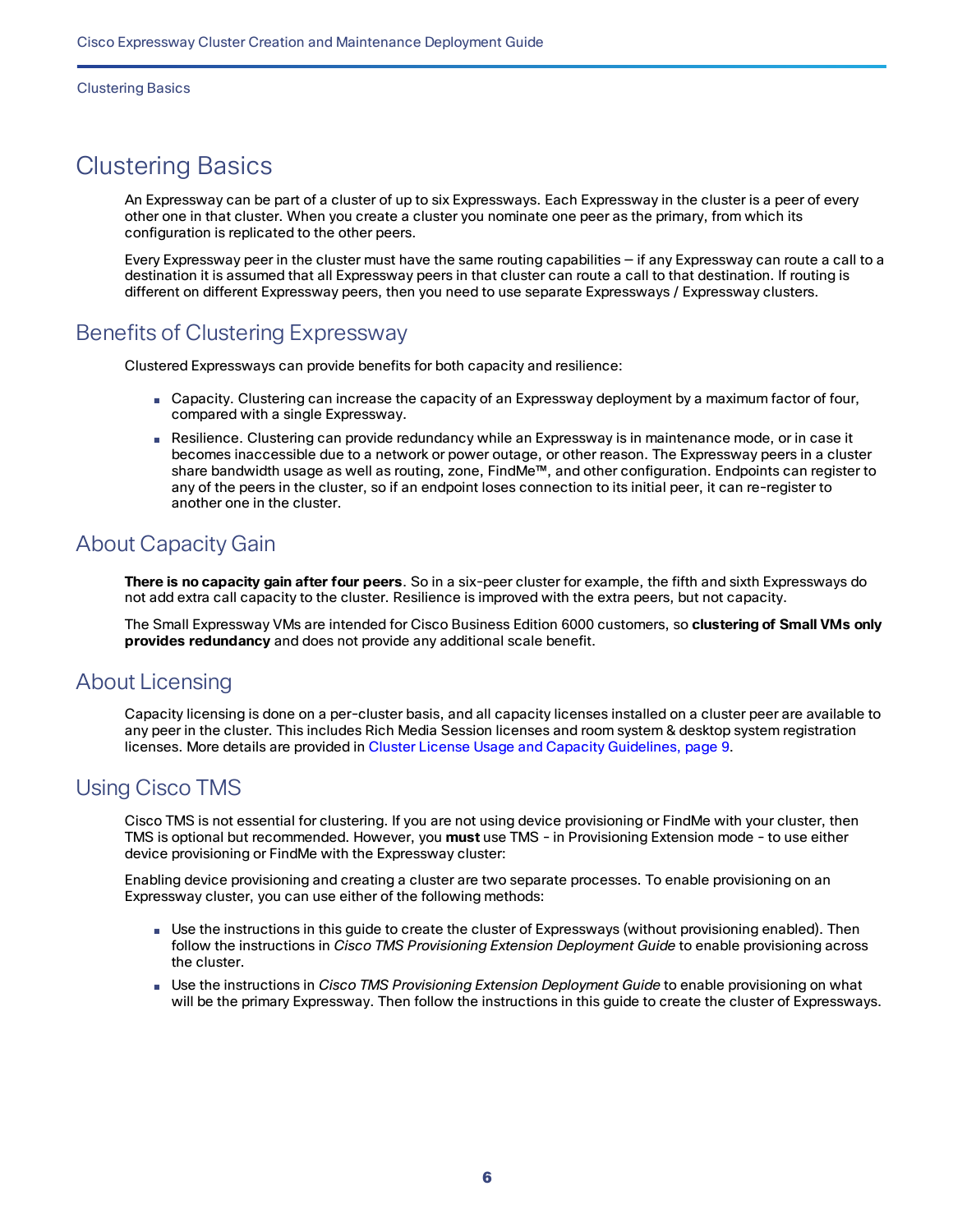#### Clustering Prerequisites

## <span id="page-6-0"></span>Clustering Prerequisites

Before setting up a cluster of X12.5 Expressway peers or adding an X12.5 Expressway to a cluster, ensure that the following requirements are met:

## **Platform and software versions match**

- All clusters peers are running the same Expressway version. The only occasion where different peers are allowed to run different versions of code is for the short period of time while a cluster is being upgraded from one version of code to another, during which time the cluster operates in a partitioned fashion.
- Each peer is using a hardware platform (appliance or virtual machine) with equivalent capabilities. For example, you can cluster peers that are running on standard appliances with peers running on 2 core Medium VMs, but you can't cluster a peer running on a standard appliance with peers running on 8 core Large VMs.

#### **Network conditions are met**

- Each peer has a different LAN configuration (a different IPv4 address and a different IPv6 address, where enabled).
- Expressway supports a round trip delay of up to 80ms. This means that each Expressway in the cluster must be within a 40ms hop of all other peers in the cluster.
- Each peer in a cluster is directly routable to each and every other Expressway in or to be added to the cluster. (There must be no NAT between cluster peers – if there is a firewall ensure that the required ports are opened.)
- External firewalls are configured to block access to the clustering TLS ports.
- The network connections between the peers must be reliable during cluster forming or changing procedures.

Clustering procedures are sensitive to sequencing, particularly after the introduction of X8.11. The primary peer must start first; if other peers start first they can try to assume control of the cluster, resulting in inconsistent configuration state that is hard to recover from.

### **Basic configuration is done**

- Each peer has a different system name to all other peers.
- All cluster peers are configured in the same domain.
- Each peer has a certificate that identifies it to other peers (minimum required for default of **TLS verification mode** set to *Permissive*).

If you wish to have authenticated TLS connections, the certificate must also be valid and be issued by an authority that is trusted by all peers (**TLS Verification mode** set to *Enforce*).

We recommend populating the CN of all peer certificates with the same cluster FQDN, and populating each peer certificate's SAN with that peer's FQDN.

**Note**: Although using one certificate for multiple Expressways in one cluster is supported, this is not recommended due to the security risk. That is, if one private key is compromised on one device, it means all devices in the cluster are compromised.

- All peers have the same set of option keys installed, with the following exceptions:
	- For VCS: Traversal and non-traversal call licenses
	- For Expressway: Rich Media Sessions
	- For Expressway: Room system and desktop system registration licenses

All other license keys must be identical on each peer.

**Note:** Installing some types of option keys requires you to restart the Expressway.

■ H.323 mode is enabled on each peer (**Configuration > Protocols > H.323**, and for **H.323 mode** select *On*).

The cluster uses H.323 signaling between peers to determine the best route for calls, even if all endpoints are SIP endpoints.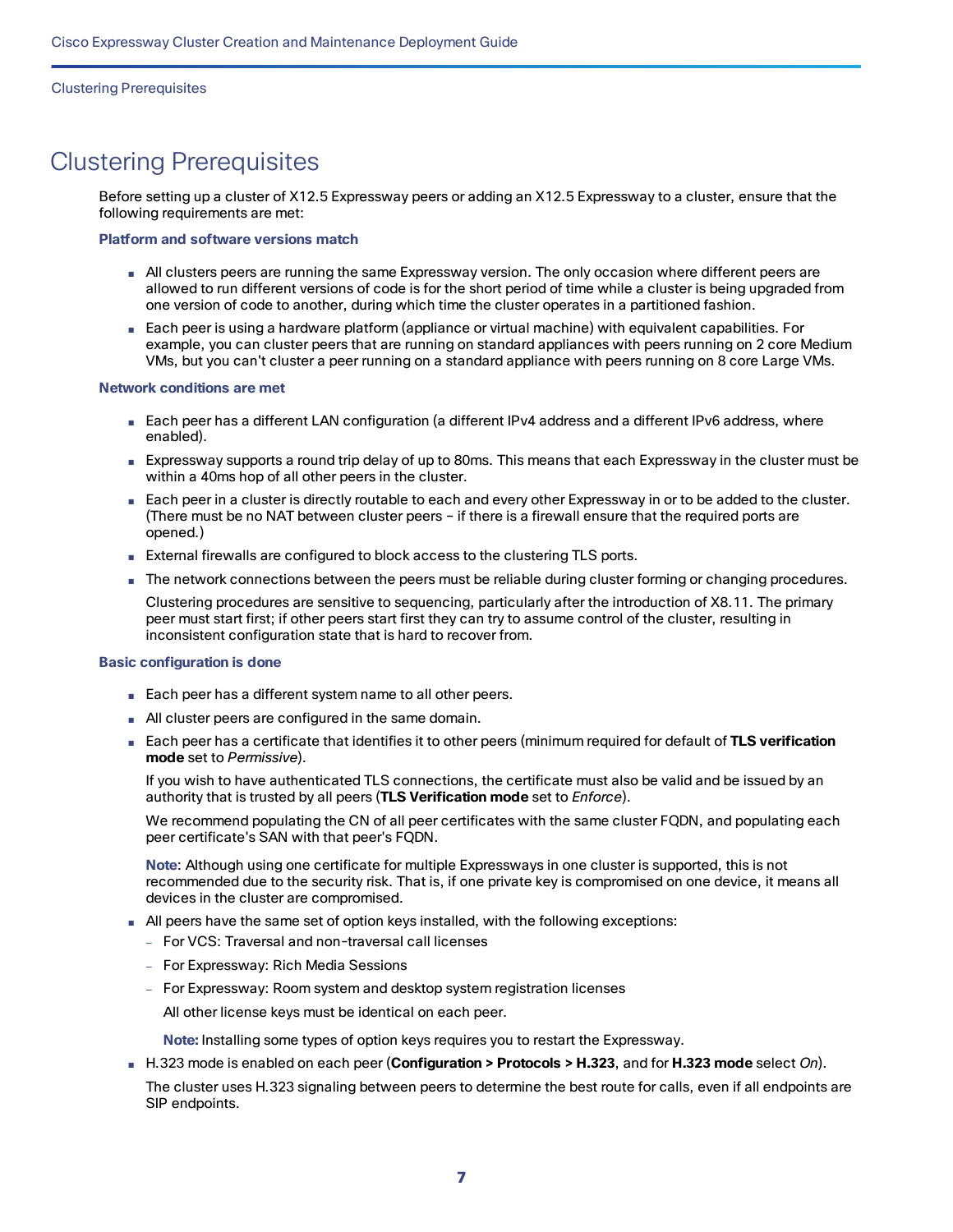#### Clustering Prerequisites

■ The firewall rules on each peer are configured to block connections to the clustering TLS ports, from all IP addresses except those of its peers.

See Sample Firewall Rules for Protecting [Intracluster](#page-48-0) TLS Ports, page 49.

### **DNS configuration is done**

DNS server configuration does not replicate so you must enter the DNS server address(es) on each peer.

- The DNS servers used by the Expressway peers must support both forward and reverse DNS lookups of Cisco TMS and all Expressway peer addresses. The DNS servers must also provide address lookup for any other DNS functionality required, such as:
	- NTP servers or the external manager if they configured using DNS names
	- Microsoft FE Server FQDN lookup
	- LDAP server forward and reverse lookup (reverse lookups are frequently provided through PTR records)

**Note**: Expressway-E typically uses a public DNS, but it's undesirable to use the public DNS to resolve **private** IP addresses. It's also undesirable to cluster on the public addresses of the Expressway-E peers. For these reasons, we recommend you use cluster address mapping to resolve the peers' FQDNs to **private** IP addresses. For detailed steps, see Cluster Address Mapping for [Expressway-E](#page-20-1) Clusters, page 21.

■ A DNS SRV record is required for the cluster, which contains A or AAAA records for each peer.

This configuration is advised for video interoperability and business to business (B2B) video calling, but is **not required for Mobile and Remote Access**.

- (For MRA) Create a **collab-edge** SRV record for each peer in the Expressway-E cluster.
- (For B2B only) The Expressway-E cluster has a DNS SRV record that defines all cluster peers.

### **TMS is configured (if necessary)**

- Cisco TMS, if used, is running version 13.2 or later (12.6 or later is permitted if you are not using Cisco TMS for provisioning or FindMe).
- If Cisco TMS is to be used for replicating FindMe and/or Provisioning data, ensure that Provisioning Extension mode functionality is enabled on Cisco TMS (see *Cisco TMS [Provisioning](http://www.cisco.com/en/US/products/ps11338/products_installation_and_configuration_guides_list.html) Extension Deployment Guide* for details).

#### **Clusters with mixed CE1200 and CE1100 physical appliances**

To add a CE1200 appliance to an existing cluster that has CE1100 models in it, configure the Type option to match the other peers (Expressway-E or Expressway-C) through the service setup wizard on the **Status > Overview** page, *before* you add the CE1200 to the cluster.

#### **Cluster capacity for MRA registrations**

This section applies if you deploy Cisco Unified Communications Manager and use the Mobile and Remote Access feature.

The cluster capacity for MRA registrations is as follows:

| If the cluster peers are                               | The maximum MRA registrations capacity is                                                                                                 |
|--------------------------------------------------------|-------------------------------------------------------------------------------------------------------------------------------------------|
| CE1200 appliances                                      | 5000 per peer (up to 20,000 total in a 6-peer cluster)                                                                                    |
| CE1100 appliances                                      | 2500 per peer (up to 10,000 total in a 6-peer cluster)                                                                                    |
| Large VMs                                              | 2500 per peer (up to 10,000 total in a 6-peer cluster)                                                                                    |
| Mix of CE1200s with CE1100s and/or Large<br><b>VMs</b> | 2500 per peer (up to 10,000 total in a 6-peer cluster)<br>Note: The CE1200 capacity "drops" to the capacity of the other<br>cluster peers |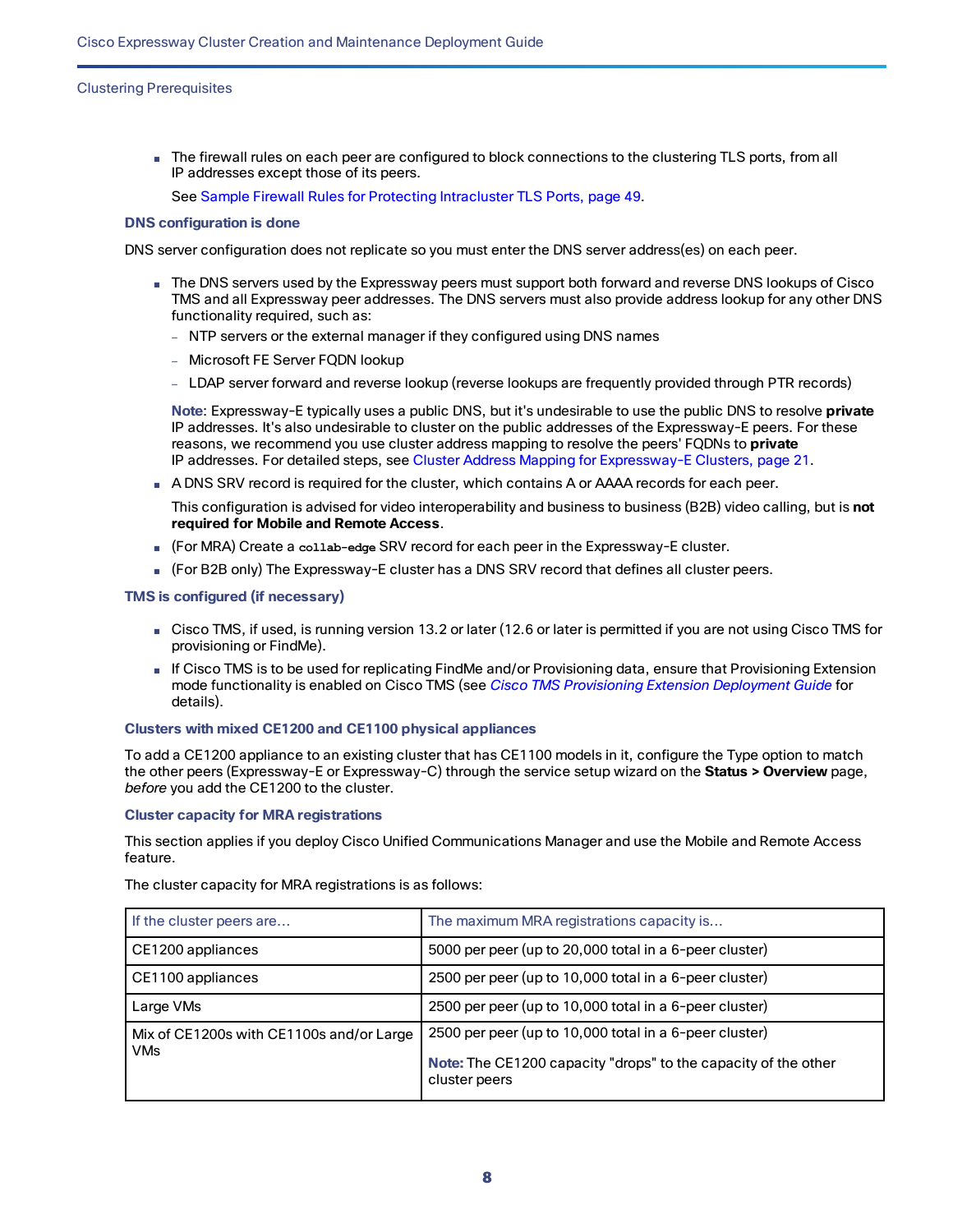Cluster License Usage and Capacity Guidelines

## <span id="page-8-0"></span>Cluster License Usage and Capacity Guidelines

**This section only applies to the Cisco Expressway Series product, not to Cisco VCS**. For information about Cisco VCS, please refer to the *X12.5.2 Cisco VCS Administrator Guide* on the Cisco TelePresence Video [Communication](https://www.cisco.com/c/en/us/support/unified-communications/telepresence-video-communication-server-vcs/products-maintenance-guides-list.html) Server [maintain](https://www.cisco.com/c/en/us/support/unified-communications/telepresence-video-communication-server-vcs/products-maintenance-guides-list.html) and operate guides page (or earlier if you are running earlier X12.5.x software).

**Note:** From X8.10, the requirement to have a 10 Gbps NIC to achieve the scalability of a Large system is removed. Subject to your bandwidth constraints, it is possible to have the capacity of a Large system with a 1 Gbps NIC.

The maximum supported capacities / sizing for Cisco Expressway Series (not Cisco VCS) are listed in the tables below. These figures are guidelines only and are NOT guaranteed, because many factors affect performance in reallife deployments. Expressway supports so many different use cases that it is not possible to provide capacity limits for individual, specific deployments.

Expressway sizing / capacity information is categorized on the basis of the number of supported concurrent registrations and/or calls.

## Important Caveats

- The figures provided here assume all necessary software licenses are applied.
- The figures are tested for specific, dedicated Expressway scenarios. Based on an Expressway or cluster being used for a single service or scenario, such as just for MRA or just for B2B calling. It's not possible to provide tested capacity guidelines for multi-service deployments.
- Up to six Expressway systems can be clustered, but this only increases capacity **by a maximum factor of four** (except Small VMs, which have no gain).
- For Small VMs, clustering is only for redundancy and not for scale and **there is no capacity gain from clustering**.
- The figures provided for video calls and audio-only calls are alternatives the stated capacity is available either for video or for audio, not for both.

## **Dependencies**

The figures for calls refer to concurrent calls.

Concurrent calls and Rich Media Session (RMS) licenses do not have a one-to-one relationship. Various factors determine RMS license usage, which means that some calls may be "free" and others may use multiple licenses.

To support 6000 TURN relays on a large system (Large VM or CE1200) you need to enable "TURN Port Multiplexing on Large Expressway" (**Configuration > Traversal > TURN**).

Small VMs are supported on the Cisco Business Edition 6000 platform, or on general purpose hardware / ESXi which matches the Cisco Business Edition 6000 specification. The figures for Small VMs are for M5-based BE6000 appliances.

## Figures for Standalone Systems

This table shows the base capacity for a standalone Expressway.

| Table 2 Standalone Capacity Guidelines - Single Expressway |  |
|------------------------------------------------------------|--|
|                                                            |  |

| <b>Platform</b> | Registrations<br>(room/desktop) | Calls (video or audio-only) | <b>RMS</b><br>Licenses | <b>MRA</b><br><b>Registrations</b><br>(proxied) | <b>TURN</b><br>Relays |
|-----------------|---------------------------------|-----------------------------|------------------------|-------------------------------------------------|-----------------------|
| CE1200          | 5000                            | 500 video or 1000 audio     | 500                    | 5000                                            | 6000                  |
| Large VM        | 5000                            | 500 video or 1000 audio     | 500                    | 2500                                            | 6000                  |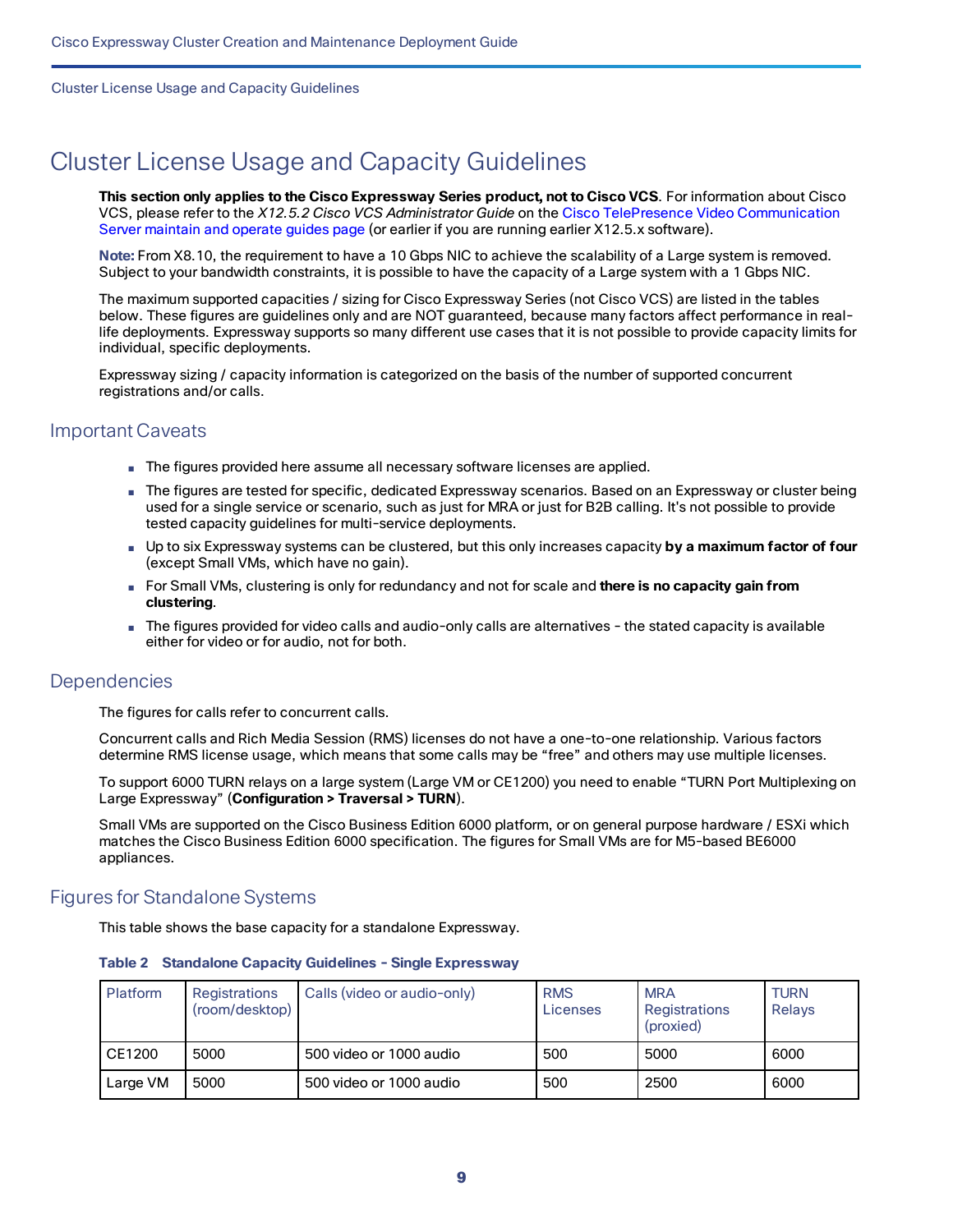Cluster License Usage and Capacity Guidelines

| Platform      | Registrations<br>(room/desktop) | Calls (video or audio-only)                         | <b>RMS</b><br>Licenses | <b>MRA</b><br><b>Registrations</b><br>(proxied) | <b>TURN</b><br>Relays |
|---------------|---------------------------------|-----------------------------------------------------|------------------------|-------------------------------------------------|-----------------------|
| Medium<br>VM. | 2500                            | 100 video or 200 audio                              | 100                    | 2500                                            | 1800                  |
| Small VM      | 2000                            | 40 non-MRA video, or 20 MRA<br>video<br>or 40 audio | 75                     | 200                                             | 1800                  |

**Table 2 Standalone Capacity Guidelines - Single Expressway (continued)**

## Figures for Clustered Systems

This table illustrates the increased capacity for a clustered system with four Expressways (maximum cluster size for scale gain).

To determine the capacity for clusters with two or three nodes, apply a factor of 2 or 3 respectively to the standalone figures. Except for Small VMs, where the figures for clustered systems and for standalone systems are always the same (because there's no capacity gain from clustering Small VMs).

| <b>Platform</b>      | <b>Registrations</b><br>(room/desktop) | Calls (video or audio-only)                         | <b>RMS</b><br>Licenses | <b>MRA</b><br><b>Registrations</b><br>(proxied) | <b>TURN</b><br>Relays |
|----------------------|----------------------------------------|-----------------------------------------------------|------------------------|-------------------------------------------------|-----------------------|
| CE1200               | 20,000                                 | 2000 video or 4000 audio                            | 2000                   | 20,000                                          | 24,000                |
| Large VM             | 20,000                                 | 2000 video or 4000 audio                            | 2000                   | 10,000                                          | 24,000                |
| <b>Medium</b><br>VM. | 10.000                                 | 400 video or 800 audio                              | 400                    | 10.000                                          | 7200                  |
| Small VM             | 2000                                   | 40 non-MRA video, or 20 MRA<br>video<br>or 40 audio | 75                     | 200                                             | 1800                  |

**Table 3 Clustered Capacity Guidelines - Example for Cluster with 4 Expressway Peers**

## Example Deployment

Say you want to deploy a resilient cluster that can handle up to 750 concurrent desktop registrations and 250 Rich Media Sessions. In this case you could configure 4 peers as follows:

|                               | Peer 1 |     | Peer 2   Peer 3 | Peer 4 | <b>Total cluster</b><br>capacity |
|-------------------------------|--------|-----|-----------------|--------|----------------------------------|
| Desktop registration licenses | 250    | 250 | 250             |        | 750                              |
| <b>Rich Media Sessions</b>    | 100    | 100 | 50              |        | 250                              |

In this example it doesn't matter which peer an endpoint registers to, as the licenses are shared across all of the peers. If any one peer is temporarily taken out of service the full set of call licenses remain available to the entire cluster.

## Intracluster Calls

License usage when endpoints are registered to different peers in the same cluster, depends on call media traversal across the cluster: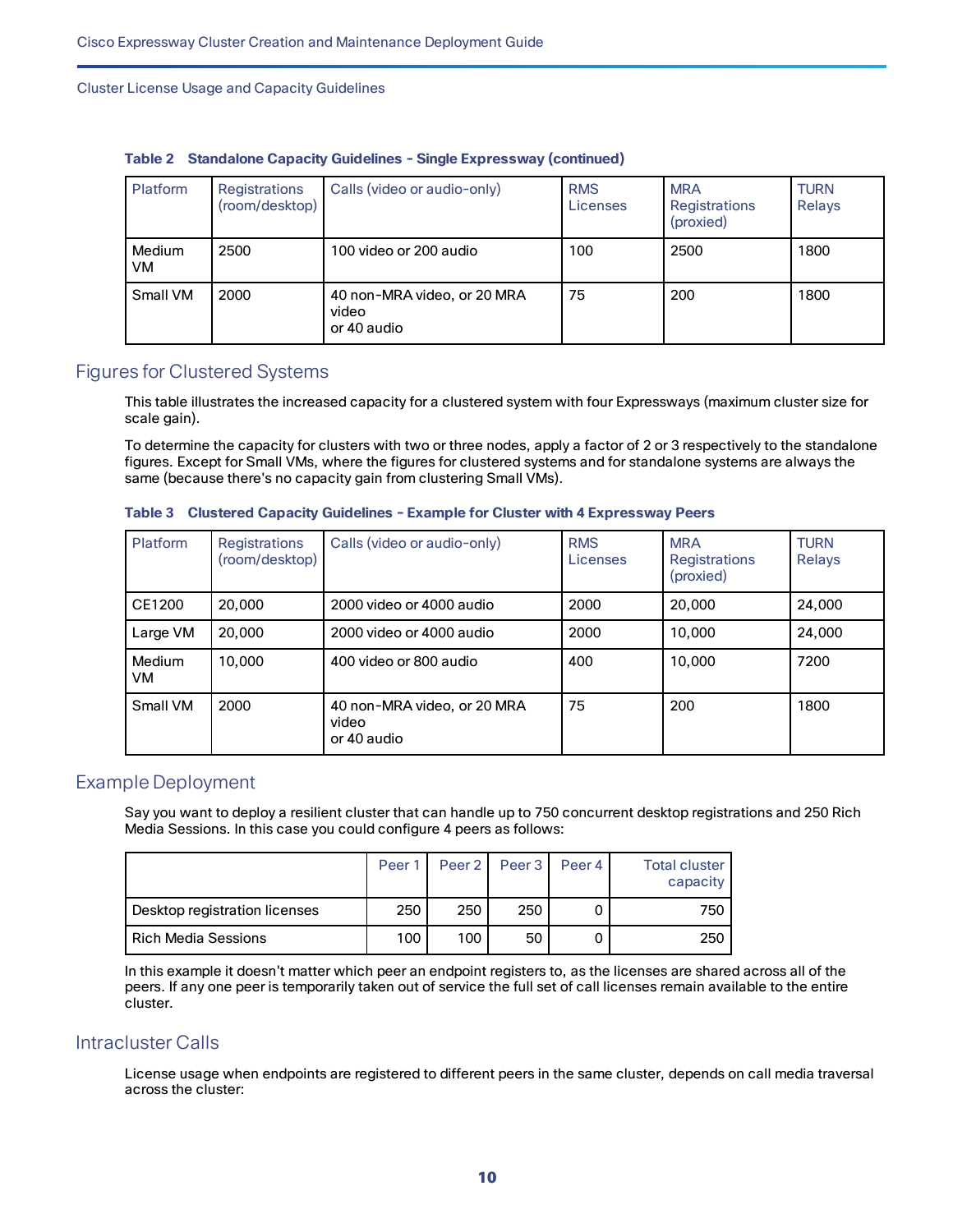Cluster License Usage and Capacity Guidelines

- If call media does not traverse the cluster peers, a call between the endpoints does not consume any RMS licenses (it's a "Registered" call).
- If call media does traverse the cluster peers, a call between the endpoints consumes an RMS license on the Expressway where the B2BUA is engaged.

More information about how licenses are used in clustered systems is provided in the licensing section of this guide.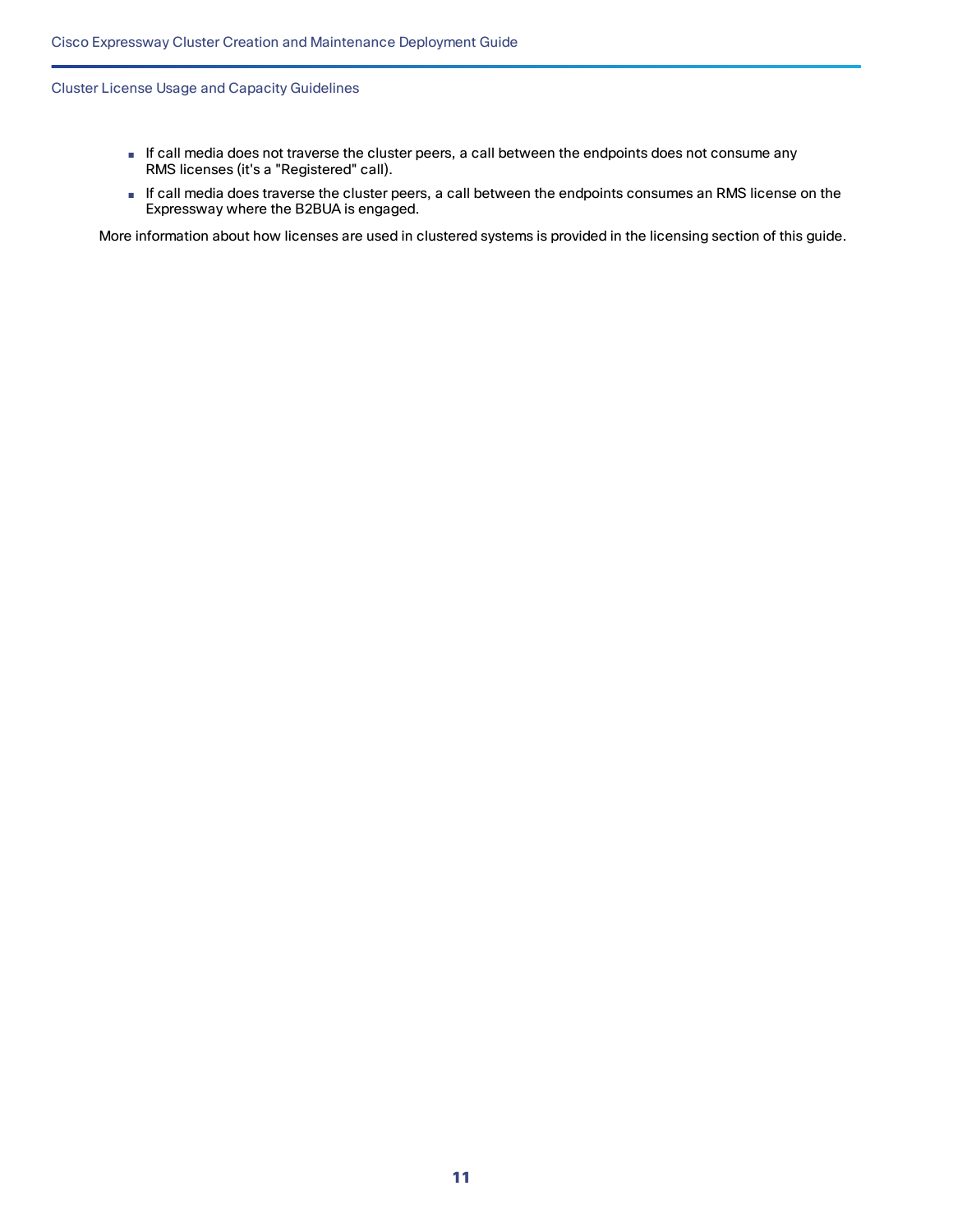## <span id="page-11-0"></span>How to Form a Cluster

- You can have up to 6 Expressways in a cluster, including the primary.
- You should add peers to the cluster one by one.
- You should only make configuration changes on the primary Expressway.

**Caution: Do not adjust any cluster-wide configuration until the cluster is stable with all peers running. Cluster database replication will be negatively impacted if any peers are upgrading, restarting, or out of service when you change the cluster's configuration.**

Any changes made on other peers are not reflected across the cluster, and will be overwritten the next time the primary's configuration is replicated across the peers. The only exceptions to this are some [peer-specific](#page-47-0) [configuration](#page-47-0) items.

You may need to wait up to one minute before changes are updated across all peers in the cluster.

- The clustering interface must not have NAT enabled on it.
- Cluster communication failure alarms are raised while the cluster is forming. Alarms should clear when you're finished.
- Configuration replication is suspended to new Expressways before they have properly joined the cluster.
- If the new Expressway peer has two network interfaces, the **Peer** *N* **address** MUST NOT specify the external interface.

However, if you need to enforce TLS between peers, you'll need to use the FQDN of the peer as it appears on the peer's certificate. See Cluster Address Mapping for [Expressway-E](#page-20-1) Clusters, page 21, to map FQDNs to the internal IP addresses.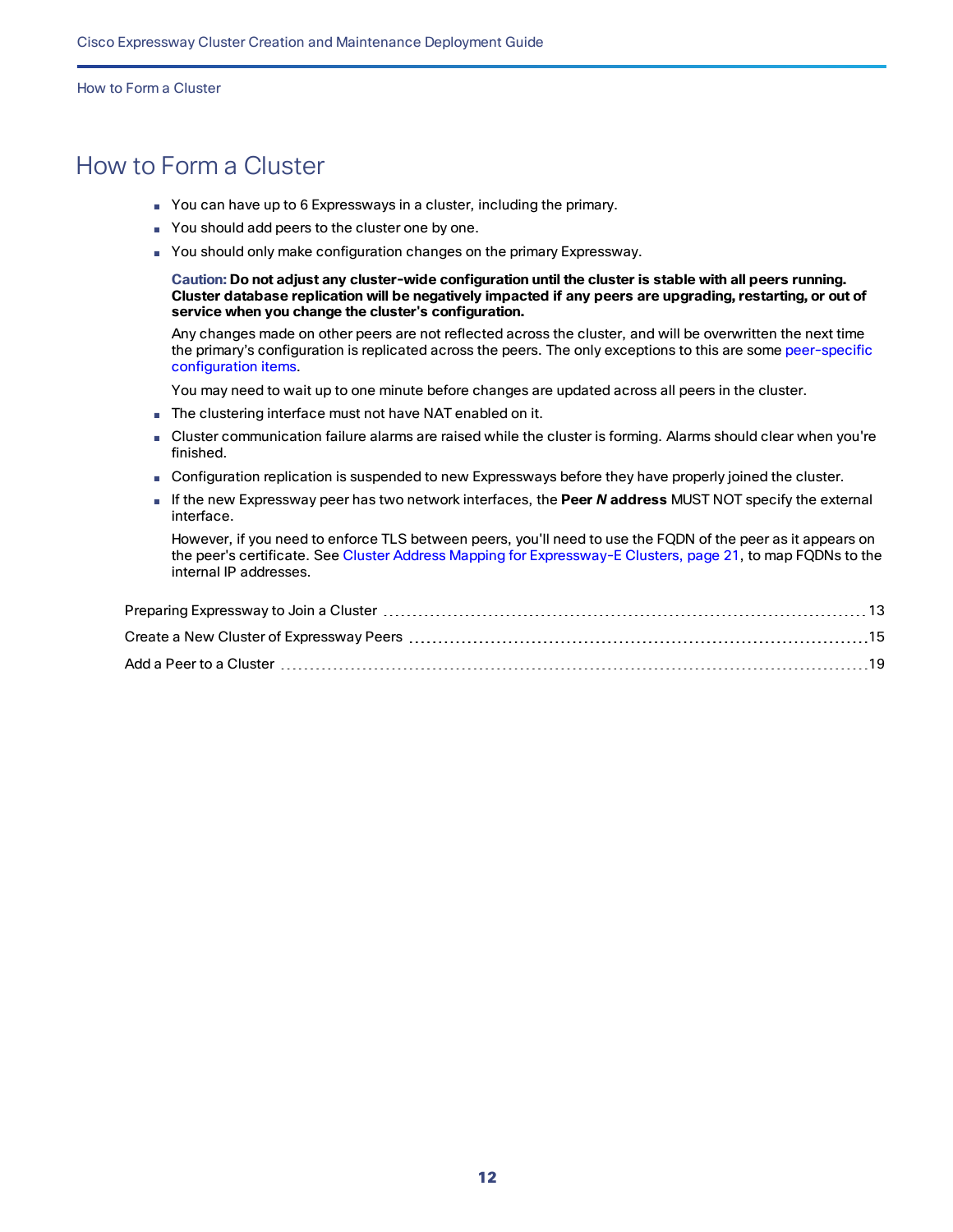## <span id="page-12-0"></span>Preparing Expressway to Join a Cluster

- If necessary, take the new peer out of service:
	- **a.** Enable maintenance mode:
		- **1.** Go to **Maintenance > Maintenance mode**.
		- **2.** Set **Maintenance mode** to *On*.
		- **3.** Click **Save** and click **OK** on the confirmation dialog.
	- **b.** Wait for all calls to clear and registrations to timeout on this peer.
		- If necessary, manually remove any calls on this peer that do not clear automatically (using the web browser go to **Status > Calls**, then select the check box next to the calls you want to terminate and click **Disconnect**).
		- If necessary, manually remove any registrations from this peer that do not clear automatically (using the web browser go to **Status > Registrations > By device**, then select the check box next to the devices you want to remove and click **Unregister**).

You can leave the registration for the Conference Factory – this will not be the source of calls, and even if deleted will not roll over to another peer, as other peers have their own Conference Factory registration (if enabled).

- **c.** If the Expressway is in a cluster, remove it from its existing cluster then restart it.
- **d.** Factory reset the Expressway (unless you already did this, because of the restart in previous step).
- Check that the address of your Expressway is not a peer of any other Expressway in your organization.
- Check that the Expressway is not a neighbor, traversal client, or traversal server of any other Expressway.
- Review and modify the configuration to ensure that the Expressway has:
	- A valid Ethernet speed (**System > Network interfaces > Ethernet**).
	- Valid IP address and IP gateway (**System > Network interfaces > IP**).
	- A valid and working NTP server configured (**System > Time**; in the Status section, the State should be "Synchronized").
	- At least one valid DNS server configured, and that if unqualified DNS names are used elsewhere (e.g. for the NTP server), that the correct **Domain name** is also configured (**Domain name** is added as a suffix to an unqualified DNS name to make it into an FQDN) (**System > DNS**).
	- Go to **System > DNS** and ensure that **System host name** is the DNS hostname for this Expressway (typically the same as the **System name** in **System > Administration**, but excluding spaces, and unique for each Expressway in the cluster). If it is not configured correctly, set it up appropriately and click **Save**.

Note: <System host name>.<DNS domain name> = FQDN of this Expressway

— No peers configured (on **System > Clustering** – all Peer N address fields on this page should be blank).

**CAUTION: If you clear all the peer address fields from the clustering page and save the configuration,** then the Expressway will factory reset itself the next time you do a restart. This means you will lose all **existing configuration except basic networking for the LAN1 interface, including all configuration that you do between when you clear the fields and the next restart.**

If this Expressway is already a member of a cluster, you should remove it from that cluster and restart it before you use it in another cluster.

— The same set of option keys installed as those that will be installed on all other peers of the cluster (**Maintenance > Option keys**).

The number of call/RMS/device/room licenses may differ between peers; all other license keys must be identical on each peer.

— **H.323 Mode** set to *On* (**Configuration > Protocols > H.323**)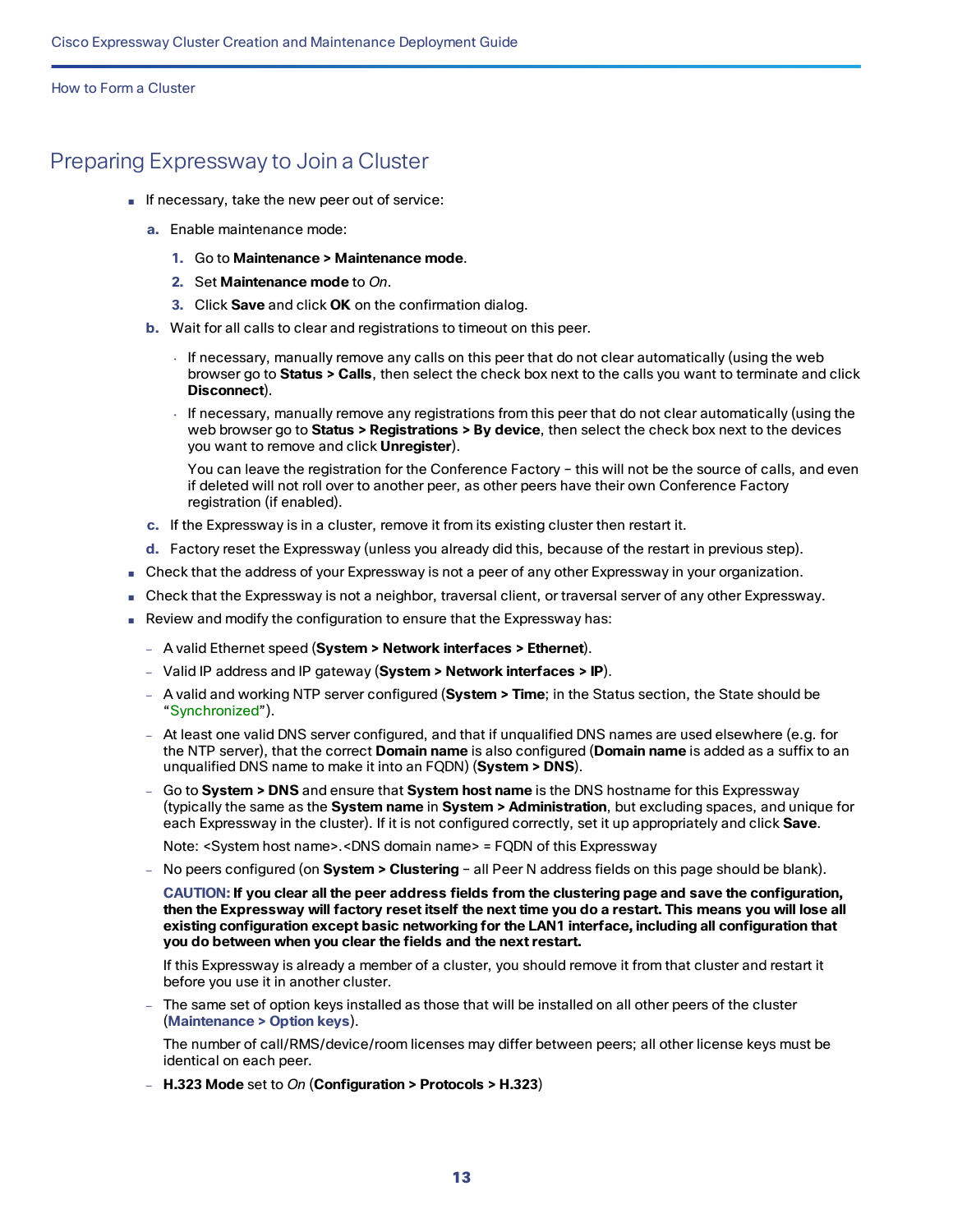- If this Expressway is joining a cluster that is integrated with Cisco TMSPE, Add the [Expressway](#page-41-0) to Cisco TMS, [page](#page-41-0) 42, then:
	- **a.** Check that the new Expressway can see Cisco TMS.
		- To do this, go to **System > External manager** and in the Status section, ensure that the **State** is Active.
	- **b.** Check that Cisco TMS knows the Host Name of the Expressway:
		- **1.** Go to **Systems > Navigator** (and any required sub folders).
		- **2.** Select this Expressway.
		- **3.** Select the **Connection** tab.
		- **4.** Set **Host Name** to be the FQDN of this subordinate peer, for example vcs3.uk.company.com.
		- **5.** Click **Save/Try**. You can ignore any error messages such as "**DNS config failure resolving <DNS name>: Did not find system IP address () in DNS: <Server IP>**"
		- **6.** Ensure that Cisco TMS updates its DNS.
			- **1.** Select the **Settings** tab.
			- **2.** Click **Force Refresh**.
	- **c.** Check that Cisco TMS can communicate with the new Expressway.

To do this, on Cisco TMS go to **Systems > Navigator** (and any required sub folders) then click on the name of the Expressway and ensure that it says:

" System has no open or acknowledged tickets"

■ Go to **Status > Alarms**. If there is an alarm that the Expressway must be restarted, go to **Maintenance > Restart options** and then click **Restart**.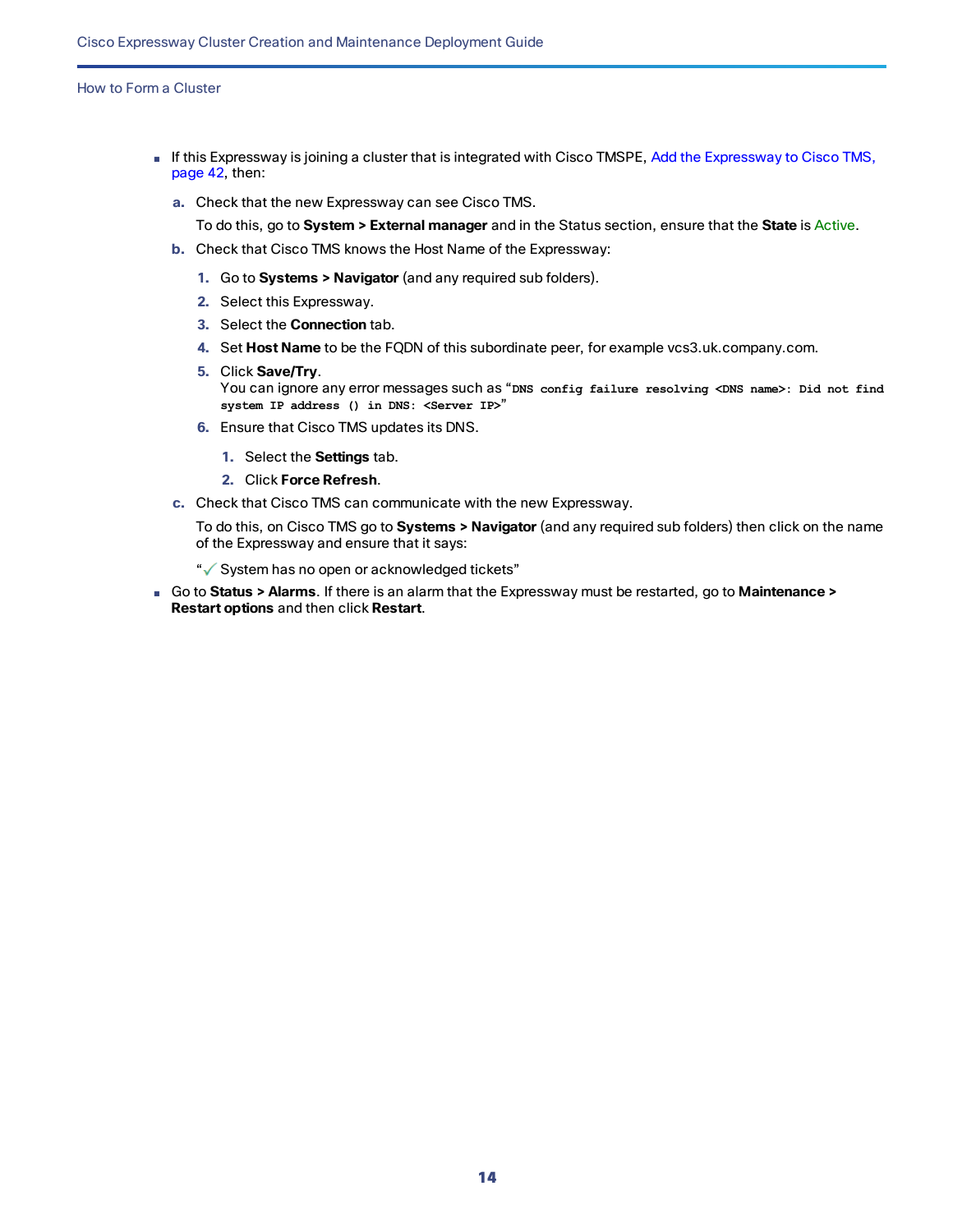## <span id="page-14-0"></span>Create a New Cluster of Expressway Peers

This process initiates a cluster of a single Expressway. Do not use this process if the cluster already exists.

**Important:** You **must** create a cluster of one (primary) peer first, and restart the primary, before you add other peers. You can add more peers after you have established a "cluster of one".

**1.** Decide which Expressway will be the primary peer.

The primary Expressway will be the source of the configuration information for all Expressway peers in the cluster. Subordinate Expressway peers will have most of their configuration deleted and replaced by that from the primary.

- **2.** Check that the Expressway is running X12.5 software.
- **3.** Backup the Expressway (**Maintenance > Backup and restore**).
- **4.** Review and modify the configuration to ensure that the Expressway has:
	- A valid Ethernet speed (**System > Network interfaces > Ethernet**).
	- Valid IP address and IP gateway (**System > Network interfaces > IP**).
	- A valid and working NTP server configured (**System > Time**; in the Status section, the State should be "Synchronized").
	- At least one valid DNS server configured, and that if unqualified DNS names are used elsewhere (e.g. for the NTP server), that the correct **Domain name** is also configured (**Domain name** is added as a suffix to an unqualified DNS name to make it into an FQDN) (**System > DNS**).
	- Go to **System > DNS** and ensure that **System host name** is the DNS hostname for this Expressway (typically the same as the **System name** in **System > Administration**, but excluding spaces, and unique for each Expressway in the cluster). If it is not configured correctly, set it up appropriately and click **Save**.

Note: <System host name>.<DNS domain name> = FQDN of this Expressway

— No peers configured (on **System > Clustering** – all Peer N address fields on this page should be blank).

**CAUTION: If you clear all the peer address fields from the clustering page and save the configuration,** then the Expressway will factory reset itself the next time you do a restart. This means you will lose all **existing configuration except basic networking for the LAN1 interface, including all configuration that you do between when you clear the fields and the next restart.**

If this Expressway is already a member of a cluster, you should remove it from that cluster and restart it before you use it in another cluster.

The same set of option keys installed as those that will be installed on all other peers of the cluster (**Maintenance > Option keys**).

The number of call/RMS/device/room licenses may differ between peers; all other license keys must be identical on each peer.

- **H.323 Mode** set to *On* (**Configuration > Protocols > H.323**)
- **5.** Ensure that this Expressway does not list any of the Expressways that are to be peers in this new cluster in any of its neighbor zones or traversal zones (**Configuration > Zones > Zones** then check each neighbor and traversal zone).
- **6.** Set the **H.323 Time to live** to an appropriate value for the size of your deployment. A smaller number, like 60 (seconds), means that if one Expressway becomes inaccessible, the endpoint will quickly register with another peer (**Configuration > Protocols > H.323**).

**Note:** By reducing the registration time to live too much, you risk flooding the Expressway with registration requests, which will severely impact performance. This impact is proportional to the number of endpoints, so you should balance the need for occasional quick failover against the need for continuous good performance.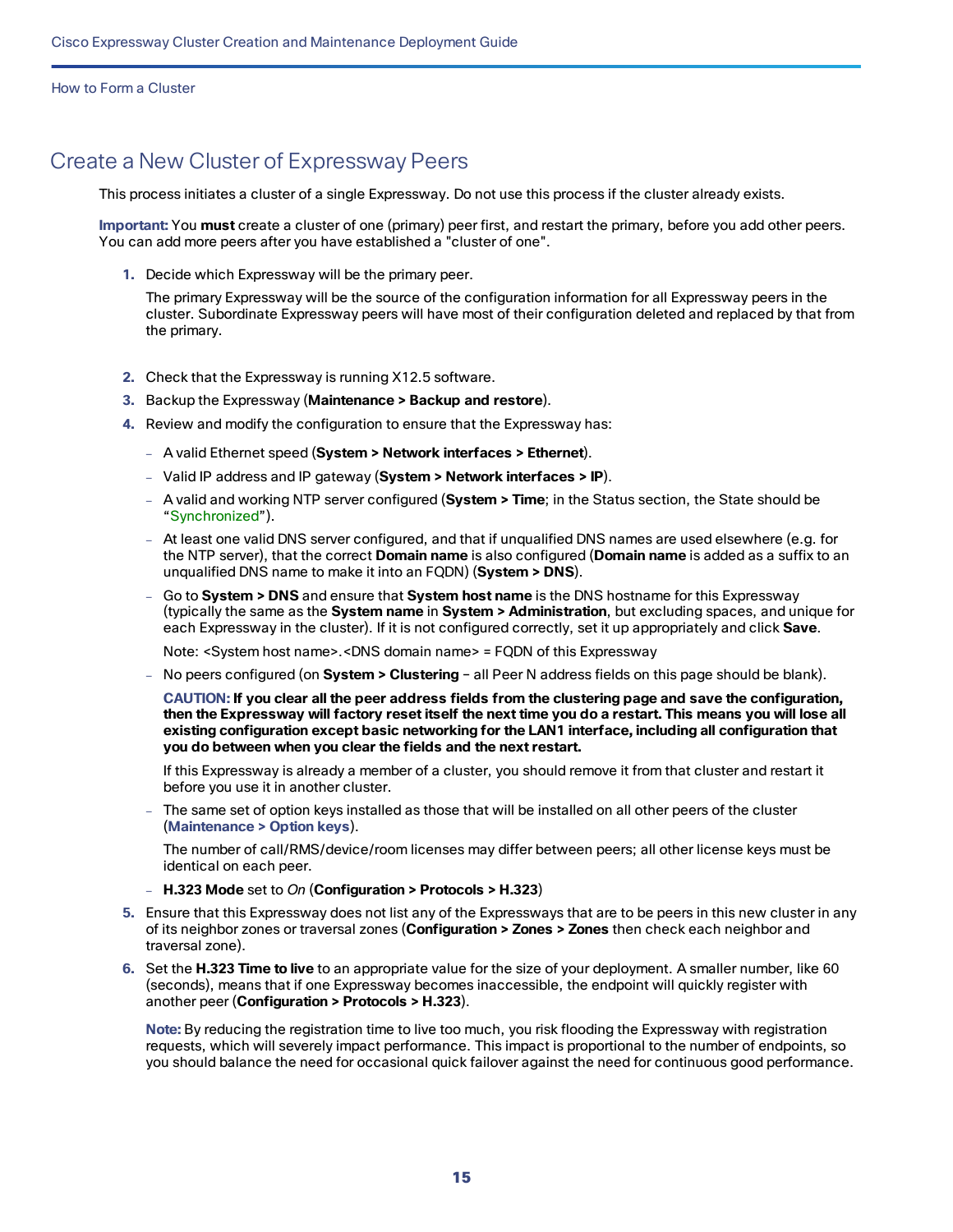**7.** Go to **System > DNS** and ensure that **System host name** is the DNS hostname for this Expressway (typically the same as the **System name** in **System > Administration**, but excluding spaces, and unique for each Expressway in the cluster). If it is not configured correctly, set it up appropriately and click **Save**.

Note: <System host name>.<DNS domain name> = FQDN of this Expressway

- **8.** Go to **Configuration > Call routing** and set **Call signaling optimization** to *On*.
- **9.** Click **Save**.
- **10.** Enable maintenance mode:
	- **a.** Go to **Maintenance > Maintenance mode**.
	- **b.** Set **Maintenance mode** to *On*.
	- **c.** Click **Save** and click **OK** on the confirmation dialog.
- **11.** Wait for all calls to clear and registrations to timeout on this peer.
	- If necessary, manually remove any calls on this peer that do not clear automatically (using the web browser go to **Status > Calls**, then select the check box next to the calls you want to terminate and click **Disconnect**).
	- If necessary, manually remove any registrations from this peer that do not clear automatically (using the web browser go to **Status > Registrations > By device**, then select the check box next to the devices you want to remove and click **Unregister**).

You can leave the registration for the Conference Factory – this will not be the source of calls, and even if deleted will not roll over to another peer, as other peers have their own Conference Factory registration (if enabled).

**12.** (Not applicable to MRA) Go to **System > Clustering** and ensure that **Cluster name** is the routable Fully Qualified Domain Name used in SRV records that address this Expressway cluster, for example **cluster1.example.com**. (See Cluster Name and DNS SRV [Records,](#page-50-0) page 51).

Change the **Cluster name** if necessary.

**13.** Click **Save**.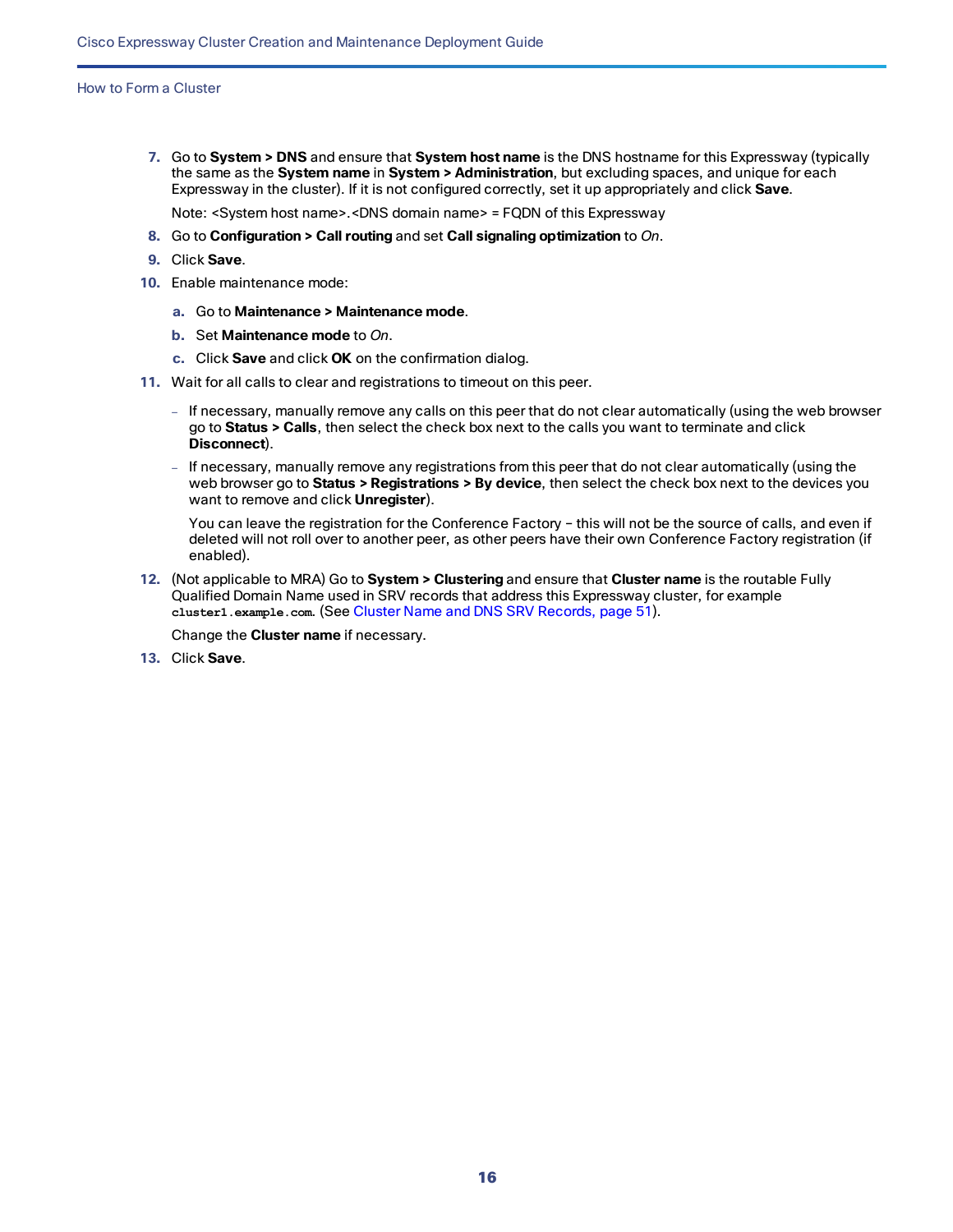**14.** On the **Clustering** page configure the fields as follows:

| Configuration<br>primary            | 1                                                                                                                                                                                                                                                                                                                                                                                                                                                                                                                                                                                                                                                                                                                                                                                                  |
|-------------------------------------|----------------------------------------------------------------------------------------------------------------------------------------------------------------------------------------------------------------------------------------------------------------------------------------------------------------------------------------------------------------------------------------------------------------------------------------------------------------------------------------------------------------------------------------------------------------------------------------------------------------------------------------------------------------------------------------------------------------------------------------------------------------------------------------------------|
| <b>Cluster</b><br><b>IP</b> version | Choose IPv4 or IPv6 to match the underlying network addressing<br>scheme.                                                                                                                                                                                                                                                                                                                                                                                                                                                                                                                                                                                                                                                                                                                          |
| <b>TLS verification</b><br>mode     | Options: Permissive (default) or Enforce.<br>Permissive means that the peers do not validate each others'<br>certificates when establishing intracluster TLS connections.<br><i>Enforce</i> is more secure, but requires that each peer has a valid<br>certificate and that the signing CA is trusted by all other peers.<br>We recommend you form a cluster using FQDN and TLS verification<br>as follows: form your cluster using IP addresses in Permissive mode<br>and then change the peer addresses to FQDNs. You can then<br>switch TLS verification mode to Enforce.<br>If you are clustering Expressway-E peers in an isolated network,<br>you also need to configure cluster address mappings. For detailed<br>steps, see Cluster Address Mapping for Expressway-E Clusters,<br>page 21. |
| Peer 1 address                      | Enter the address of this Expressway (the primary peer).<br>If TLS verification mode is set to <i>Enforce</i> , then you must enter an<br>FQDN that matches the subject CN or a SAN on this peer's<br>certificate.                                                                                                                                                                                                                                                                                                                                                                                                                                                                                                                                                                                 |

## **15.** Click **Save**.

To the right of the **Peer 1 address** field the words "This system" should appear (though this may require the page to be refreshed before they appear).

- **16.** Restart the Expressway (go to **Maintenance > Restart options**, then click **Restart** and confirm **OK**).
- **17.** Check that configuration data exists as expected:
	- If FindMe is in use, check that the expected FindMe entries still exist (**Status > Applications > TMS Provisioning Extension Services > FindMe > Accounts**).
	- Check configuration for items from the **System**, **Configuration** and **Application** menus.
- **18.** Check that maintenance mode is disabled.
	- **a.** Go to **Maintenance > Maintenance mode**.
	- **b.** Set **Maintenance mode** to *Off*.
	- **c.** Click **Save**.
- **19.** Backup the Expressway (**Maintenance > Backup and restore**).

**You've finished forming a cluster (of one Expressway)**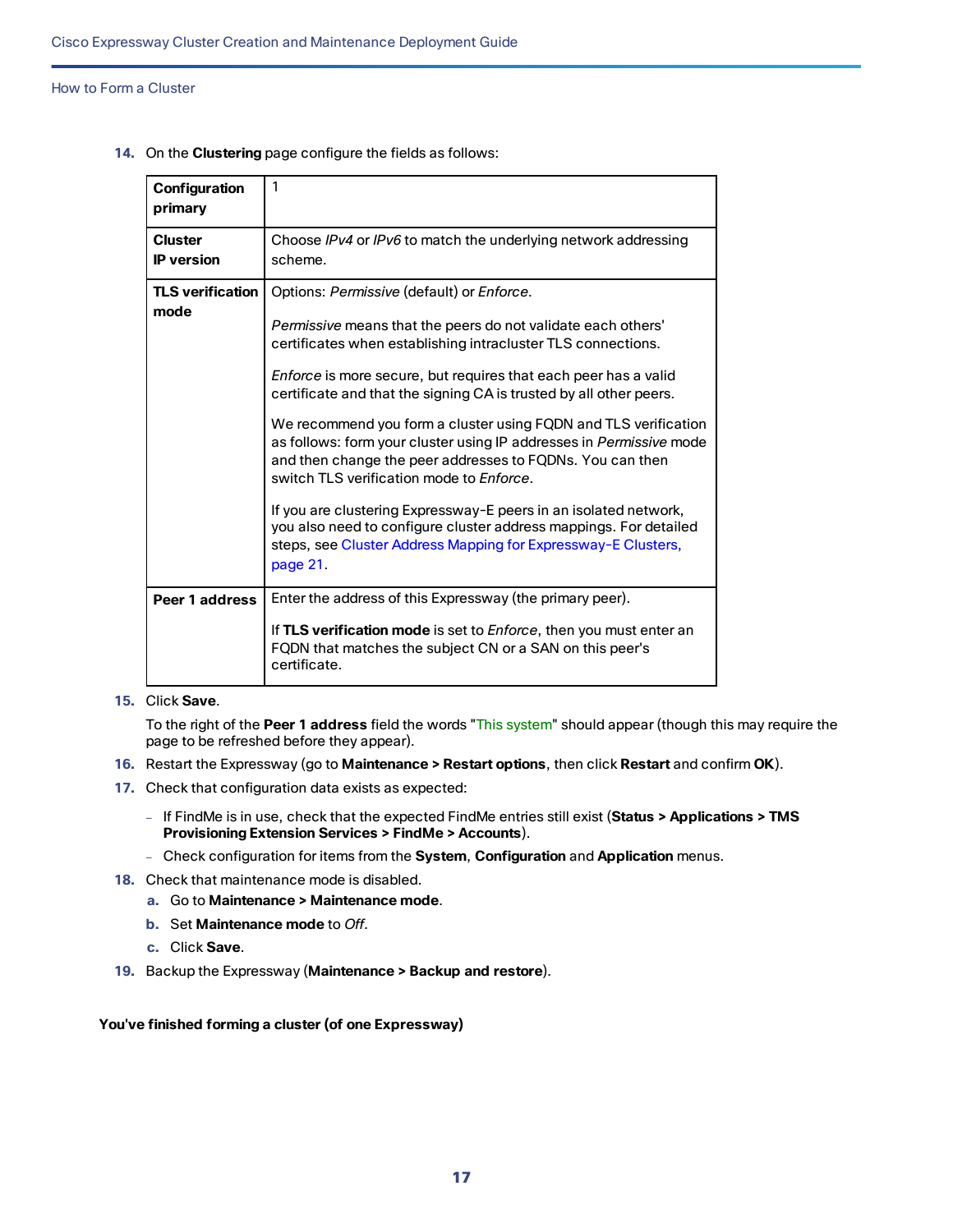## Next Steps

- Go to **Status > Alarms** and ensure that all alarms are acted upon and cleared.
- Add other Expressways to the cluster using Add a Peer to a [Cluster,](#page-18-0) page 19.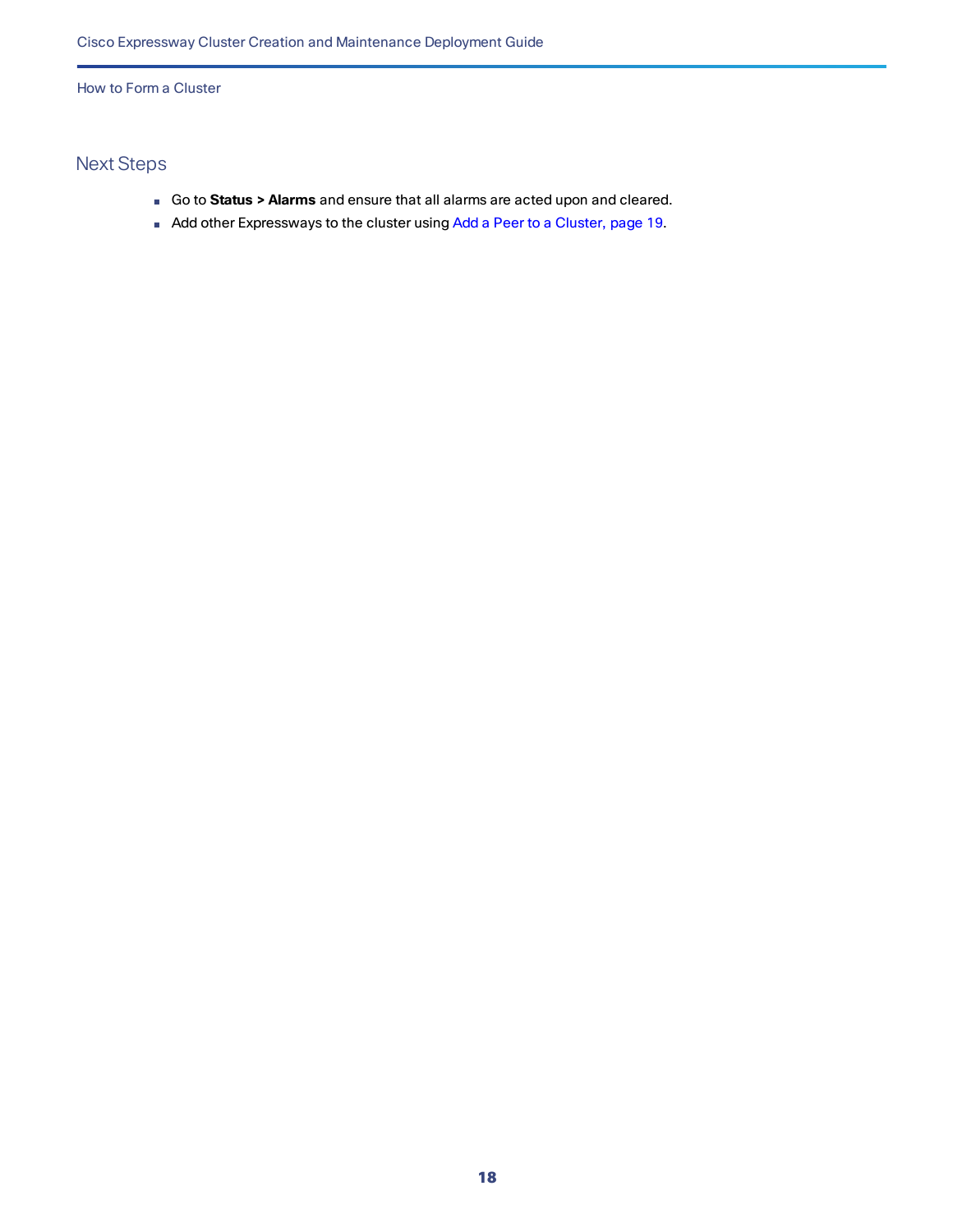## <span id="page-18-0"></span>Add a Peer to a Cluster

This procedure adds a new peer to an existing X12.5 cluster (of one or more peers) and replicates the primary peer's configuration onto the Expressway.

If you do not have an existing cluster, see Create a New Cluster of [Expressway Peers,](#page-14-0) page 15.

**1.** Go to **System > Clustering** on the primary Expressway.

One or more of the **Peer** *N* **address** fields should be empty.

- **2.** In the first empty field, enter the address of the new Expressway peer.
- **3.** Click **Save**.

Peer 1 should indicate 'This system'. The new peer may indicate 'Unknown' and then with a refresh should indicate 'Failed' because it has not fully joined the cluster yet.

**4.** Go to **System > Clustering** on one of the subordinate peers already in the cluster, and edit the following fields:

| <b>Cluster name</b>               | Identical to the Cluster name configured on the primary Expressway                                     |
|-----------------------------------|--------------------------------------------------------------------------------------------------------|
| <b>Configuration primary</b>      | Same number as chosen on the primary Expressway                                                        |
| <b>Cluster IP version</b>         | Same version as chosen on the the primary Expressway                                                   |
| l TLS verification mode           | Same setting as chosen on the primary Expressway*                                                      |
| Peer 1 address  Peer 6<br>address | The addresses should be the same, and in the same order, as those entered on<br>the primary Expressway |

\*If you intend to use cluster address mapping, all devices in the cluster should be in Permissive mode initially. For more information, see Cluster Address Mapping for [Expressway-E](#page-20-1) Clusters, page 21

**Save** the new clustering configuration.

- **5.** Repeat the previous step for each of the subordinate peers already in the cluster.
- **6.** Go to **System > Clustering** on the new peer:

| <b>Cluster name</b>               | Identical to the <b>Cluster name</b> configured on the primary Expressway                              |
|-----------------------------------|--------------------------------------------------------------------------------------------------------|
| <b>Configuration primary</b>      | Same number as chosen on the primary Expressway                                                        |
| <b>Cluster IP version</b>         | Same version as chosen on the the primary Expressway                                                   |
| <b>TLS verification mode</b>      | Same setting as chosen on the primary Expressway*                                                      |
| Peer 1 address  Peer 6<br>address | The addresses should be the same, and in the same order, as those entered on<br>the primary Expressway |

\*If you intend to use cluster address mapping, all devices in the cluster should be in Permissive mode initially. For more information, see Cluster Address Mapping for [Expressway-E](#page-20-1) Clusters, page 21

**7. Save** the new clustering configuration.

The Expressway raises a cluster communication failure alarm. The alarm clears after the required restart.

**8.** Restart the Expressway (go to **Maintenance > Restart options**, then click **Restart** and confirm **OK**).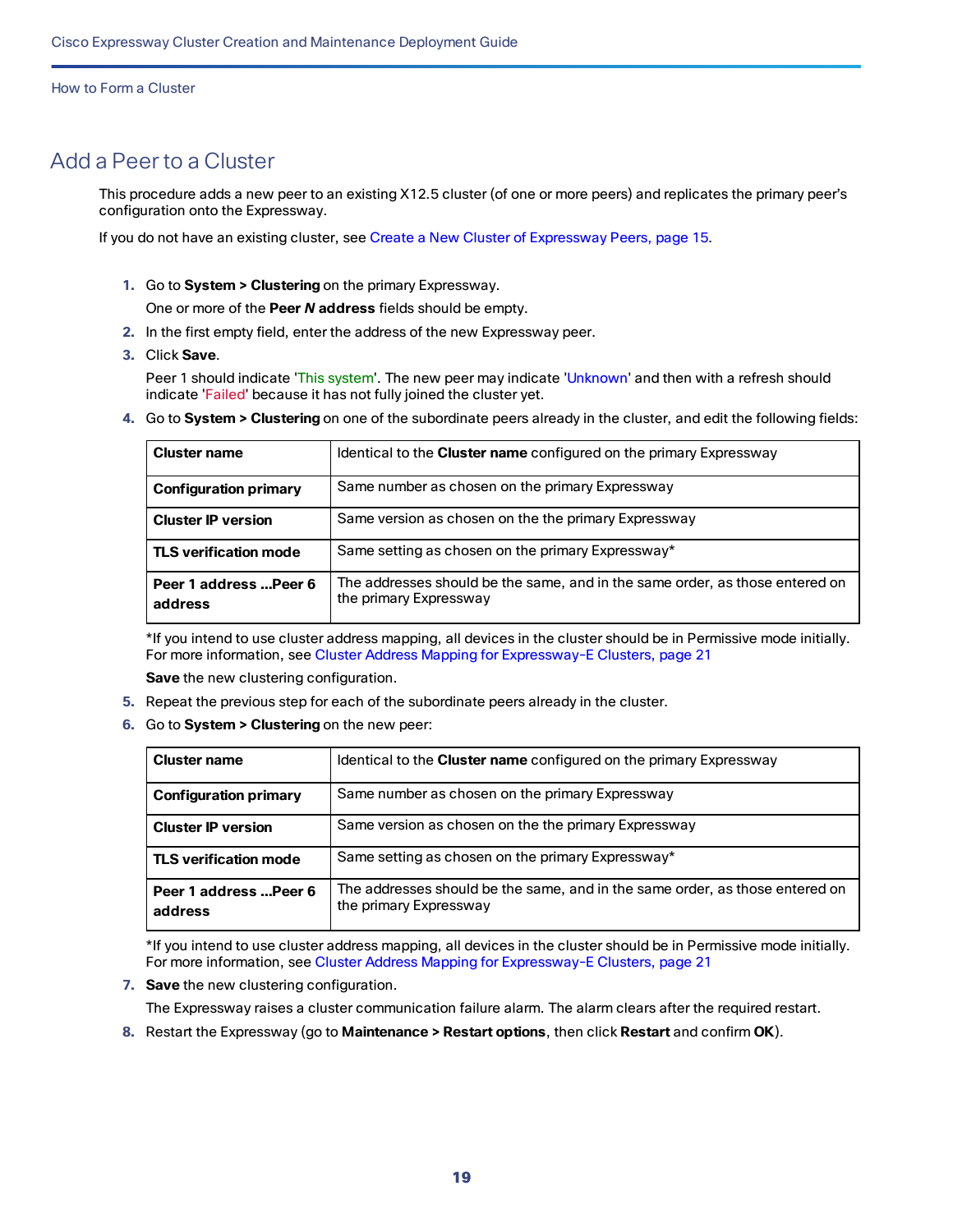## **Checks**

- **1.** After the restart, wait approximately 2 minutes this is the frequency with which configuration is copied from the primary.
- **2.** Check the Cluster database status.
- **3.** Check that configuration data exists as expected:
	- If FindMe is in use, check that the expected FindMe entries still exist (**Status > Applications > TMS Provisioning Extension Services > FindMe > Accounts**).
	- Check configuration for items from the **System**, **Configuration** and **Application** menus.

## Next Steps

- Add more peers if necessary.
- If you are using Conference Factory (Multiway™) in your cluster, see Impact of [Clustering](#page-56-0) on Other Expressway [Applications,](#page-56-0) page 57.
- If you want peers to resolve their FQDNs to their private IP addresses, seeCluster Address [Mapping](#page-20-1) for [Expressway-E](#page-20-1) Clusters, page 21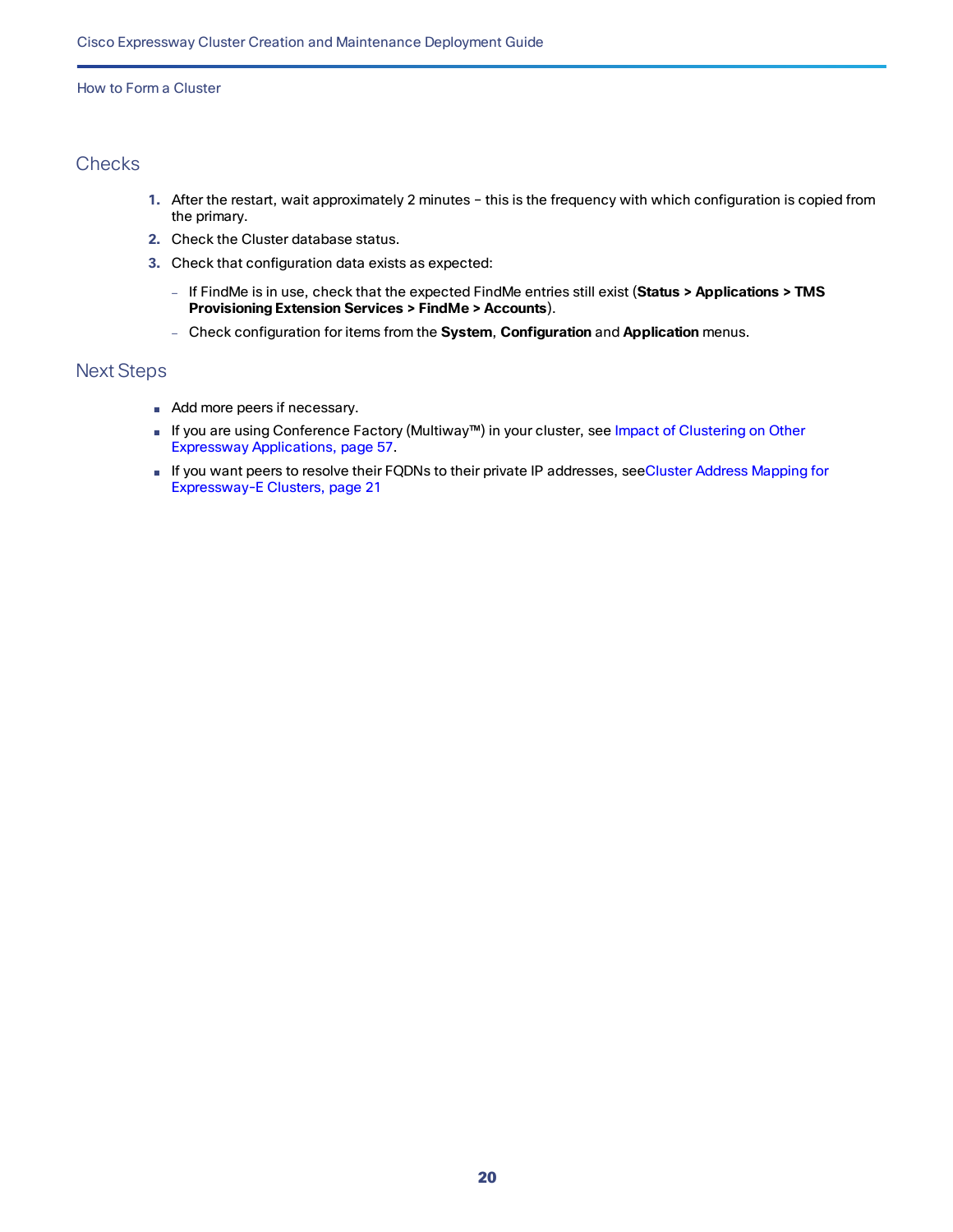## <span id="page-20-0"></span>[Optional] Use Fully Qualified Domain Names to Form a Cluster

This chapter is about changing a cluster, that was formed using IP addresses, so that the peers use FQDNs to form the cluster. This is necessary if you want to enforce TLS verification between peers. If you have not yet formed your cluster, see How to Form a [Cluster,](#page-11-0) page 12.

If you are creating a cluster of Expressway-Es, they might be in an isolated network such as a DMZ, and you'll need to use a local mapping if you want to enforce TLS verification. If you're forming a cluster of Expressway-Cs, you should not need to use cluster address mapping.

## <span id="page-20-1"></span>Cluster Address Mapping for Expressway-E Clusters

For secure deployments like MRA, each Expressway-E peer must have a certificate with a SAN containing its public FQDN. The FQDN is mapped in the public DNS to the Expressway-E's public IP address. This configuration enables external entities, like MRA endpoints, to discover the Expressway-E's public interface and establish a secure connection.

## **Do You Need Cluster Address Mapping?**

- If you simply want to cluster Expressway-E peers and you don't need TLS verification between them, then you can form the cluster using the nodes' private IP addresses. You don't need cluster address mapping.
- If you want the Expressway-E peers in a cluster to verify each other's identities using certificates, you could allow them to use DNS to resolve cluster peer FQDNs to their public IP addresses. This is a perfectly acceptable way to form a cluster if the Expressway-E nodes have only one NIC, are not using static NAT, and have routable IP addresses. You don't need cluster address mapping.
- If your security policy dictates that you enforce TLS verification between the peers, and if the Expressway-Es are using static NAT, or dual NIC, or both, then we do not recommend using the external interfaces or the static NAT addresses to form the cluster.

Also, do not try to use the public DNS to map the peers' public FQDNs to their private IP addresses, because you will break external connectivity.

You should use cluster address mapping in these situations.

#### **How Cluster Address Mapping Works**

When you use Fully Qualified Domain Names to form the cluster, peers must be able to translate those names into IP addresses. This translation is the main reason for DNS but, if the peers have no access to DNS, or if you need to translate the FQDN into a private IP address, then you can populate the cluster address mapping table to provide a local alternative to the DNS.

Cluster address mappings are FQDN:IP pairs which are shared around the cluster, one pair for each peer. The peers consult the mapping table before they query DNS and, if they find a match, they do not query DNS.

If you choose to enforce TLS, the peers must also read the names from the SAN field of each other's certificates, and check each name against the FQDN side of the mapping. If the SAN matches the FQDN side of the mapping, and if the IP address that presented the certificate matches the IP side of the mapping, then the peer trusts the other peer and they can establish the TLS connection.

Without using DNS, cluster address mapping is the only way to achieve this verification.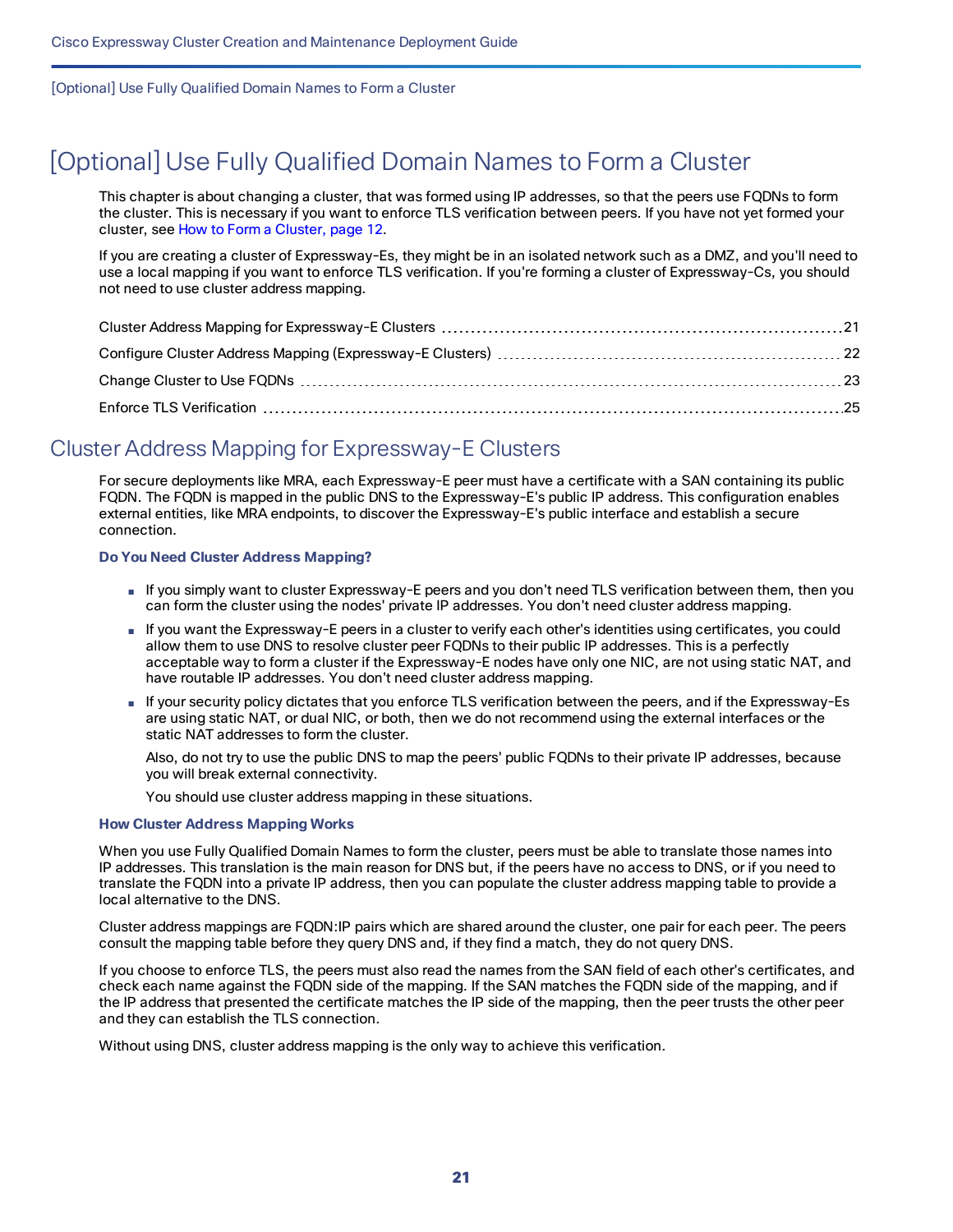#### **Where Does the Suggested Mapping Come From?**

If the cluster is already formed, using IP addresses, and the peers already have a **System host name** and a **DNS name** configured on the **System > DNS** page, then you have the option to automatically populate the cluster address mapping table with *assumed mappings* as follows:

**Peer1Hostname.Peer1DNSName** maps to **<Peer1 Private IP address>**

...

**Peer6Hostname.Peer6DNSName** maps to **<Peer6 Private IP address>**

**Note: This automatic mapping may be incorrect!** If the peers' certificates do not contain these assumed FQDNs in their SAN fields, then the cluster will not form when **TLS verification mode** is changed to *Enforce*. You must check that the SANs contain the entries that you place in the peer FQDN fields.

## <span id="page-21-0"></span>Configure Cluster Address Mapping (Expressway-E Clusters)

We strongly recommend that you enter the mappings on the primary peer. Address mappings replicate dynamically through the cluster.

The mapping order is unimportant, but if you are using address mappings you must create mappings for every cluster peer, using only **private** IP addresses.

- **1.** Form your cluster using IP addresses (as described in Create a New Cluster of [Expressway Peers,](#page-14-0) page 15 and Add a Peer to a [Cluster,](#page-18-0) page 19) with **TLS verification mode** set to *Permissive*.
- **2.** Verify that the cluster is correctly formed, by checking for green *Clustering* status messages against the peer address fields.

You will also see blue *Certificate: Invalid ...* status messages. This is because your certificates should not correspond with internal/private IP addresses, assuming they are correctly formed to identify peers by FQDN. This is expected behavior and does not prevent you from proceeding.

| <b>Status</b> | <b>System</b>      | Configuration | <b>Applications</b>         | <b>Users</b> | Maintenance |     |                                                                                                                          |
|---------------|--------------------|---------------|-----------------------------|--------------|-------------|-----|--------------------------------------------------------------------------------------------------------------------------|
|               | <b>Clustering</b>  |               |                             |              |             |     | You are here: System •                                                                                                   |
|               | Cluster IP version |               | $IPv4$ $\blacktriangledown$ | (i)          |             |     |                                                                                                                          |
|               | Peer 1 address     |               | 10.00 107 21                |              |             | (i) | Certificate: Valid<br>Clustering: This system                                                                            |
|               | Peer 2 address     |               | <b>WE BE NET ZIP</b>        |              |             | (i) | <i>i</i> Certificate: Invalid (Common Name in certificate<br>does not match)<br>Clustering: Active as (Resolved '<br>as. |

**3.** Go to **System > Clustering** on the primary peer, and change the **Cluster address mapping enabled** dropdown to *On* (default is *Off*).

The **Cluster address mapping** fields display.

**4.** [Optional, see note above] Click **Suggest mappings based on system information** to autofill the mapping fields for each cluster peer.

This uses the **System host name** and **DNS name** configured on the **System > DNS** pages of each peer, and maps them to the IP addresses of the inward facing NICs.

The fields must be empty before you do the autofill.

- **5.** [If you used the autofill option] Check that the suggested mappings correspond to the names in the peers' certificates, and the IP addresses of the NICs that you want to cluster. (The data is built up from information which may not match the certificate or DNS.)
- **6.** Edit the mappings so that the public FQDNs of the Expressway-E peers correspond to the IP addresses of their internal facing NICs.

(You can check the public FQDNs in the certificate SAN fields, or by querying DNS)

**7.** Click **Save**.

The mappings are saved and copied to the other cluster peers.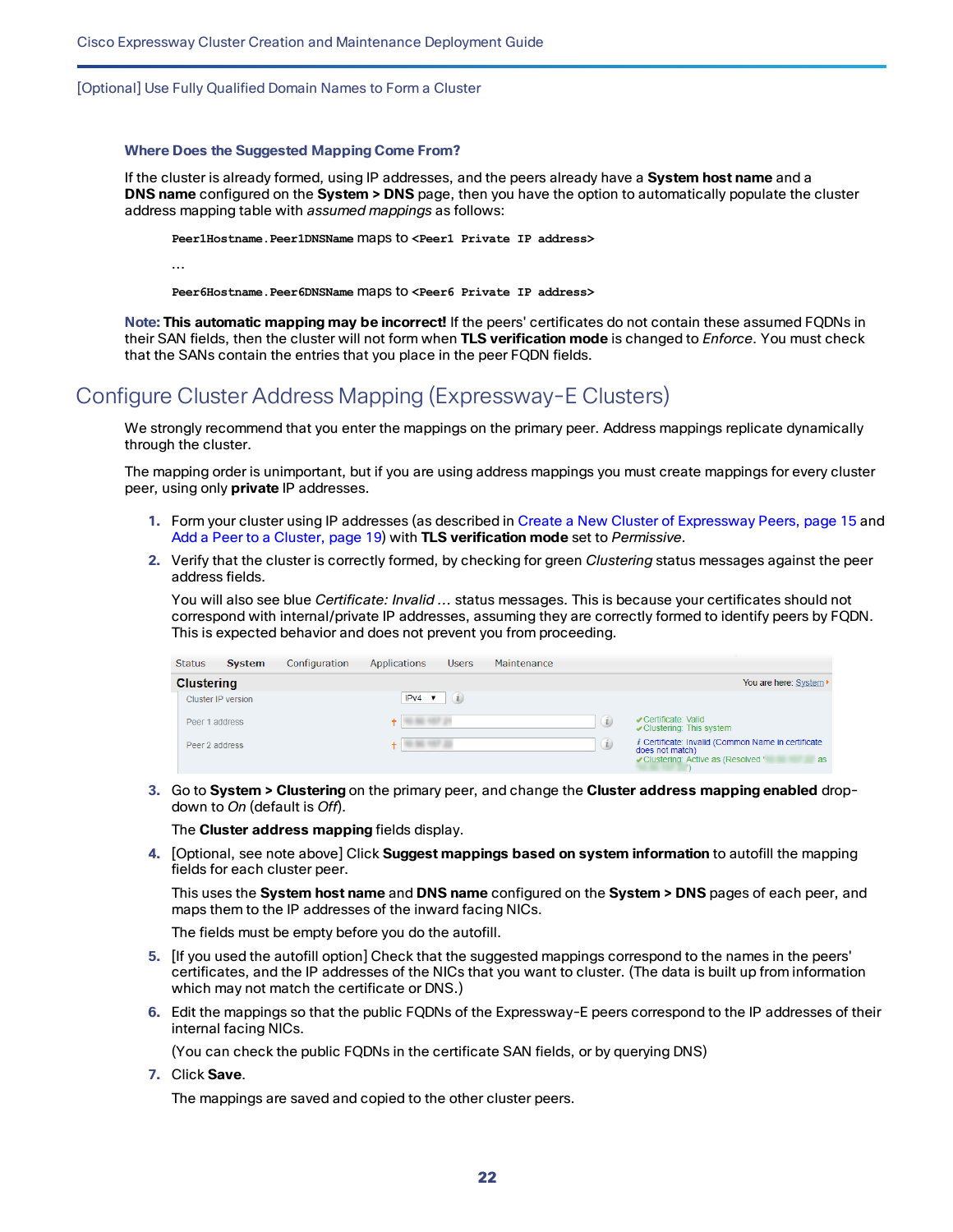**Note:** The cluster is still formed using IP addresses and is still using the *Permissive* mode of TLS verification. The cluster will start using these mappings when you change the **Peer N address** fields to the public FQDNs and change the **TLS verification mode** to *Enforce*.

## <span id="page-22-0"></span>Change Cluster to Use FQDNs

This topic describes how to systematically change the peer addresses, replacing the IP addresses with FQDNs.

If you are changing an Expressway-E cluster to use FQDNs, then you will use the addresses that you entered in the mapping table (see Cluster Address Mapping for [Expressway-E](#page-20-1) Clusters, page 21)

In this task, you change one peer's address at a time, across the whole cluster, before moving on to the next address.

**Note:** While you are changing a peer address, communications between peers are temporarily impacted and you will see alarms that persist until the changes are complete and the cluster agrees on the new addresses.

- **1.** Sign in to all the cluster peers and navigate to **System > Clustering** on each.
- **2.** Choose which peer address you are going to change first. We recommend starting at **Peer 1 address**, because you need to repeat the following process, one by one, for all peer addresses in the list.
- **3.** On every peer in the cluster:
	- **a.** Change the chosen peer address field from the IP address to the corresponding FQDN (if you did mappings, they should be replicated to all peers at this stage).
	- **b.** Click **Save**.

**Caution:** Make sure you only change one peer address on each box.

**4.** Switch to the peer that is identified by the peer address you are currently changing and restart this peer (go to **Maintenance > Restart options**, then click **Restart** and confirm **OK**).

**Note**: A single restart is needed when changing a peer address across all peers.

**5.** Wait for any transient clustering alarms to resolve.

You've successfully changed this peer's clustering address, from an IP address to an FQDN, across the whole cluster.

**6.** Choose which peer address you are going to change next, and then repeat steps 3-5. Repeat this loop until you have changed all peer addresses and restarted all of the peers.

The whole cluster should now be operating on FQDNs, and the cluster is still in *Permissive* mode.

If the cluster is an Expressway-E cluster, and you are aiming to enforce TLS verification between the peers, then the peer address fields should match the identities presented in the certificates. Check that both the *Clustering* and *Certificate* status messages are green. The FQDN of the Expressway-C cluster must be configured in the **TLS verify subject name** field of the Expressway-E traversal zone. Note that Expressway uses the SAN attribute (Subject Alternate Name) to validate the received certificate, not the CN (Common Name).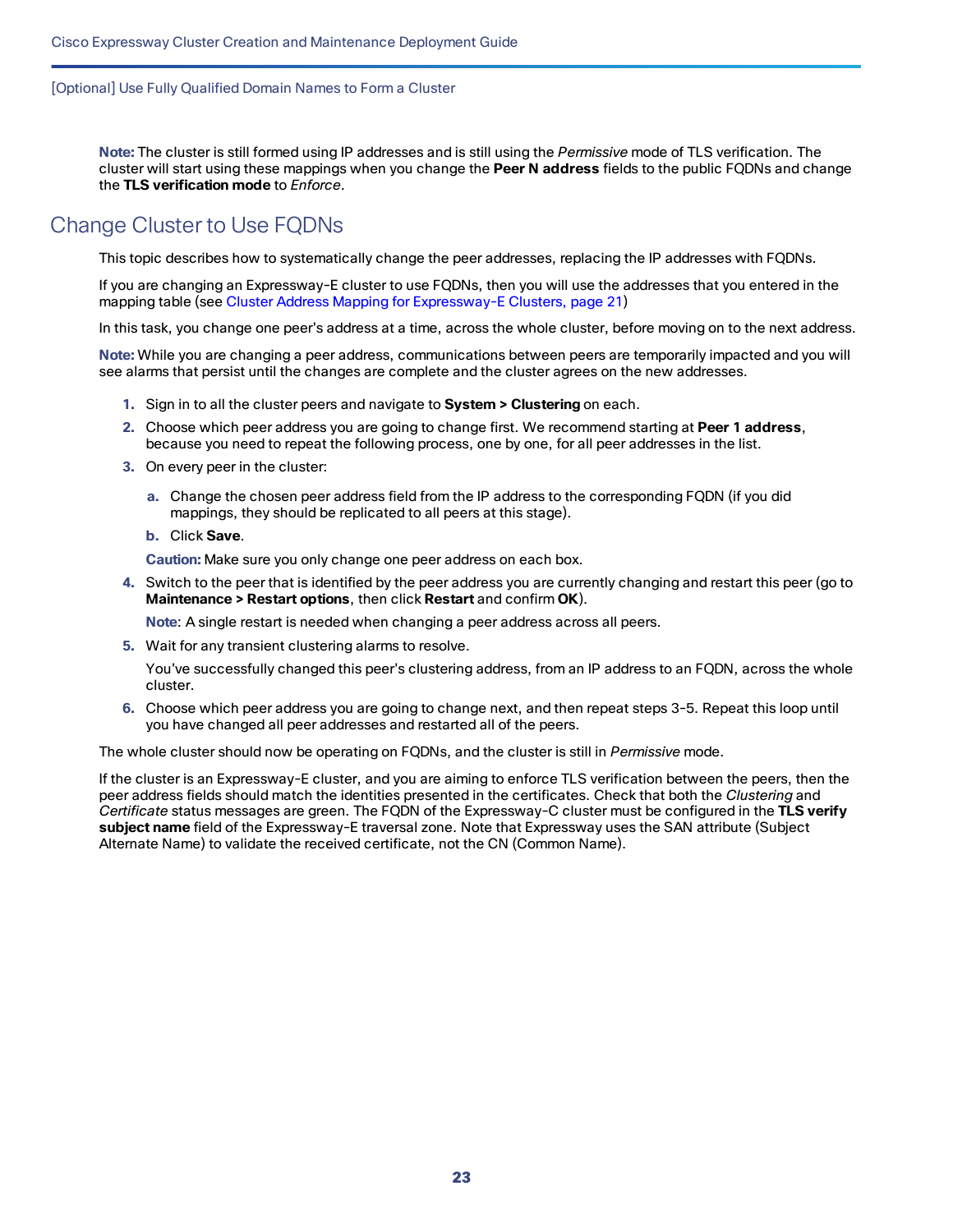### **Figure 1 Worked example of a cluster of three peers**



## End: "FQDN Permissive" cluster

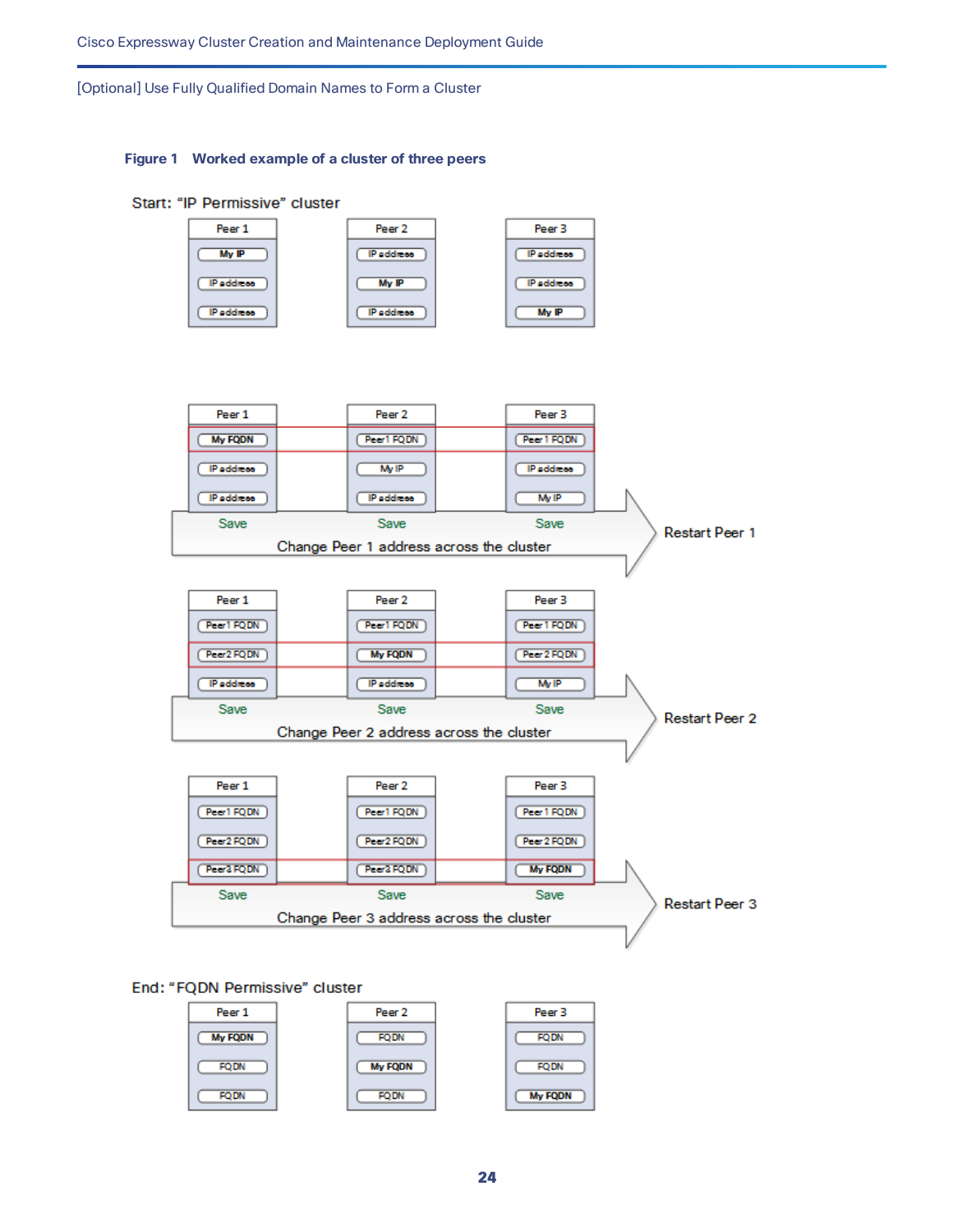## <span id="page-24-0"></span>Enforce TLS Verification

## Before You Begin

Caution: Before you proceed, verify that your certificate SANs contain the FQDNs that are in the Peer N address fields. You should see green status messages for clustering and certificate next to each address field before you **proceed.**

## Process to Enforce TLS Verification

**1.** On the primary peer, set **TLS verification mode** to *Enforce*.

**Caution**: A warning will display if any certificates are invalid and will prevent the cluster working properly in enforced TLS verification mode.

The new TLS verification mode replicates throughout the cluster.

- **2.** Verify that **TLS verification mode** is now *Enforce* on each other peer.
- **3.** Click **Save** and restart the primary peer.
- **4.** Sign in to each other peer and then restart the peer.
- **5.** Wait for the cluster to stabilize, and check that *Clustering* and *Certificate* status is green for all peers.

## Usage Note for Expressway-E Traversal Zones

This point is about operational usage rather than initial setup, but is provided here for convenience. Be aware that the FQDN of the Expressway-C cluster will need to be configured in the **TLS verify subject name** field of the Expressway-E traversal zone. Expressway uses the SAN attribute (Subject Alternate Name) to validate the received certificate, not the CN (Common Name).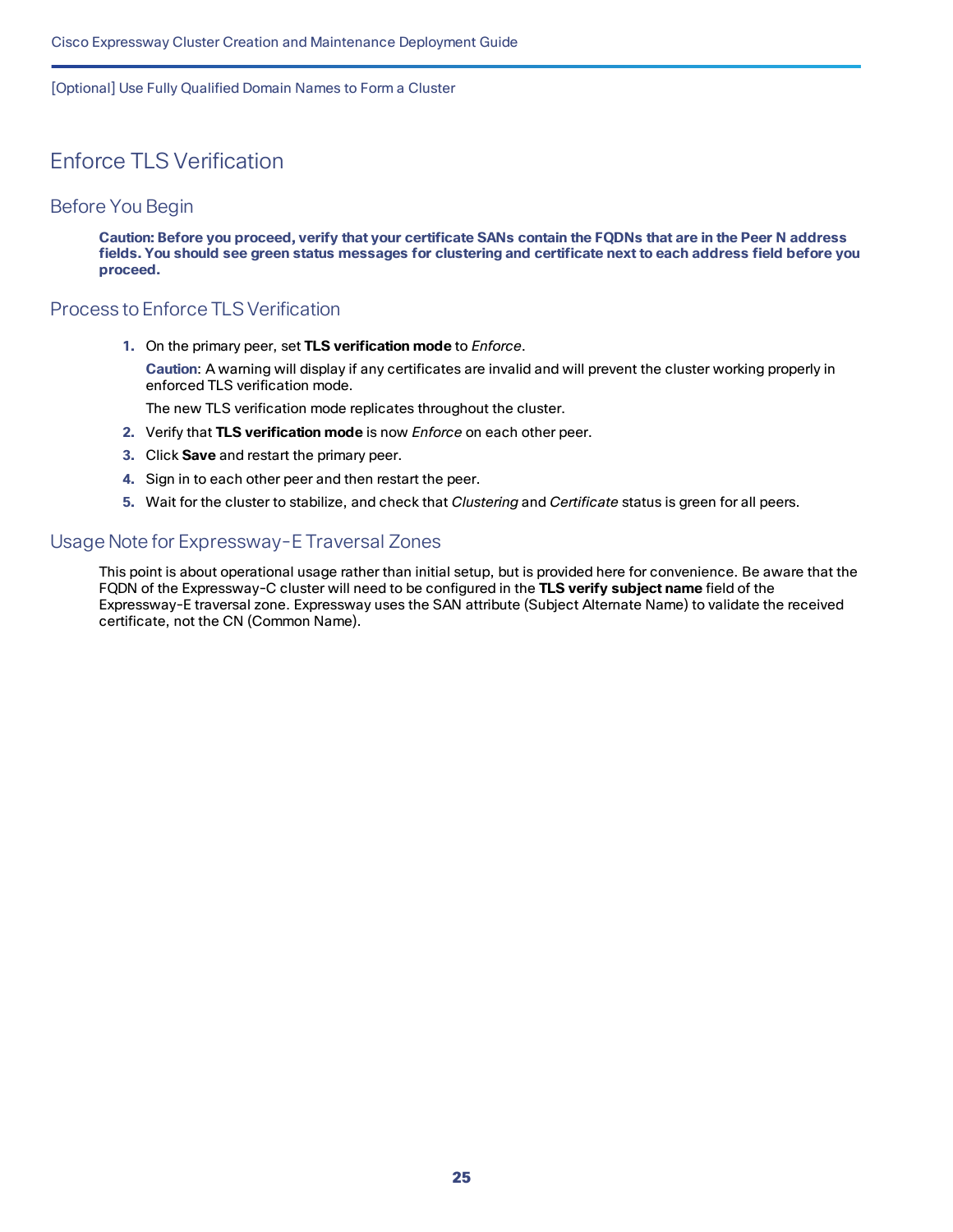## <span id="page-25-0"></span>How to Change a Cluster

When your cluster is connected to other systems, any changes to the cluster could impact the integrated systems. When you change a cluster, remember to:

- Check other Expressways that are neighbors, clients, or servers of this cluster and update their zone configurations. For example, you need to update the peer address lists on neighbor zones towards this cluster when you add or remove peers from it.
- Check connections to other systems that integrate with the cluster. For example, Cisco Unified Communications Manager may have trunks to the cluster, or there may be auto-generated MRA zones that need to be refreshed on new cluster peers.
- Check that endpoints which register to the Expressway cluster are aware of new or removed peers, so that they register equally to the changed cluster's peers.
- Change the DNS entries for this cluster if you add or remove peers, or change IP addresses or FQDNs.
- If you use Expressway physical appliances:
	- To add a CE1200 appliance to an existing cluster that has CE1100 models in it, configure the Type option to match the other peers (Expressway-E or Expressway-C) through the service setup wizard on the **Status > Overview** page, *before* you add the CE1200 to the cluster.

If you are adding a more recent model than existing appliances in the cluster, upgrade the Expressway software on the existing peers to the same version as the new appliance, *before* you create the backup to be later restored onto the new appliance. (A backup can only be restored onto the same software version that it was created on.)

■ Re-export SAML metadata and copy it to the IDP. Whenever you add, remove, or replace a peer in a cluster of Expressway-Cs, you will change the SAML metadata of the cluster. If the cluster is configured for SSO of MRA-connected clients, then SSO will fail some of the time until you update the IDP with the cluster's new SAML metadata. This is because the (unique) serial numbers of the peers are used to generate the cluster's metadata. For details, see the *Mobile and Remote Access Through Cisco Expressway Deployment Guide* on the Expressway [configuration](http://www.cisco.com/c/en/us/support/unified-communications/expressway-series/products-installation-and-configuration-guides-list.html) guides page.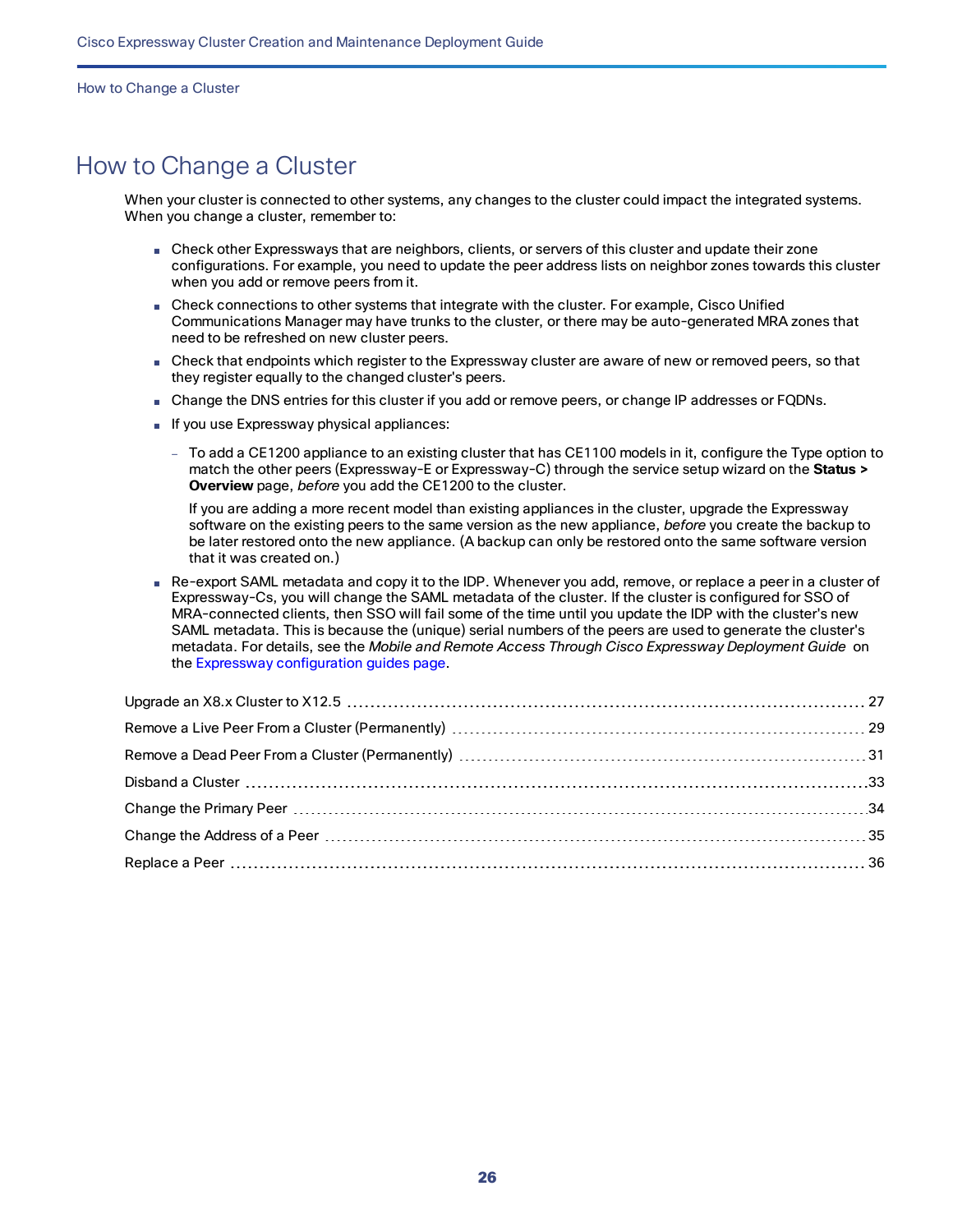## <span id="page-26-0"></span>Upgrade an X8.x Cluster to X12.5

This procedure describes how to upgrade an existing X8.x cluster to X12.5.

## Before You Begin

- Choose a period of low activity to do the upgrade.
- Allocate sufficient time to upgrade all peers in the same upgrade "window". The cluster will not re-form correctly until the software versions match on all peers
- For each Expressway peer (including the primary), check the Alarms page (**Status > Alarms**) and make sure that all alarms are acted upon and cleared.
- Check the Release Notes for the new software version and **make sure that all upgrade prerequisites and software dependencies in the notes are in place before you start the upgrade**. Expressway release notes are [here](https://www.cisco.com/c/en/us/support/unified-communications/telepresence-video-communication-server-vcs/products-release-notes-list.html) and VCS release notes are here.

## Upgrade Expressway Cluster Peers to X12.5

Caution: To avoid the risk of configuration data being lost and to maintain service continuity, it is ESSENTIAL TO **UPGRADE THE PRIMARY PEER FIRST and then upgrade the subordinate peers ONE AT A TIME IN SEQUENCE.**

Starting with the primary peer, upgrade the cluster peers in sequence as follows:

- **1.** Sign in to the peer as **admin** (on the web interface).
- **2.** Backup the Expressway (**Maintenance > Backup and restore**).

You must backup the system before you upgrade, in case you need to restore the configuration for any reason.

**Note**: If the cluster peers are running different versions of the Expressway, do not make any configuration changes other than the settings required to upgrade. The cluster does not replicate any configuration changes to the subordinate peers that are running on different versions from the primary Expressway.

**3.** Enable maintenance mode (**Maintenance > Maintenance mode**).

If maintenance mode is on, the peer will not process any incoming calls. Existing calls will be dropped only if you restart the peer. The other peers in the cluster will continue processing calls.

- **4.** Wait for all calls to clear and registrations to expire on this peer.
	- If necessary, manually disconnect / terminate any calls on this peer that do not do so automatically. Go to **Status > Calls**, and then select the check box next to the calls you want to terminate and click **Disconnect**.
	- If necessary, also manually unregister devices registered to this peer that do not unregister automatically. Go to **Status > Registrations > By device**, and then select the check box next to the device you want to unregister and click **Unregister**.

**Note**: You can leave the registration for the Conference Factory – this will not be the source of calls, and even if deleted will not roll over to another peer, as other peers have their own Conference Factory registration (if enabled).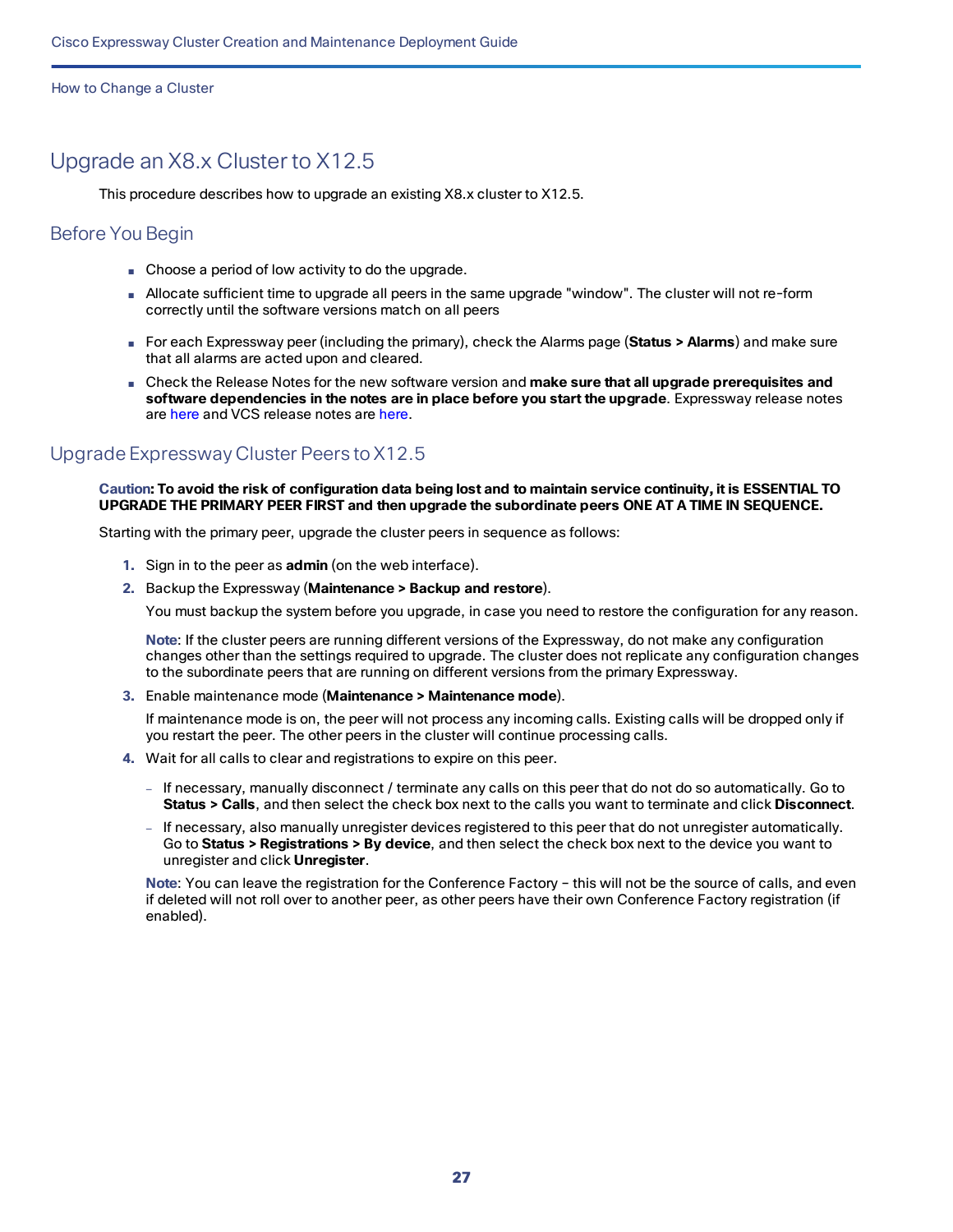**5.** Upgrade and restart the peer (**Maintenance > Upgrade**).

Ignore any cluster-related alarms and warnings that occur during the upgrade process. These are expected and will be resolved when all cluster peers are upgraded and after cluster data synchronization. The alarms will be resolved within 10 minutes of the complete upgrade. These are examples of some of the clusterrelated alarms:

- "Cluster communication failure": Occurs on the primary or any subordinate peers.
- "Cluster replication error cannot find primary or this subordinate's peer configuration file, manual synchronization of configuration is required"

The web interface may timeout during the restart process, when the progress bar reaches the end. This may occur if Expressway performs a disk file system check during the upgrade. The Expressway performs this check once every 30 restarts, or if the check was not performed in the last 6 months.

**6.** Repeat the previous steps for each peer in sequence, until all peers are on the new software version.

### **The software upgrade on the Expressway cluster is now complete.**

#### **Checks:**

- On each Expressway (including the primary), go to **System > Clustering** and check that the cluster database status reports as **Active**.
- Check the configuration for items from the System, Configuration, and Application menus.
- If FindMe is in use, check that the expected FindMe entries still exist (**Status > Applications > TMS Provisioning Extension Services > FindMe > Accounts**).

#### **Next steps:**

- Backup the Expressway (**Maintenance > Backup and restore**).
- If you use theExpressway for Mobile and Remote Access (MRA) and you upgrade from X8.9n or earlier to X8.10 or later, after the system restarts you must reconfigure the MRA access control settings. See the Release Notes for more details.

## Change TLS Version on Cluster Peers

- **1.** Sign in as *admin* to one of the peers, through the web interface.
- **2.** Go to **Maintenance > Security > Ciphers**, change the minimum TLS version of the service as required, and click **Save**.
- **3.** Enable maintenance mode (**Maintenance > Maintenance mode**).
- **4.** Wait for all calls to clear and registrations to expire on this peer.
	- If necessary, manually disconnect / terminate any calls on this peer that do not do so automatically. Go to **Status > Calls**, and then select the check box next to the calls you want to terminate and click **Disconnect**.
	- If necessary, also manually unregister devices registered to this peer that do not unregister automatically. Go to **Status > Registrations > By device**, and then select the check box next to the device you want to unregister and click **Unregister**.
- **5.** Restart the peer.
- **6.** Sign in to each peer in the cluster and repeat steps 3 to 5.

#### **Checks:**

Sign in to each peer, go to **Maintenance > Security > Ciphers**, and verify that the minimum TLS version of the service is changed.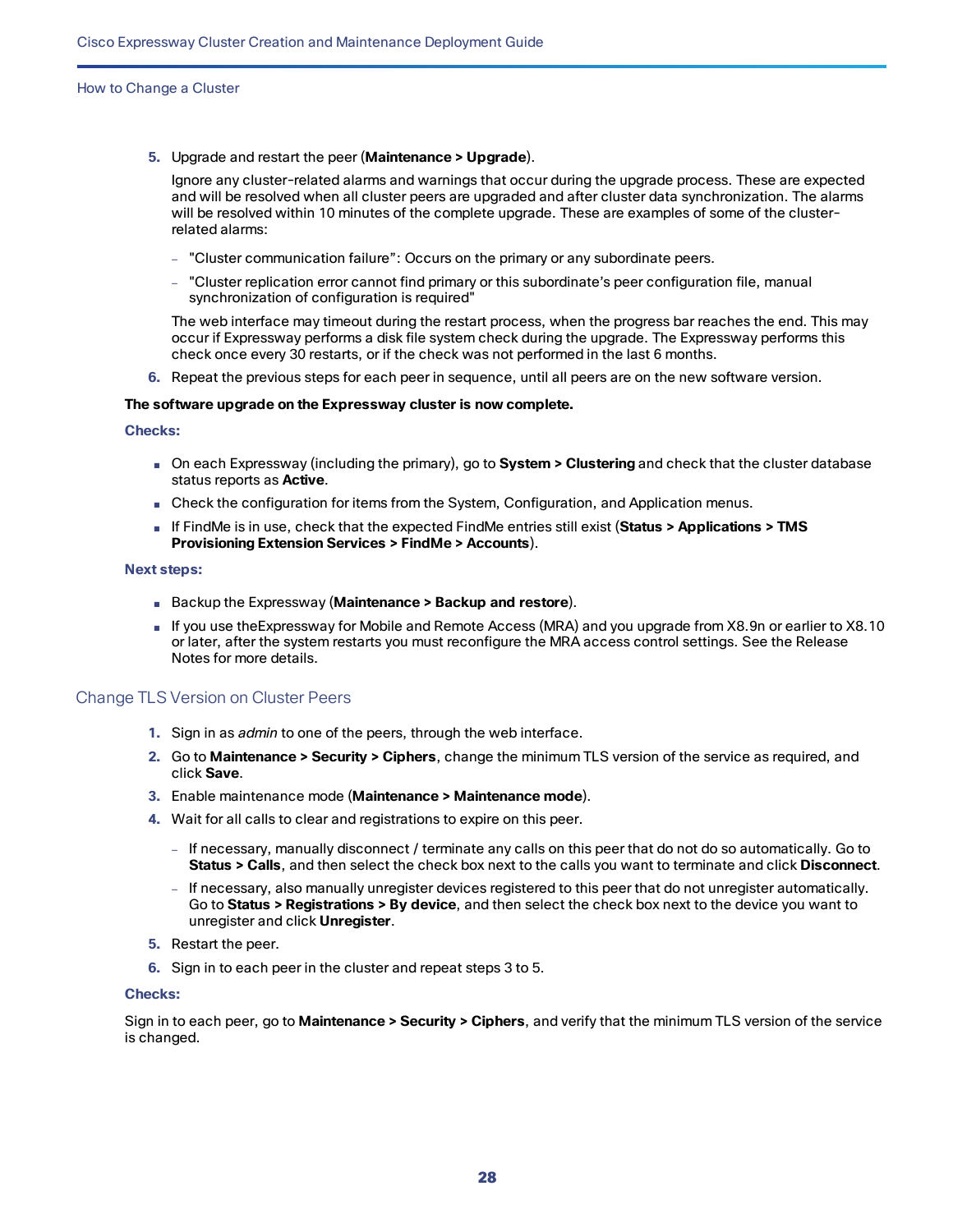## <span id="page-28-0"></span>Remove a Live Peer From a Cluster (Permanently)

This process removes one Expressway peer from an existing cluster.

- If you are disbanding the whole cluster, see Disband [a Cluster,](#page-32-0) page 33 instead.
- If you want to remove the primary peer, make a different peer the primary before you remove this one. See [Change](#page-33-0) the Primary Peer, page 34
- If you cannot access the peer you want to remove, see Remove a Dead Peer From a Cluster [\(Permanently\),](#page-30-0) [page](#page-30-0) 31.

#### **On the Expressway that you are removing from the cluster:**

- **1.** Go to **System > Clustering**:
- **2.** Delete all entries in the **Peer** *N* **address** fields.
- **3.** Click **Save**.

CAUTION: If you clear all the peer address fields from the clustering page and save the configuration, then the Expressway will factory reset itself the next time you do a restart. This means you will lose all existing **configuration except basic networking for the LAN1 interface, including all configuration that you do between when you clear the fields and the next restart.**

If you need to avoid the factory reset, restore the clustering peer address fields as they were. Replace the original peer addresses in the same order, and then save the configuration to clear the banner.

**4.** Restart the Expressway (go to **Maintenance > Restart options**, then click **Restart** and confirm **OK**). The peer initiates a factory reset when you do the restart. It comes back up with all configuration removed, except:

The factory reset is automatically triggered when the peer restarts, to remove sensitive data and clustering configuration. The reset clears all configuration except the following basic networking information, which is preserved for the LAN1 interface so that you can still access the Expressway. If you use the **dual-NIC option, be aware that any LAN2 configuration is removed completely by the reset**.

- IP addresses preserved
- Server certificate, associated private key, and CA trust store preserved
- Admin and root accounts and passwords preserved
- SSH keys preserved
- Option keys preserved
- HTTPS access enabled
- SSH access enabled

#### **On the primary Expressway:**

- **1.** Go to **System > Clustering**.
- **2.** Delete the address of the Expressway that has been removed.
- **3.** If the Expressway being removed is not the last field in the list, move any other addresses up the list so that there are no empty fields between entries.
- **4.** If the primary Expressway peer's address has been moved up the list in the previous step, alter the **Configuration primary** value to match its new location.
- **5.** Click **Save**.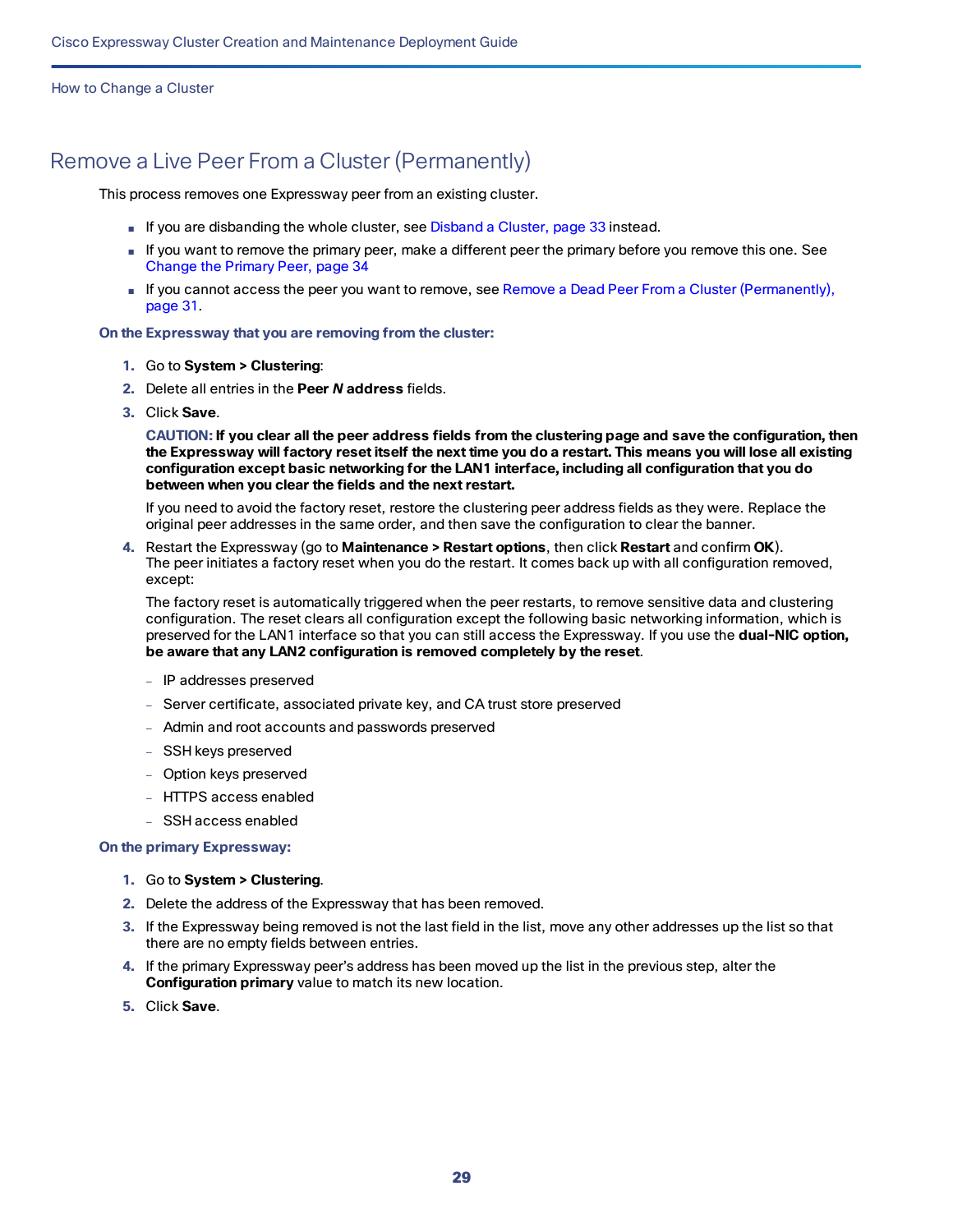### **On all the remaining subordinate Expressway peers:**

- **1.** Go to **System > Clustering**.
- **2.** Edit the **Peer** *N* **address** and **Configuration primary** fields so that they are identical to those configured on the primary Expressway.
- **3.** Click **Save**.
- **4.** Repeat for all remaining subordinate Expressway peers until they all have identical clustering configuration.

**You have finished removing a live Expressway from the cluster.**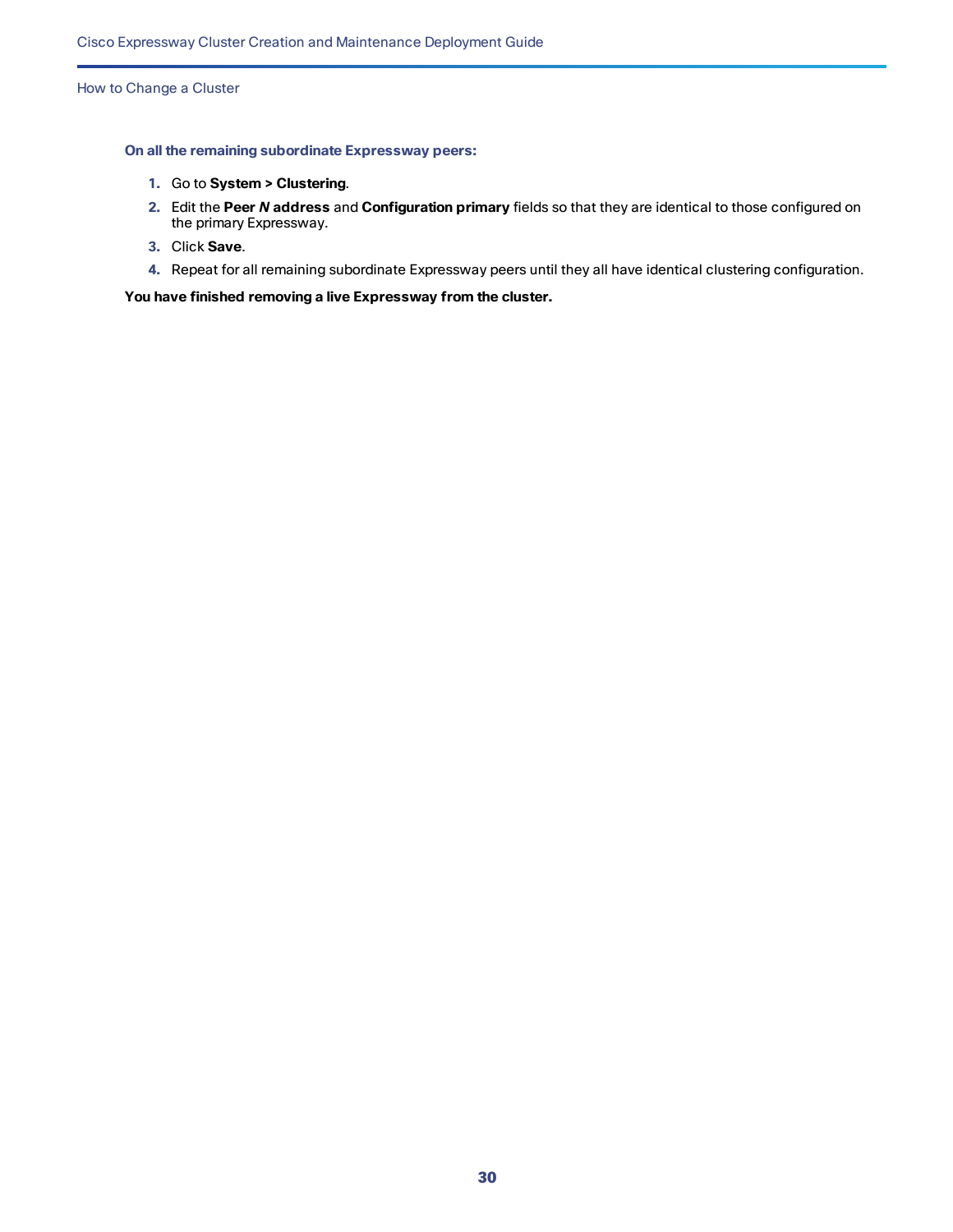## <span id="page-30-0"></span>Remove a Dead Peer From a Cluster (Permanently)

This procedure removes an out-of-service peer from a cluster if it needs to be RMAd, or cannot be accessed for some other reason.

- If you are disbanding the whole cluster, see Disband [a Cluster,](#page-32-0) page 33 instead.
- If you can access the peer you want to remove, see Remove a Live Peer From a Cluster [\(Permanently\),](#page-28-0) page [29](#page-28-0).
- If you want to remove the primary peer, make a different peer the primary before you remove this one. See [Change](#page-33-0) the Primary Peer, page 34

**Note**: This procedure does not clear configuration from the Expressway. If you manage to revive the system, you must not start using it until you have reset its default configuration (factory reset).

### **On the primary Expressway:**

- **1.** Go to **System > Clustering**.
- **2.** Delete the address of the Expressway that has been removed.
- **3.** If the Expressway being removed is not the last field in the list, move any other addresses up the list so that there are no empty fields between entries.
- **4.** If the primary Expressway peer's address has been moved up the list in the previous step, alter the **Configuration primary** value to match its new location.
- **5.** Click **Save**.

### **On all the remaining subordinate Expressway peers:**

- **1.** Go to **System > Clustering**.
- **2.** Edit the **Peer** *N* **address** and **Configuration primary** fields so that they are identical to those configured on the primary Expressway.
- **3.** Click **Save**.
- **4.** Repeat for all remaining subordinate Expressway peers until they all have identical clustering configuration.

You have removed the inaccessible peer from the Expressway cluster.

## Clear Configuration From This Peer

If you ever recover the peer that you removed, you must clear its configuration before you reconnect it to the network:

- **1.** Go to **System > Clustering**:
- **2.** Delete all entries in the **Peer** *N* **address** fields.
- **3.** Click **Save**.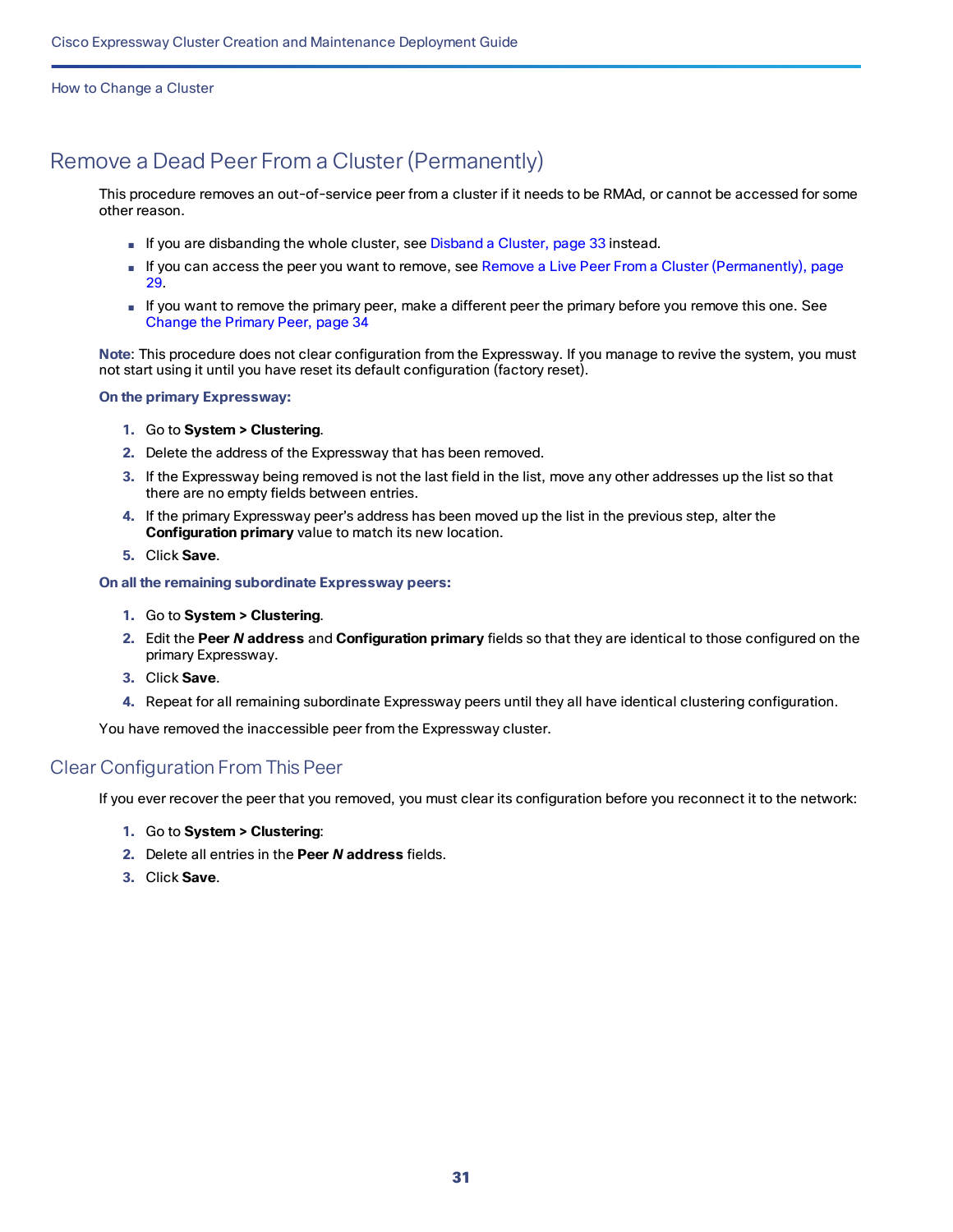**4.** Restart the Expressway (go to **Maintenance > Restart options**, then click **Restart** and confirm **OK**). The Expressway initiates a factory reset when you do the restart. It comes back up with all configuration removed, except:

The factory reset is automatically triggered when the peer restarts, to remove sensitive data and clustering configuration. The reset clears all configuration except the following basic networking information, which is preserved for the LAN1 interface so that you can still access the Expressway. If you use the **dual-NIC option, be aware that any LAN2 configuration is removed completely by the reset**.

- IP addresses preserved
- Server certificate, associated private key, and CA trust store preserved
- Admin and root accounts and passwords preserved
- SSH keys preserved
- Option keys preserved
- HTTPS access enabled
- SSH access enabled

Now you can bring it back into the cluster, see Add a Peer to a [Cluster,](#page-18-0) page 19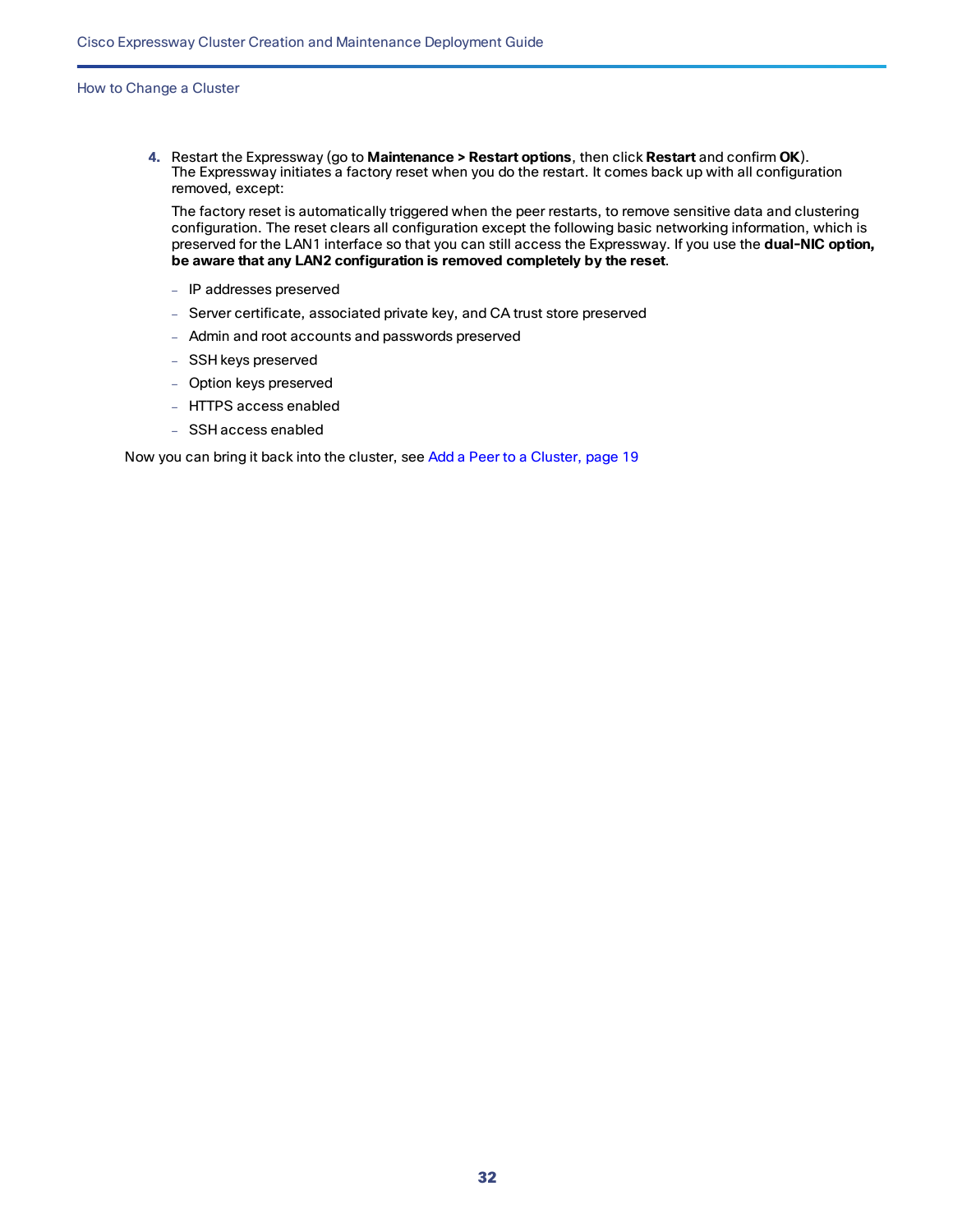## <span id="page-32-0"></span>Disband a Cluster

This process removes all Expressway peers from an existing cluster. FindMe and configuration replication will be stopped, as will provisioning, and the cluster will be deleted from Cisco TMS.

Each Expressway will retain enough configuration to enable you to access the web interface, but all other configuration is cleared.

The procedure involves removing peers one by one, and finally clearing the clustering configuration from the primary peer. In X8.11 and later, clearing the clustering configuration prepares the Expressway for a factory reset. You must be certain you want to factory reset the primary, because there are some situations where you need to have Expressway configured as a 'cluster of one'.

To disband the cluster:

- **1.** Remove any peers that you cannot access. See Remove a Dead Peer From a Cluster [\(Permanently\),](#page-30-0) page 31.
- **2.** If you're using Cisco TMSPE, sign in to Cisco TMS and stop provisioning to the cluster:
	- **a.** Select **Systems > Navigator** (and any required sub folders), then click on any Expressway in the cluster.
	- **b.** Select the **Provisioning** tab.
	- **c.** Disable all 4 services (clear checkboxes).
	- **d.** Click **Save**.
- **3.** Remove each of the subordinate peers turn. See Remove a Live Peer From a Cluster [\(Permanently\),](#page-28-0) page 29. When you remove the last subordinate peer, you should only have the primary peer remaining in the cluster.

The cluster is now a 'cluster of one' and you can stop here if you want to retain this Expressway with its configuration.

**4.** If you want to factory reset the primary peer, sign in to it and follow the process to [Remove](#page-28-0) a Live Peer From a Cluster [\(Permanently\),](#page-28-0) page 29.

**You've finished disbanding the cluster.**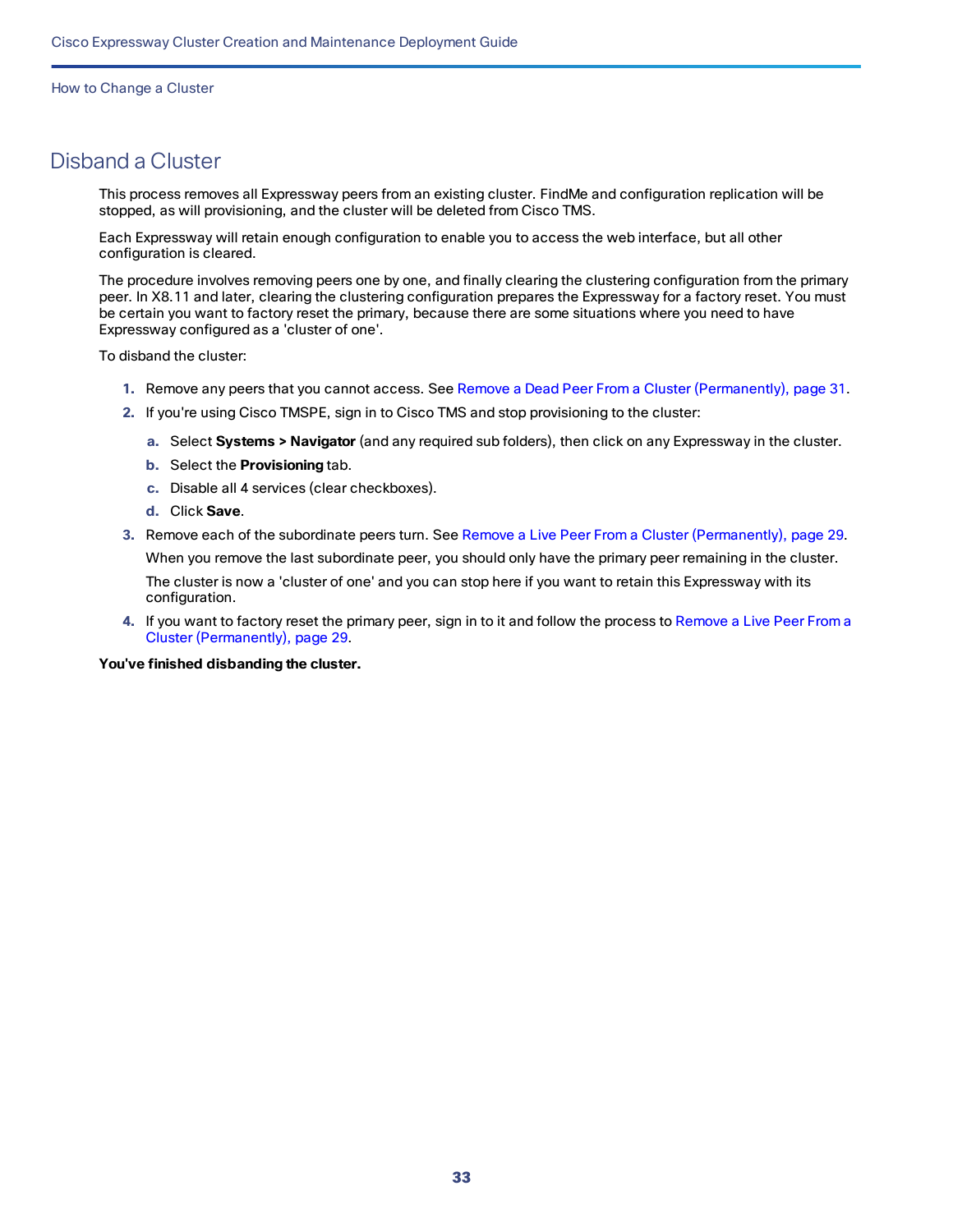## <span id="page-33-0"></span>Change the Primary Peer

You can do this process even if the current primary peer is not accessible. Make sure you follow the steps in the order listed here, to avoid putting the cluster in a state where multiple peers are contending to be the primary.

### **On the "new" primary Expressway:**

- **1.** Go to **System > Clustering**.
- **2.** From the **Configuration primary** drop-down menu select the ID number of the peer entry that says 'This system'.
- **3.** Click **Save**.

While changing the primary peer, ignore any alarms on Expressway that report 'Cluster primary mismatch' or 'Cluster replication error' – they will be rectified as part of this procedure.

**On all other Expressway peers, starting with the "old" primary peer (if it is still accessible):**

- **1.** Go to **System > Clustering**.
- **2.** From the **Configuration primary** drop-down menu select the ID number of the "new" primary Expressway.
- **3.** Click **Save**.

### **Check all peers:**

Note that any alarms raised on the Expressway peers that relate to 'Cluster primary mismatch' and 'Cluster replication error' should clear automatically after approximately 2 minutes.

- **1.** Confirm that the change to the **Configuration primary** has been accepted by going to **System > Clustering** and refreshing the page.
- **2.** If any Expressways have not accepted the change, repeat the steps above.
- **3.** Check that the cluster database status reports as Active.

## **Cisco TMS:**

No changes are required; Cisco TMS will see the primary change on the Expressway cluster and report this appropriately.

### **If the old primary is not available:**

If you are changing the primary peer because the "old" primary is not accessible, see [Remove](#page-30-0) a Dead Peer From a Cluster [\(Permanently\),](#page-30-0) page 31 procedure.

If there is any chance of reviving the "old" primary, you must isolate it from the other peers and factory reset it if possible.

#### **You have changed the primary peer of the cluster.**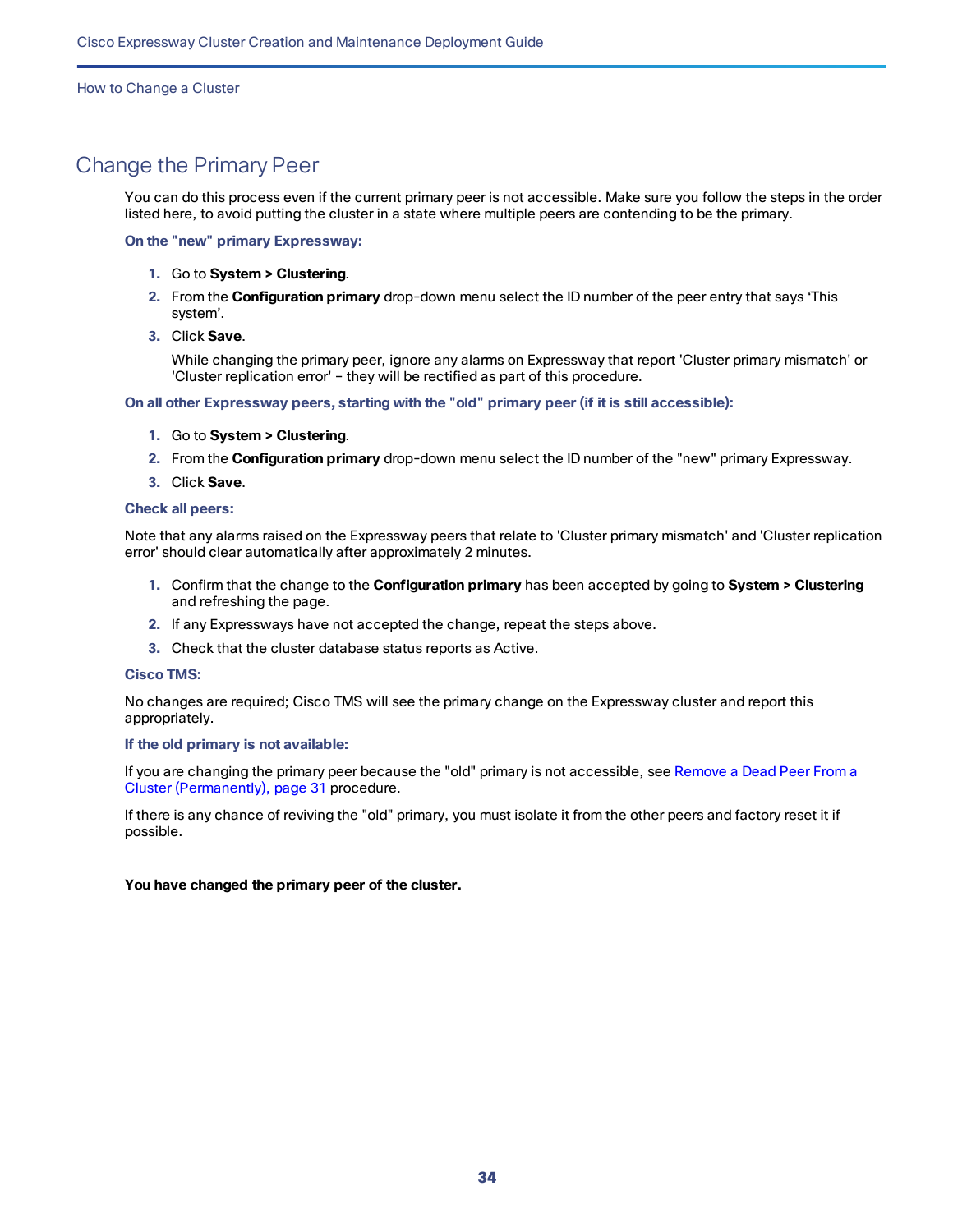## <span id="page-34-0"></span>Change the Address of a Peer

To change the address of an Expressway peer you must remove the Expressway from the cluster, change its address, and then add the Expressway back into the cluster.

The process is as follows:

**1.** Ensure that the Expressway whose address you want to change is not the primary Expressway.

If it is the primary Expressway, follow the steps in [Change](#page-33-0) the Primary Peer, page 34 to make a different peer the primary.

- **2.** Carry out the process documented in Remove a Live Peer From a Cluster [\(Permanently\),](#page-28-0) page 29.
- **3.** Change the address of the Expressway.
- **4.** Carry out the process documented in Add a Peer to a [Cluster,](#page-18-0) page 19.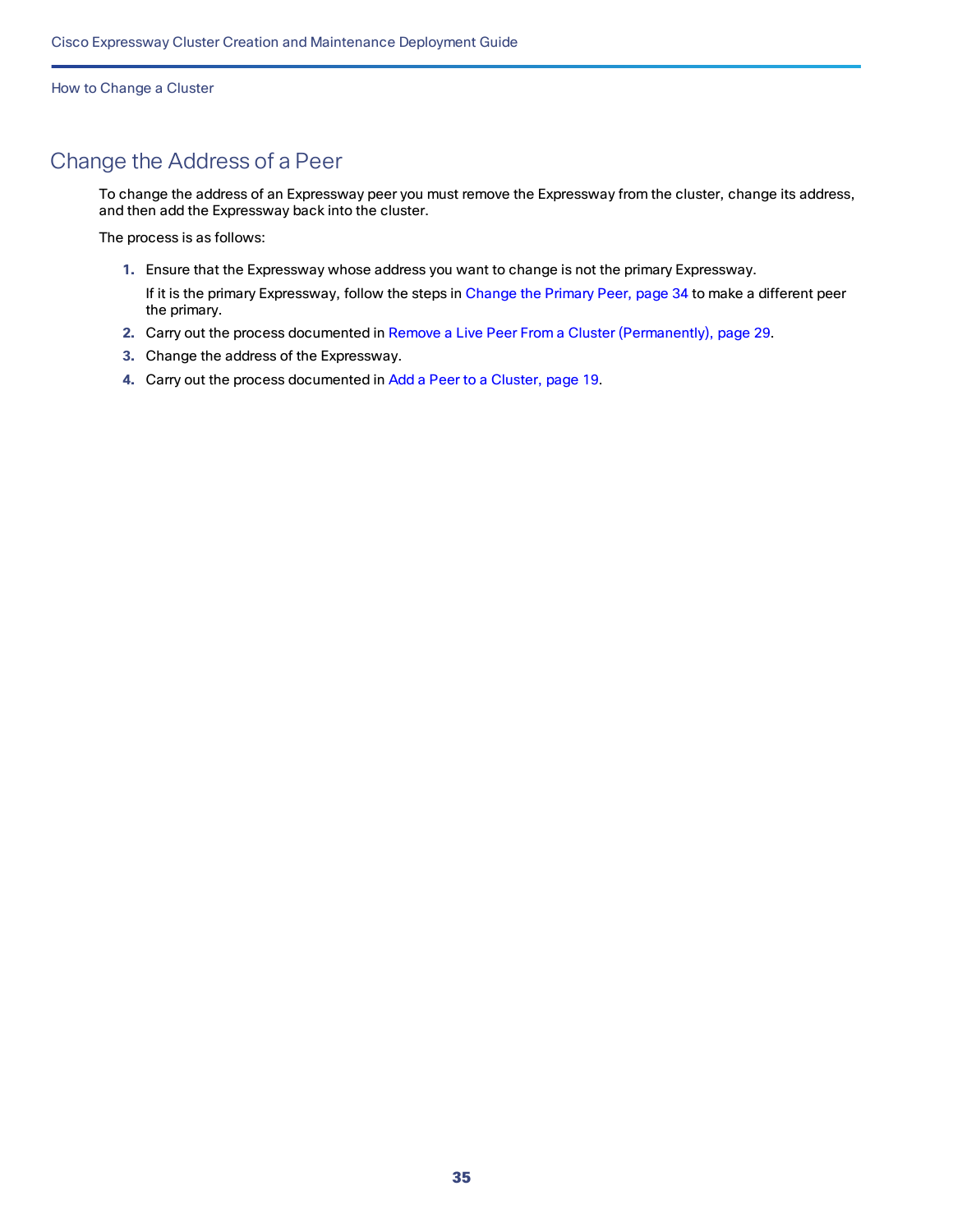## <span id="page-35-0"></span>Replace a Peer

This section summarizes the procedure for replacing a cluster peer Expressway with a different unit.

**1.** Ensure that the Expressway to be replaced is not the primary Expressway.

If it is the primary Expressway, follow the steps in [Change](#page-33-0) the Primary Peer, page 34 to make a different peer the primary.

- **2.** Remove the existing peer from the cluster:
	- **a.** If the cluster peer to be replaced is not accessible, use the procedure defined in [Remove](#page-30-0) a Dead Peer From a Cluster [\(Permanently\),](#page-30-0) page 31
	- **b.** If the cluster peer to be replaced is accessible, use the procedure defined in [Remove](#page-28-0) a Live Peer From a Cluster [\(Permanently\),](#page-28-0) page 29
- **3.** Add the replacement peer to the cluster using the procedure defined in Add a Peer to a [Cluster,](#page-18-0) page 19

**IMPORTANT: additional information if you have clusters with physical appliances**

To add a CE1200 appliance to an existing cluster that has CE1100 models in it, configure the Type option to match the other peers (Expressway-E or Expressway-C) through the service setup wizard on the **Status > Overview** page, *before* you add the CE1200 to the cluster.

If you are adding a more recent model than existing appliances in the cluster, upgrade the Expressway software on the existing peers to the same version as the new appliance, *before* you create the backup to be later restored onto the new appliance. (A backup can only be restored onto the same software version that it was created on.)

## Replace a Peer and Migrate its Configuration

This procedure assumes that you are replacing an accessible Expressway peer with a different Expressway.

**1.** Ensure that the Expressway to be replaced is not the primary Expressway.

If it is the primary Expressway, follow the steps in [Change](#page-33-0) the Primary Peer, page 34 to make a different peer the primary.

- **2. Remove the peer by deleting its clustering configuration, but do not restart it yet**. See [Remove](#page-28-0) a Live Peer From a Cluster [\(Permanently\),](#page-28-0) page 29
- **3.** Backup the configuration of the removed peer before you restart it.
- **4.** Generate and apply option keys for the new Expressway. You must apply the same set of keys that are applied to the other peers.
- **5.** Restore the backup from the removed peer onto the new Expressway.
- **6.** Check the DNS configuration of the new Expressway is the same as the other peers, and synchronize it with the same NTP servers.
- **7.** Add the replacement peer to the cluster using the procedure defined in Add a Peer to a [Cluster,](#page-18-0) page 19.

You should use the new peer's address in place of the removed peer's address when following that procedure. The most important steps are summarized here:

- **a.** Add the new peer's address to the clustering configuration on the primary, in place of the old peer's address.
- **b.** Add the new peer's address to the clustering configuration on other existing peers, in place of the old peer's address.
- **c.** Enter the new clustering configuration on the new peer (cluster name, shared secret, ordered peer list).
- **8.** Restart the new peer.
- **9.** Wait for approximately five minutes, then check the cluster status and resolve any alarms.
- **10.** Restart the removed peer to initiate a factory reset and clear the old configuration.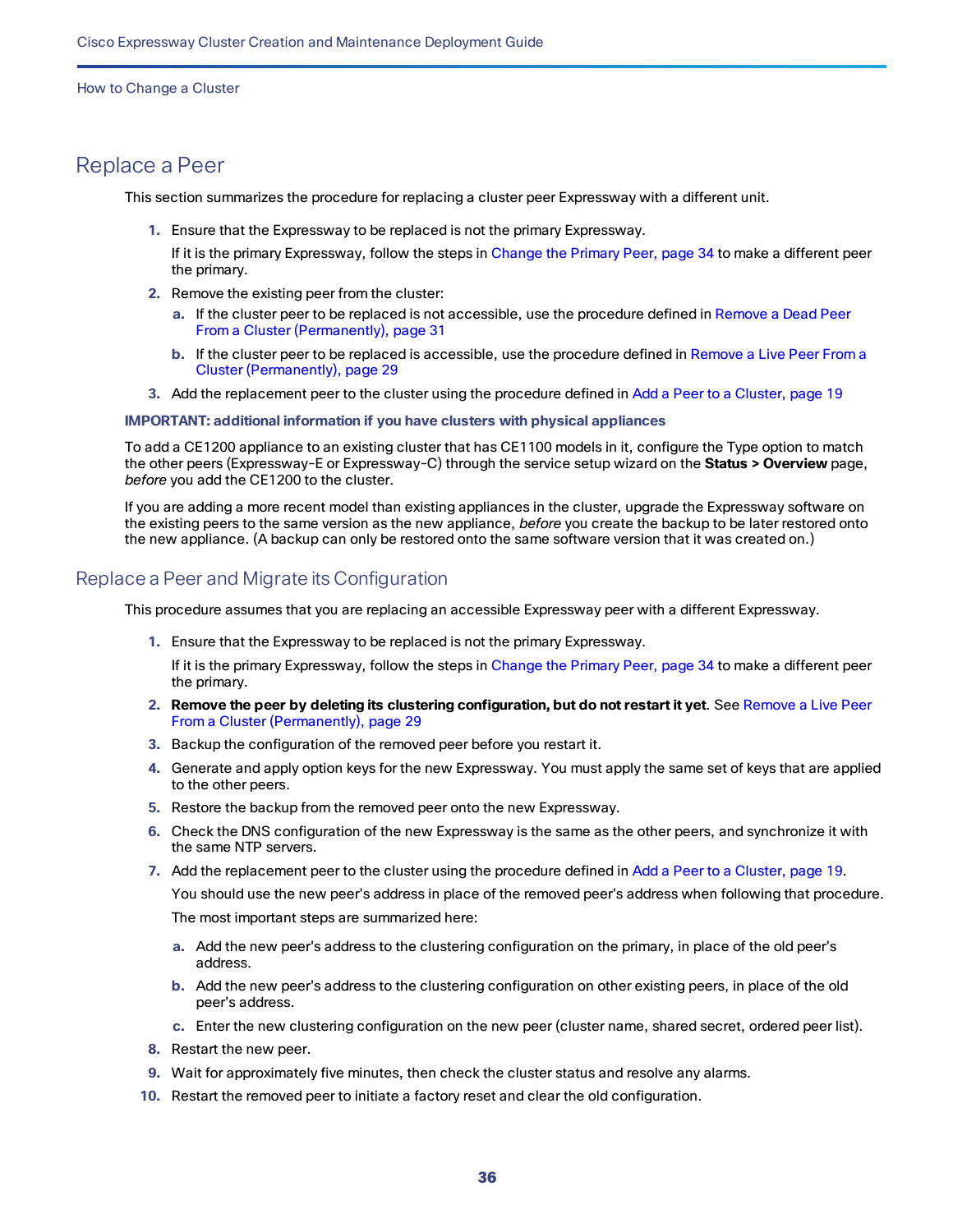## <span id="page-36-0"></span>How to Connect the Cluster to Other Systems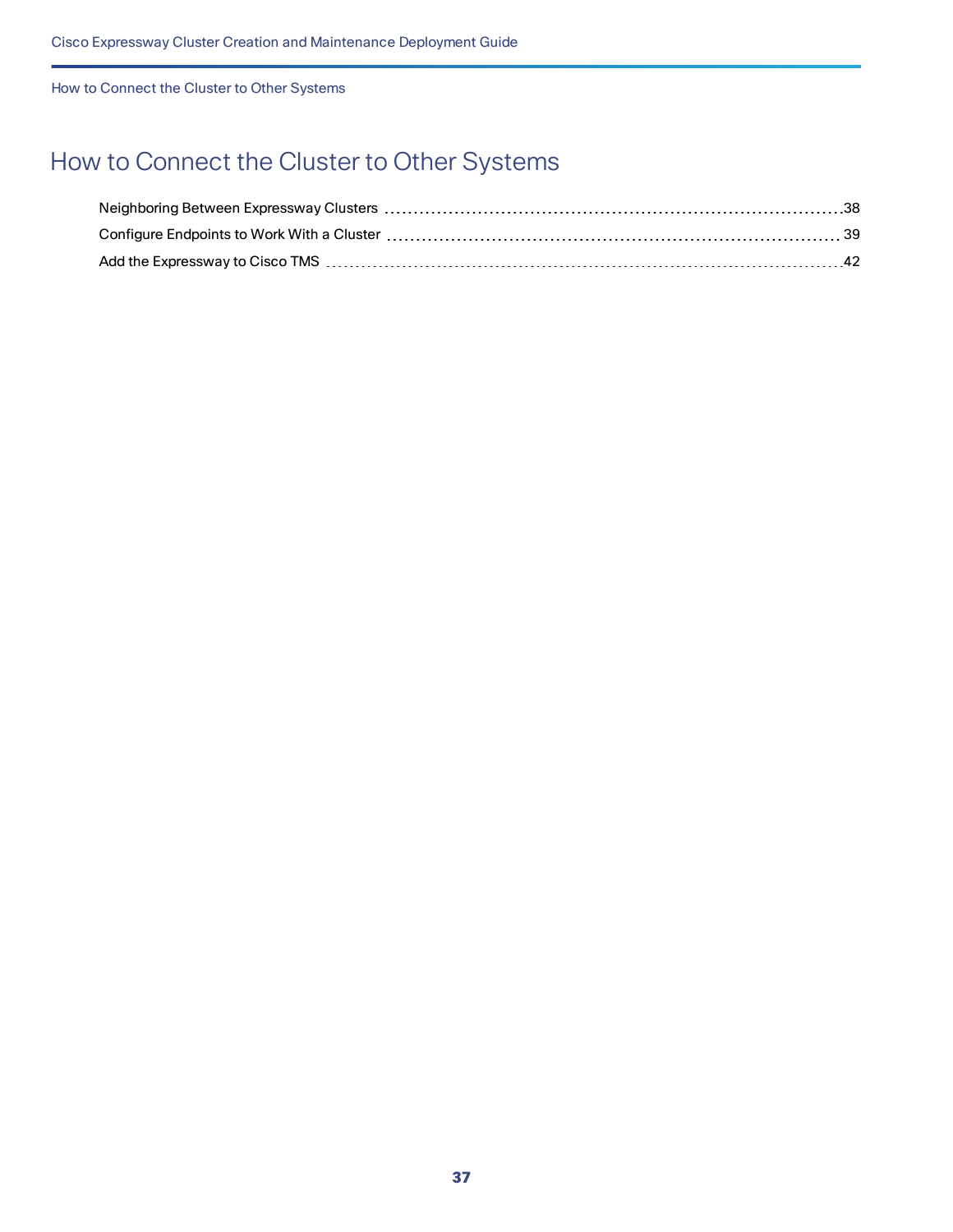## <span id="page-37-0"></span>Neighboring Between Expressway Clusters

You can neighbor your local Expressway (or Expressway cluster) to a remote Expressway cluster; this remote cluster could be a neighbor, traversal client, or traversal server to your local Expressway. In this case, when a call is received on your local Expressway and is passed via the relevant zone to the remote cluster, it will be routed to whichever peer in that neighboring cluster has the lowest resource usage. That peer will then forward the call as appropriate to one of its:

- locally registered endpoints (if the endpoint is registered to that peer)
- peers (if the endpoint is registered to another peer in that cluster)
- external zones (if the endpoint has been located elsewhere)

For Expressway: Lowest resource usage is determined by comparing the number of available media sessions (maximum - current use) on the peers, and choosing the peer with the highest number. Peers that are in maintenance mode are not considered.

For VCS: Lowest resource usage is determined by comparing the number of available traversal calls (maximum current use) on the peers, and choosing the peer with the highest number. Peers that are in maintenance mode are not considered.

When configuring a connection to a remote cluster, you create a single zone and configure it with details of all the peers in the cluster. Adding this information to the zone ensures that the call is passed to that cluster regardless of the status of the individual peers.

You also need to enter the address of all peers in the remote cluster when the connection is via a **neighbor** or **traversal client** zone. You do not do this for **traversal server** zones, as these connections are not configured by specifying the remote system's address.

**Note:** Systems that are configured as peers must **not** also be configured as neighbors to each other, and vice versa.

#### **Neighboring your clusters**

To neighbor your local Expressway (or Expressway cluster) to a remote Expressway cluster, you create a single zone to represent the cluster and configure it with the details of all the peers in that cluster:

- **1.** On your local Expressway (or, if the local Expressway is a cluster, on the primary peer), create a zone of the appropriate type. This zone will represent the connection to the cluster.
- **2.** In the **Location** section, enter the IP address or FQDN of each peer in the remote cluster in the **Peer 1** to **Peer 6** address fields.

Note that:

- Ideally you should use FQDNs in these fields. Each FQDN must be different and must resolve to a single IP address for each peer. With IP addresses, you may not be able to use TLS verification, because many CAs will not supply certificates to authenticate an IP address.
- The order in which the peers in the remote Expressway cluster are listed here does not matter.
- Whenever you add an extra Expressway to a cluster (to increase capacity or improve redundancy, for example) you will need to modify any Expressways which neighbor to that cluster to let them know about the new cluster peer.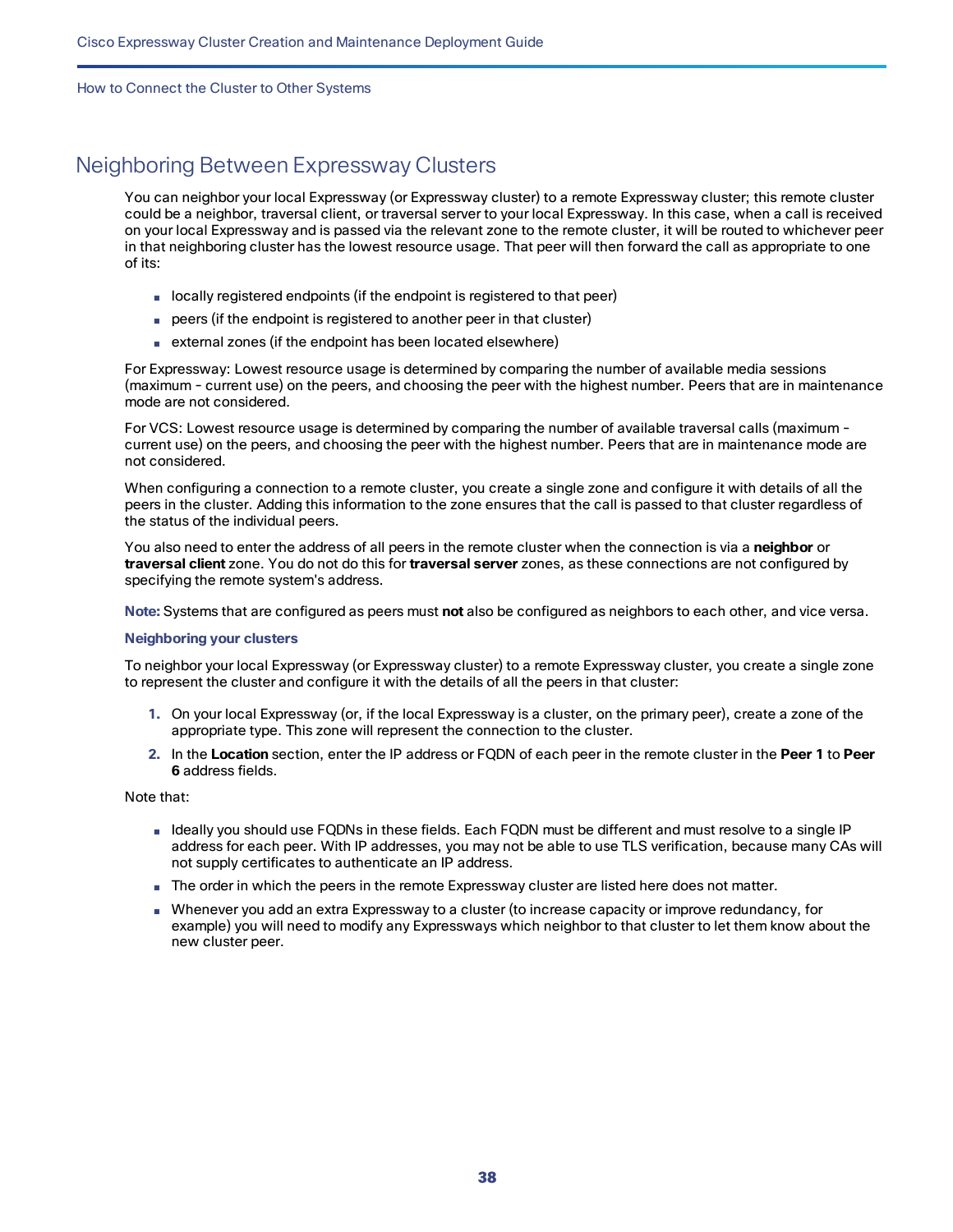## <span id="page-38-0"></span>Configure Endpoints to Work With a Cluster

When configuring endpoints it is desirable for them to know about all the Expressway peers in a cluster. So that at initial registration or later, if endpoints lose connection to their Expressway peer, they are able to register with another peer in the cluster. This section describes the available configuration methods, listed in preferred order.

For more details about DNS SRV and round-robin DNS, see the URI dialing section in the *Expressway Administrator Guide* and Cluster Name and DNS SRV [Records,](#page-50-0) page 51.

**Note:** SIP and H.323 endpoints behave differently.

## SIP Endpoints

The options are listed in preference order for providing resilience of connectivity of endpoints to a cluster of Expressways where one or more Expressway cluster peers become inaccessible. The choice of option will depend on what functionality the endpoint you are using supports.

### **Option 1 – SIP Outbound (preferred)**

### **Important: For endpoints running Cisco Collaboration Endpoint software, this option is not supported from version CE8.0.**

SIP outbound allows an endpoint to be configured to register to two or more Expressway peers simultaneously. The benefit of this is that if the connection between one peer and the endpoint breaks, a connection from the endpoint to the other peer remains. With the endpoint registering to both peers simultaneously, there is no break in service while the endpoint realizes that its registration has failed, before it registers to a different peer. Thus, at no time is the endpoint unreachable.

(missing or bad snippet)

Configuration of SIP outbound is endpoint specific, but typically will be:

- Proxy 1
	- Server discovery = Manual
	- Server Address =

DNS name of cluster peer or IP address of cluster peer

- Proxy 2
	- Server discovery = Manual
	- Server Address =

DNS name of a different cluster peer or IP address of a different cluster peer

 $\Box$  Outbound = On

#### **Option 2 – DNS SRV (2nd choice)**

To use this option, there must be a DNS SRV record available for the DNS name of the Expressway cluster that defines an equal weighting and priority for each cluster peer.

On each SIP endpoint configure the SIP Settings as:

- Server discovery = Manual
- Server Address = DNS name of the Expressway cluster

If the endpoint supports DNS SRV, on startup the endpoint issues a DNS SRV request and receives a DNS SRV record back defining an equal weighting and priority for each cluster peer.

The endpoint then tries to register with a relevant cluster peer (having taken into account the priority / weightings). If that peer is not available, the endpoint will try and register to another listed peer at the same priority, or if all peers at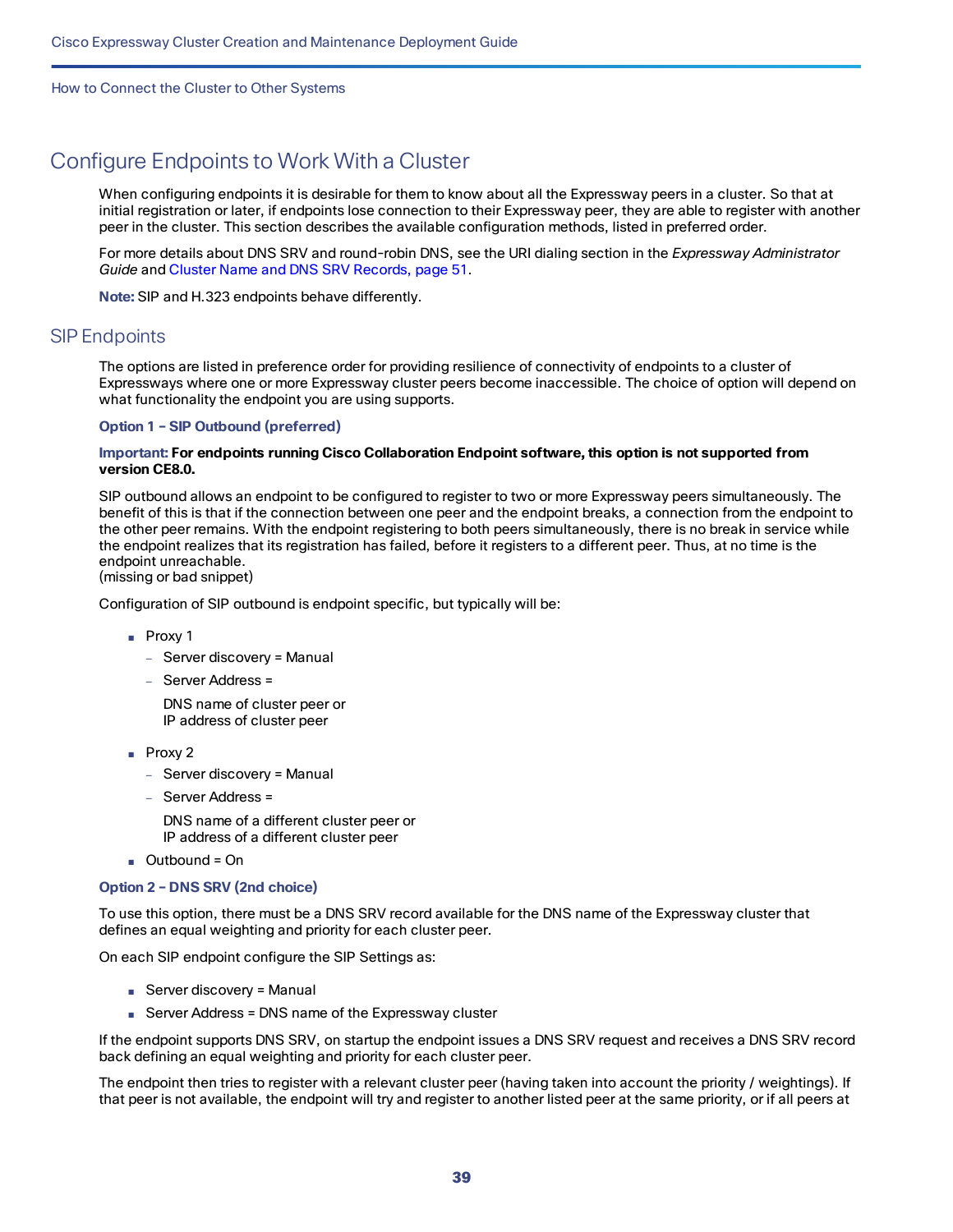that priority have been tried, a peer at the next lower priority. This is repeated until the endpoint can register with a Expressway.

The endpoint will continue to use the first Expressway that it registered to for re-registrations and for calls. If it ever loses connection to its Expressway, it will use the DNS SRV entry to find a new Expressway to register to, starting at the highest priority.

To minimize DNS traffic, the DNS SRV cache timeout should be set to a fairly long time, such as 24 hours.

#### **Option 3 – DNS Round-Robin (3rd choice)**

To use this option, there must be a DNS A-record available for the DNS name of the Expressway cluster that supplies a round-robin list of IP addresses.

On each SIP endpoint configure the SIP Settings as:

- Server discovery = Manual
- Server Address = DNS name of the Expressway cluster

If the endpoint does not support DNS SRV, on startup the endpoint will perform a DNS A-record lookup. The DNS server will have been configured to support round-robin DNS, with each of the cluster peer members defined in the round-robin list.

The endpoint will take the address given by the DNS lookup and will then try and register with the relevant cluster peer. If that is not available, then the endpoint will perform another DNS lookup and will try to connect to the new Expressway peer that it is given. (The DNS server will have supplied the next cluster peer's IP address.) This is repeated until the endpoint can register with a Expressway.

The endpoint will continue to use the first Expressway that it registered to for re-registrations and for calls. If it ever loses connection to its Expressway it will perform another DNS lookup to find a new Expressway to register to (the DNS server providing a Expressway in the round-robin sequence).

DNS cache timeout should be set to a fairly short time (e.g. 1 minute or less) so that if a Expressway is not accessible the endpoint is quickly pointed at a different Expressway.

#### **Option 4 – Static IP (least preferred)**

Use this option if the Expressway cluster does not have a DNS name.

On each SIP endpoint configure the SIP Settings as:

- Server discovery = Manual
- Server Address = IP address of a Expressway peer

On startup the endpoint will try and register with the Expressway at the specified IP address. If that is not available, then the endpoint will continue trying at regular intervals. This is repeated until the endpoint can register with the Expressway.

The endpoint will continue to use the first Expressway that it registered to for re-registrations and for calls. If it ever loses connection then it will keep on trying to register to that Expressway until it is accessible again.

## H.323 Endpoints

The options are listed in preference order for providing resilience of connectivity of endpoints to a cluster of Expressways where 1 or more Expressway cluster peers become inaccessible. The choice of option will depend on what functionality the endpoint you are using supports.

#### **Option 1 – DNS SRV (preferred)**

To use this option, there must be a DNS SRV record available for the DNS name of the Expressway cluster that defines an equal weighting and priority for each cluster peer.

On each H.323 endpoint, configure the Gatekeeper Settings as: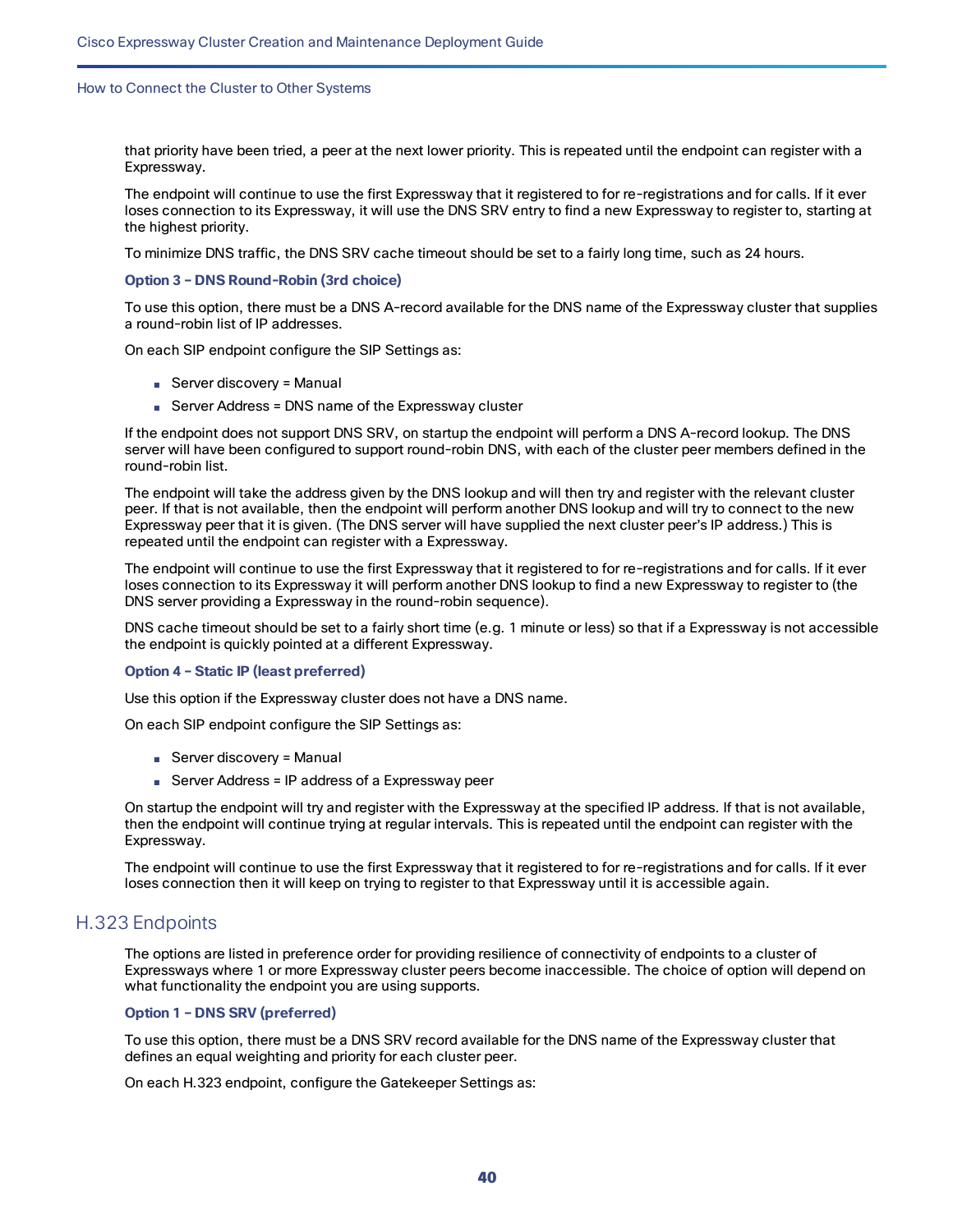- Discovery = Manual
- IP Address = DNS name of the Expressway cluster

If the endpoint supports DNS SRV, on startup the endpoint issues a DNS SRV request and receives a DNS SRV record back defining an equal weighting and priority for each cluster peer.

The endpoint then tries to register with a relevant cluster peer (having taken into account the priority / weightings). If that peer is not available, the endpoint will try and register to another listed peer at the same priority, or if all peers at that priority have been tried, a peer at the next lower (higher numbered) priority.

This will be repeated until the endpoint can register with a Expressway. On registering with the Expressway, the Expressway will respond with the H.323 "Alternate Gatekeepers" list containing the list of Expressway cluster peer members.

The endpoint will continue to use the first Expressway that it registered to for re-registrations and for calls. If it ever loses connection to its Expressway then it will select an "Alternate Gatekeeper" from the list it was supplied with.

DNS SRV cache timeout should be set to a fairly long time (e.g. 24 hours) to minimize DNS traffic.

### **Option 2 – DNS Round-Robin (2nd choice)**

To use this option, there must be a DNS A-record available for the DNS name of the Expressway cluster that supplies a round-robin list of IP addresses.

On each H.323 endpoint configure the Gatekeeper Settings as:

- Discovery = Manual
- IP Address = DNS name of the Expressway cluster

If the endpoint does not support DNS SRV, on startup the endpoint will perform a DNS A-record lookup. The DNS server will have been configured to support round-robin DNS, with each of the cluster peer members defined in the round-robin list.

The endpoint will take the address given by the DNS lookup and will then try and register with the relevant cluster peer. If that peer is not available, then the endpoint will perform another DNS lookup and will try to connect to the new Expressway peer that it is given. (The DNS server will have supplied the next cluster peer's IP address.)

This will be repeated until the endpoint can register with a Expressway. On registering with the Expressway, the Expressway will respond with the H.323 'Alternate Gatekeepers' list containing the list of Expressway cluster peer members.

The endpoint will continue to use the first Expressway that it registered to for re-registrations and for calls. If it ever loses connection then it will select an "Alternate Gatekeeper" from the list it was supplied with.

DNS cache timeout should be set to a fairly short time (e.g. 1 minute or less) so that on failure to reach a Expressway at startup, the endpoint is quickly pointed at a different Expressway.

#### **Option 3 – Static IP (least preferred)**

Use this option if the Expressway cluster does not have a DNS name.

On each H.323 endpoint configure the Gatekeeper Settings as:

- Discovery = Manual
- $\blacksquare$  IP Address = IP address of a Expressway peer

On startup the endpoint will try and register with the Expressway at the specified IP address. If that is not available, then the endpoint will continue trying at regular intervals.

This will be repeated until the endpoint can register with the Expressway. On registering with the Expressway, the Expressway will respond with the H.323 "Alternate Gatekeepers" list containing the list of Expressway cluster peer members.

The endpoint will continue to use the first Expressway that it registered to for re-registrations and for calls. If it ever loses connection then it will select an "Alternate Gatekeeper" from the list it was supplied with.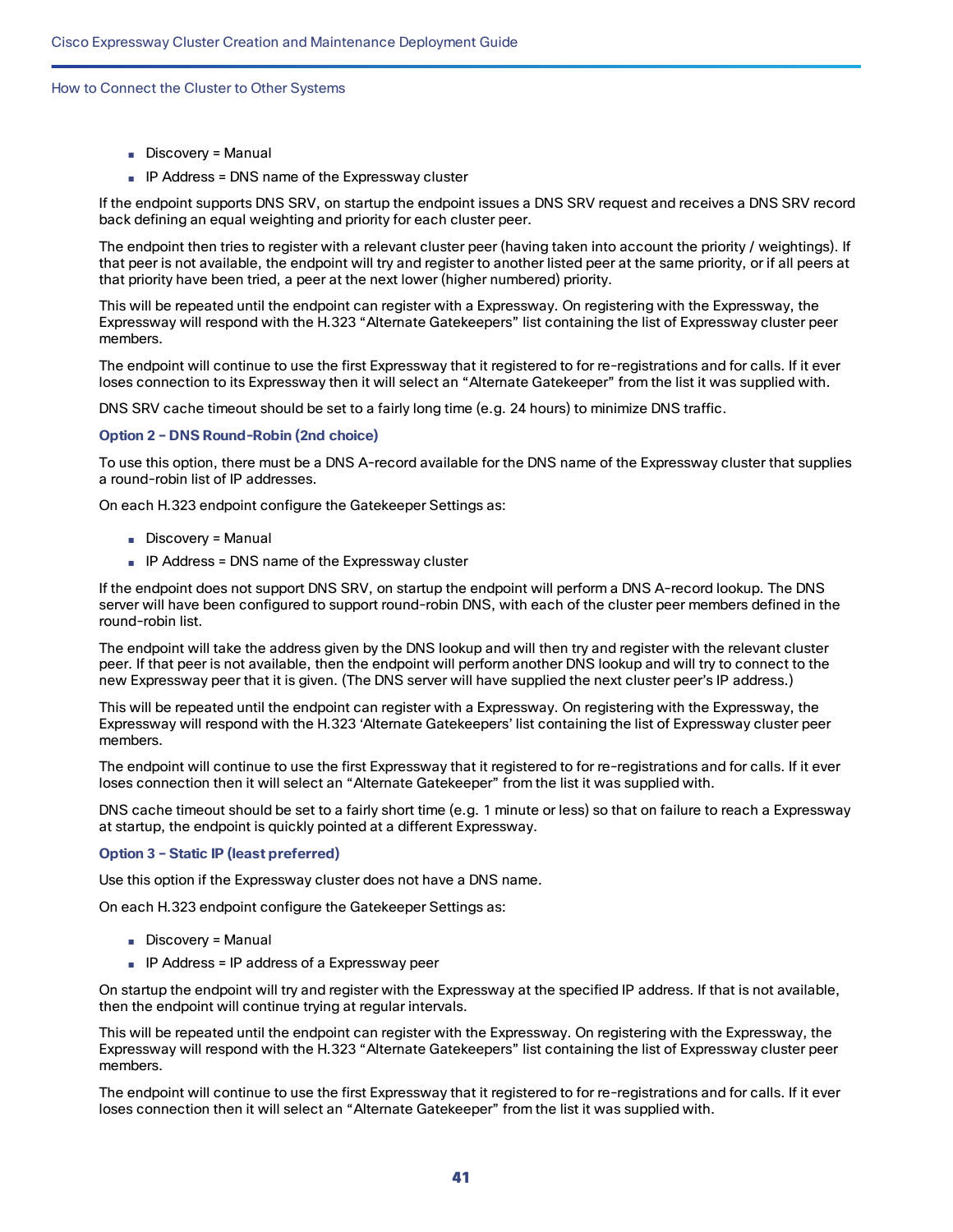## <span id="page-41-0"></span>Add the Expressway to Cisco TMS

For more detail about Cisco TMS administration, see *Cisco TelePresence Management Suite Administrator Guide*, for your version, at Cisco [TelePresence](https://www.cisco.com/c/en/us/support/conferencing/telepresence-management-suite-tms/products-maintenance-guides-list.html) Management Suite (TMS Maintain and Operate Guides page)

### **On the Expressway:**

- **1.** Go to **System > SNMP** and ensure that:
	- **a. SNMP mode** is set to *v3 plus Cisco TMS support* or *v2c*.
	- **b. Community name** is set to *public*.

(If SNMP was previously disabled, an alarm may appear indicating the need for a restart. If so, restart the system via **Maintenance > Restart options**.)

- **2.** Go to **System > External manager** and ensure that:
	- **a. Address** is set to the IP address or FQDN of Cisco TMS.
	- **b. Path** is set to *tms/public/external/management/SystemManagementService.asmx*.
	- **c.** If the **Protocol** is *HTTPS* and **Certificate verification mode** is *On* then you must load the relevant certificates before the connection can become 'Active'.

(If the **Protocol** is *HTTP* or **Certificate verification mode** is *Off*, no certificates need to be loaded.)

**3.** Click **Save**.

The **Status** section of the **External manager** page should show a **State** of 'Active' or 'Initialising'.1

### **On Cisco TMS:**

- **1.** Select **Systems > Navigator**.
- **2.** Select (or create) an appropriate folder in which to put the Expressway (in the example below the folder has been called "Cluster"):

| ahaha<br>TelePresence Management Suite<br>CISCO               |                                                                                                       | $\Omega$<br>Search                                |
|---------------------------------------------------------------|-------------------------------------------------------------------------------------------------------|---------------------------------------------------|
| $\left(1\right)$<br>司<br>Ħ<br>Portal<br>Booking<br>Monitorina | $\Box$ Systems<br><b>T</b> Phone Books<br><b>E</b> Reporting<br>Administrative Tools<br>$\rightarrow$ | $\left( 2\right)$<br>$\Box$ $\omega$<br>(L)       |
| Navigator                                                     |                                                                                                       | You are here: ▶ Systems ▶ Navigator               |
| $\checkmark$<br>Folder View<br>⊟ Company Name                 | Cluster                                                                                               | Folder and System Permissions<br>Edit This Folder |
| $\Box$ Cluster<br>Discovered Systems                          | 仓<br>Move/Copy Delete<br>New Folder<br>Add Systems                                                    |                                                   |

- **3.** Click **Add Systems**.
- **4.** In section **1. Specify Systems by IP addresses or DNS names**, enter the IP address or DNS name of the Expressway.
- **5.** Click **Next**.
- **6.** Look for √System added.

**Note:** When you add an Expressway to TMS, the TMS UI shows it as a VCS . This is a known issue.

**7.** Click **Finish Adding Systems**, **Add System despite warnings** or **Add More Systems** as appropriate.

## **On Expressway:**

Go to **System > External manager** and check that the **State** now shows Active.

<sup>1</sup>Cisco TMS may force the protocol to be HTTPS. The configuration for this is found in **Administrative Tools > Configuration > Network settings**. The protocol will be forced to HTTPS if, in the **TMS Services** section **Enforce Management Settings on Systems** is set to *On* and in the **Secure-Only Device Communication** section **Secure-Only Device Communication** is set to *On*.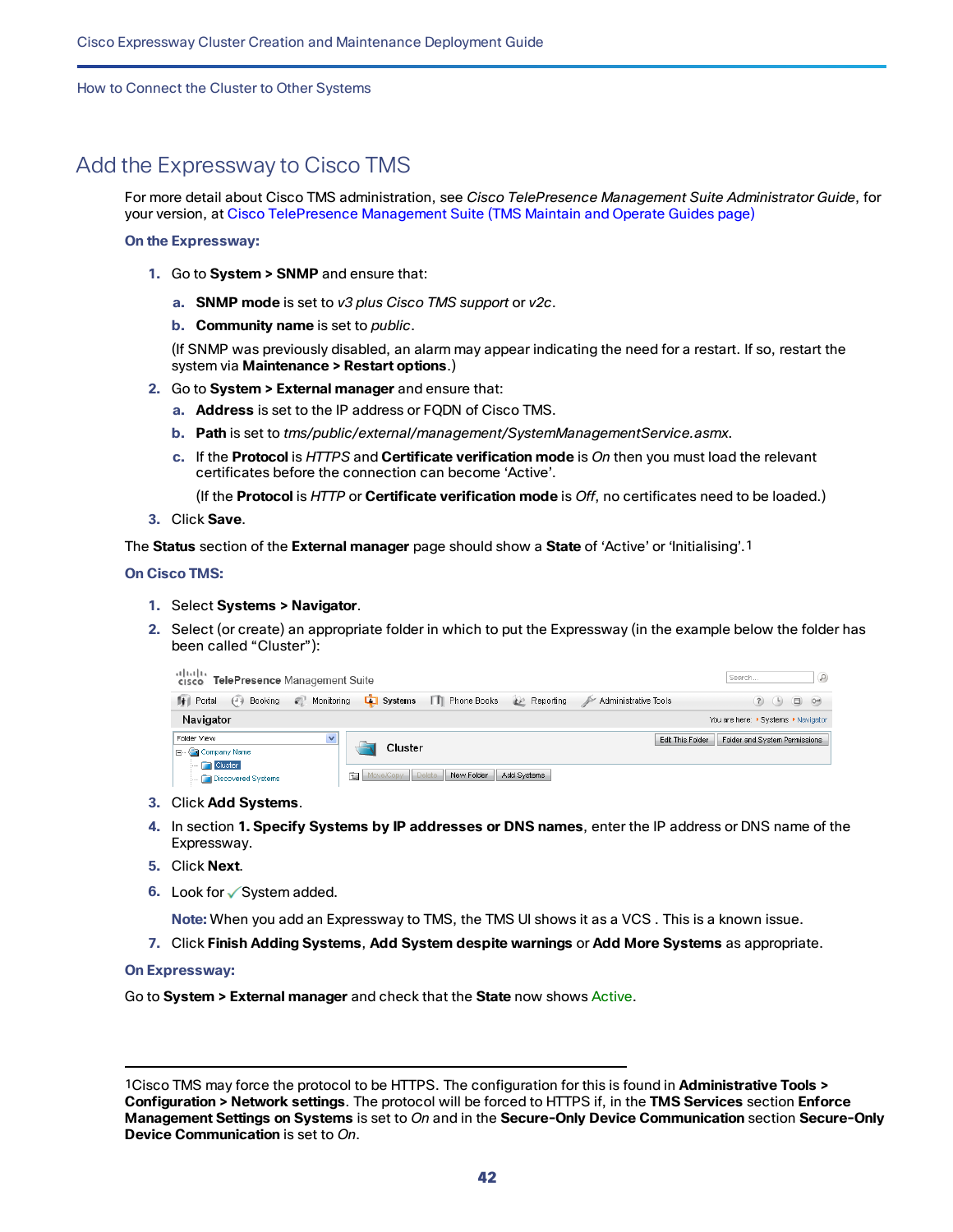### Troubleshooting

## <span id="page-42-0"></span>**Troubleshooting**

## <span id="page-42-1"></span>Restarting Sequence

Whenever you have formed, connected, upgraded, or changed a cluster, you should check whether any peers need restarting. Sometimes you will need to restart only one peer, typically if you've made a peer-specific configuration change.

When you're working with the cluster configuration, you sometimes need to restart more than one peer. In this case, you should always restart in the following sequence:

- **1.** Restart the primary peer, and wait for it to be accessible via web interface.
- **2.** Check cluster replication status on the primary and status of all peers. Wait a few minutes, refreshing the peer's web interfaces occasionally.
- **3.** Restart other peers, if required, one at a time. Each time, wait a few minutes after it is accessible and check its replication status.

## <span id="page-42-2"></span>Check Replication Status

You may need to wait about 5 minutes after making clustering changes before the Expressway peers report successful status.

**1.** Go to **System > Clustering** on each peer and check that the cluster database status reports as Active. If there is a failure status, refresh the browser first. If the status is still not Active, check the alarms.

## <span id="page-42-3"></span>Force Refresh in Cisco TMS

If you're using Cisco TMS, check that Cisco TMS has all the correct settings for the cluster by forcing a refresh as follows:

- **1.** On Cisco TMS, go to **Systems > Navigator**
- **2.** Find and click on the name of the Expressway.
- **3.** Select the **Settings** tab.
- **4.** Click **Force Refresh**.
- **5.** Repeat for all Expressway peers in the cluster (including the primary Expressway).

## <span id="page-42-4"></span>Expressway Alarms and Warnings

## "Cluster name not configured: if FindMe or clustering are in use a cluster name must be defined"

Ensure that the same cluster name is configured on each Expressway in the cluster.

The **Cluster name** should be the routable Fully Qualified Domain Name used in SRV records that address this Expressway cluster, for example "cluster1.example.com". (See Cluster Name and DNS SRV [Records,](#page-50-0) page 51).

## "Cluster replication error: <details> manual synchronization of configuration is required"

This may be:

- "Cluster replication error: manual synchronization of configuration is required"
- "Cluster replication error: cannot find primary or this subordinate's peer configuration file, manual synchronization of configuration is required"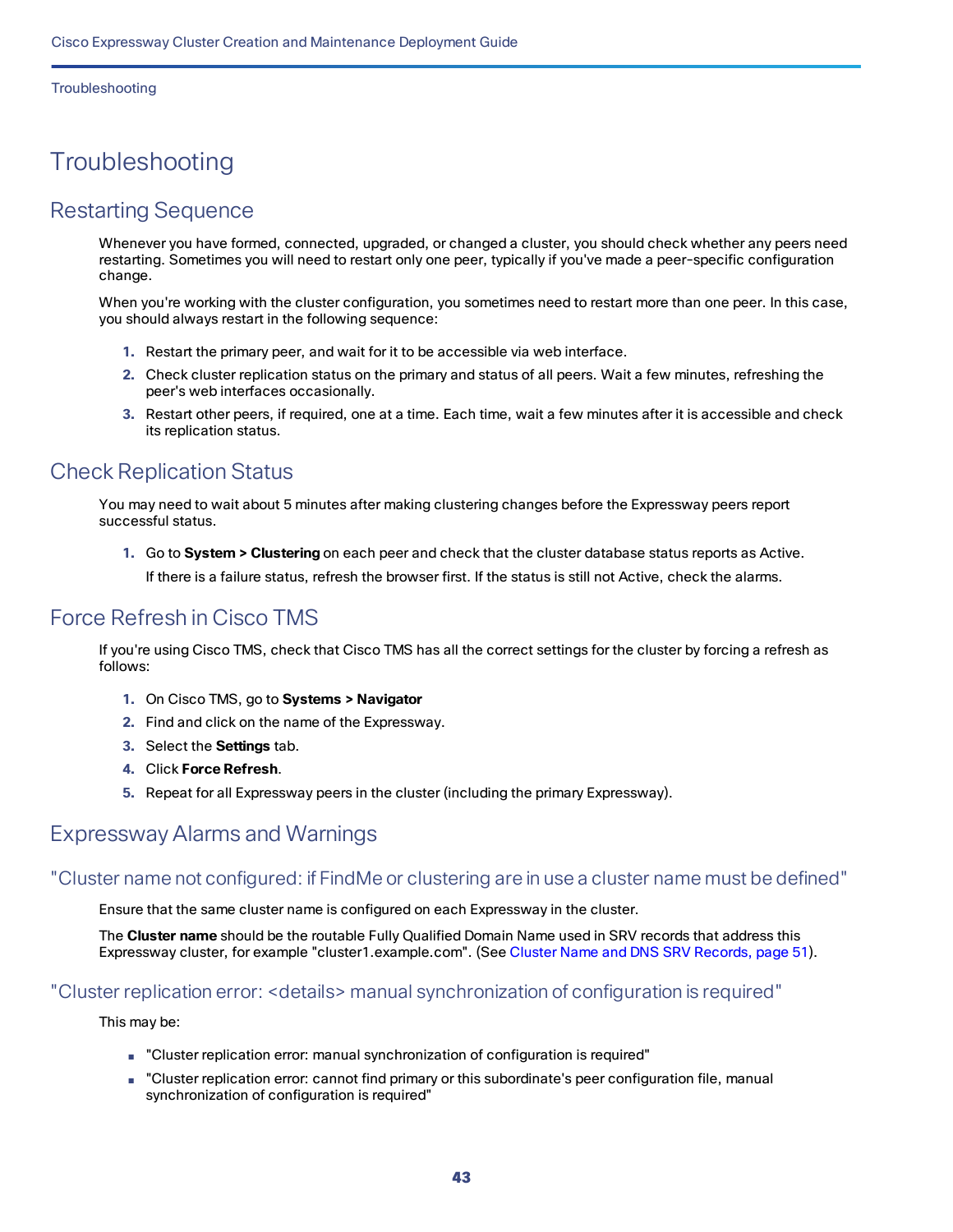### Troubleshooting

- "Cluster replication error: configuration primary ID is inconsistent, manual synchronization of configuration is required"
- "Cluster replication error: this peer's configuration conflicts with the primary's configuration, manual synchronization of configuration is required"

If a subordinate Expressway reports an alarm: "Cluster replication error – <details> synchronization of configuration"

On that subordinate Expressway:

- **1.** Log in as admin on an SSH or other CLI interface.
- **2.** At the command prompt type:
	- **xcommand ForceConfigUpdate**

This will delete the subordinate Expressway configuration and then force it to update its configuration from the primary Expressway.

Caution: Only use this command if the configuration on the primary Expressway is known to be in a good **state. We recommend that you take a backup before running this command.**

## Cluster replication error persists after ForceConfigUpdate

In X8.11 we introduced a unique encryption key per cluster peer. Also, in some upgrade cases, for example, if peers are upgraded in the wrong order, subordinate peers may not synchronize with the primary. These two issues compound each other, allowing peers to be in a state where they cannot decrypt the configuration from the primary.

The symptom of this is that the Cluster replication alarm persists after you tried **xcommand forceconfigupdate** on a subordinate peer. This is probably after a recent upgrade to X8.11 on the primary peer.

You can avoid the problem by always upgrading the primary first, but if you have got this persistent error, you can resolve it as follows:

- **1.** Sign in to the primary peer and check that it is in a good state.
- **2.** Ensure that the clustering configuration shows this peer to be the primary.
- **3.** Upgrade the primary again, using the same package that you originally used to upgrade.

The replication alarm clears after the primary peer has upgraded and rebooted. This normally happens within ten minutes after reboot, but could be up to twenty minutes after reboot.

## "Cluster replication error: the NTP server is unreachable"

Configure an accessible NTP server on the Expressway **System > Time** page.

## "Cluster replication error: the local Expressway does not appear in the list of peers"

Check and correct the list of peers for this Expressway on the primary Expressway, and copy to all other Expressway peers (**System > Clustering**).

## "Cluster replication error: automatic replication of configuration has been temporarily disabled because an upgrade is in progress"

Wait until the upgrade has completed.

"Invalid clustering configuration: H.323 mode must be turned On - clustering uses H.323 communications between peers"

## Ensure that H.323 mode is on (see **Configuration > Protocols > H.323**).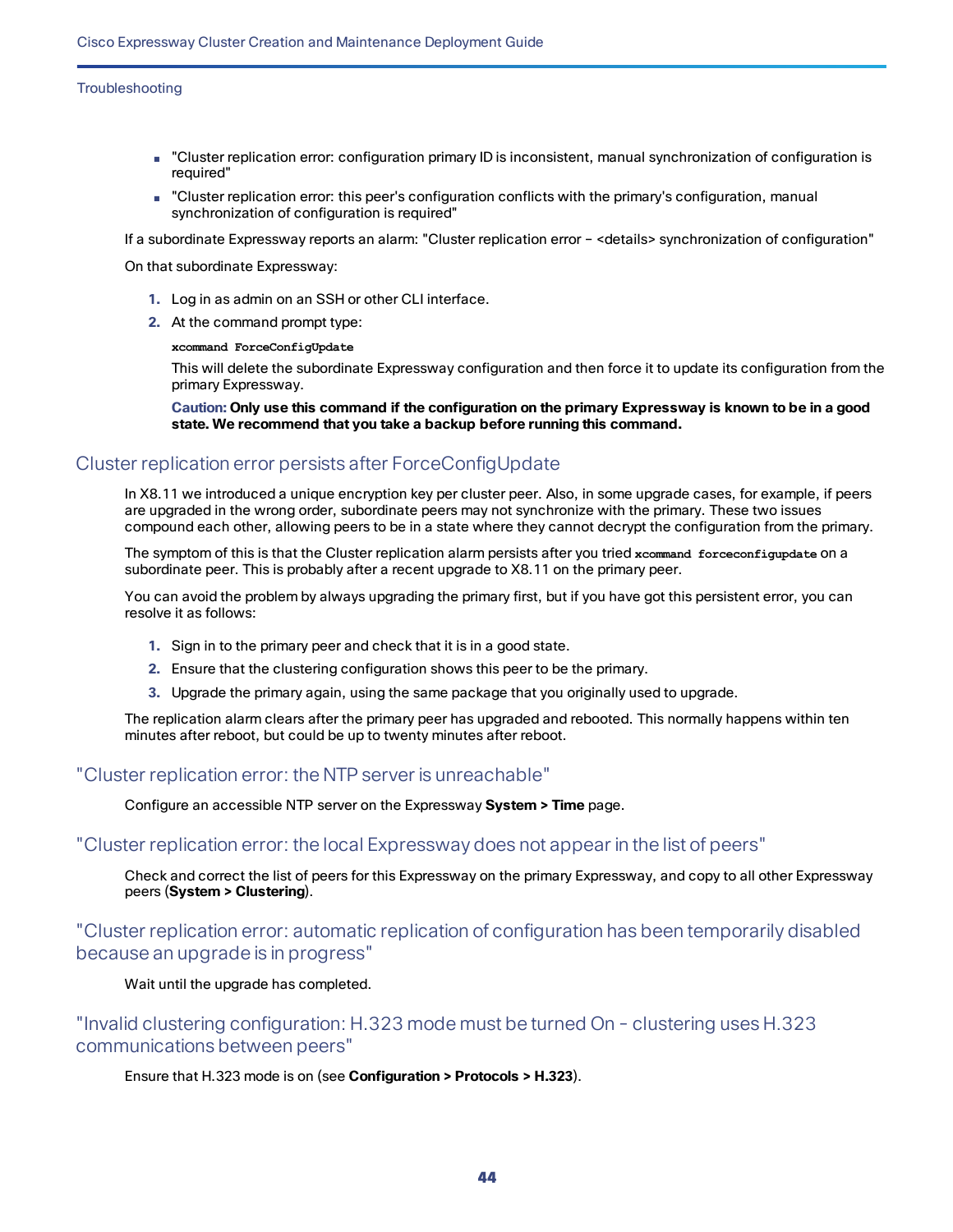Troubleshooting

## "Expressway database failure: Please contact your Cisco support representative"

The support representative will help you work through the following steps:

- **1.** Take a system snapshot and provide it to your support representative.
- **2.** Remove the Expressway from the cluster using: Remove a Live Peer From a Cluster [\(Permanently\),](#page-28-0) page 29.
- **3.** Restore that Expressway's database by restoring a backup taken on that Expressway previously.
- **4.** Add the Expressway back to the cluster using Add a Peer to a [Cluster,](#page-18-0) page 19.

A second method is possible if the database does not recover:

- **1.** Take a system snapshot and provide it to TAC.
- **2.** Remove the Expressway from the cluster using: Remove a Live Peer From a Cluster [\(Permanently\),](#page-28-0) page 29.
- **3.** Log in as root and run **clusterdb\_destroy\_and\_purge\_data.sh**
- **4.** Restore that Expressway's database by restoring a backup taken on that Expressway previously.
- **5.** Add the Expressway back to the cluster using Add a Peer to a [Cluster,](#page-18-0) page 19.

**Note**: **clusterdb\_destroy\_and\_purge\_data.sh** is as dangerous as it sounds – only use this command in conjunction with instructions from your support representative.

## <span id="page-44-0"></span>Cisco TMS Warnings

## Cisco TMS Cluster Diagnostics

If Cisco TMS cluster diagnostics reports a difference in configuration on Expressway peers, it is comparing the output of **https://<ip address>/alternatesconfiguration.xml** for each Expressway.

To manually check the differences, on a Unix / Linux system, run:

**wget --user=admin --password=<password> --no-check-certificate https://<IP or FQDN of** Expressway**>/alternatesconfiguration.xml**

for each of the Expressway peers, then use **diff** to check for differences.

## Conference Factory Template Does Not Replicate

This is by design; the Conference Factory %% value is NOT shared between cluster peers and the Conference Factory application configuration is NOT replicated across a cluster.

See Impact of Clustering on Other Expressway [Applications,](#page-56-0) page 57.

## Expressway's External Manager Protocol Keeps Getting Set to HTTPS

Cisco TMS can be configured to force specific management settings on connected systems. This includes ensuring that a Expressway uses HTTPS for feedback. If enabled, Cisco TMS will (on a time period defined by Cisco TMS) reconfigure the Expressway's **System > External manager Protocol** to *HTTPS*.

If HTTPS must be used for Expressway to supply feedback to Cisco TMS, see Add the [Expressway](#page-41-0) to Cisco TMS, page [42](#page-41-0) for information about how to set up certificates.

Cisco TMS will force HTTPS on Expressway if:

■ **TMS Services > Enforce Management Settings on Systems** = *On* (**Administrative Tools > Configuration > Network Settings**) and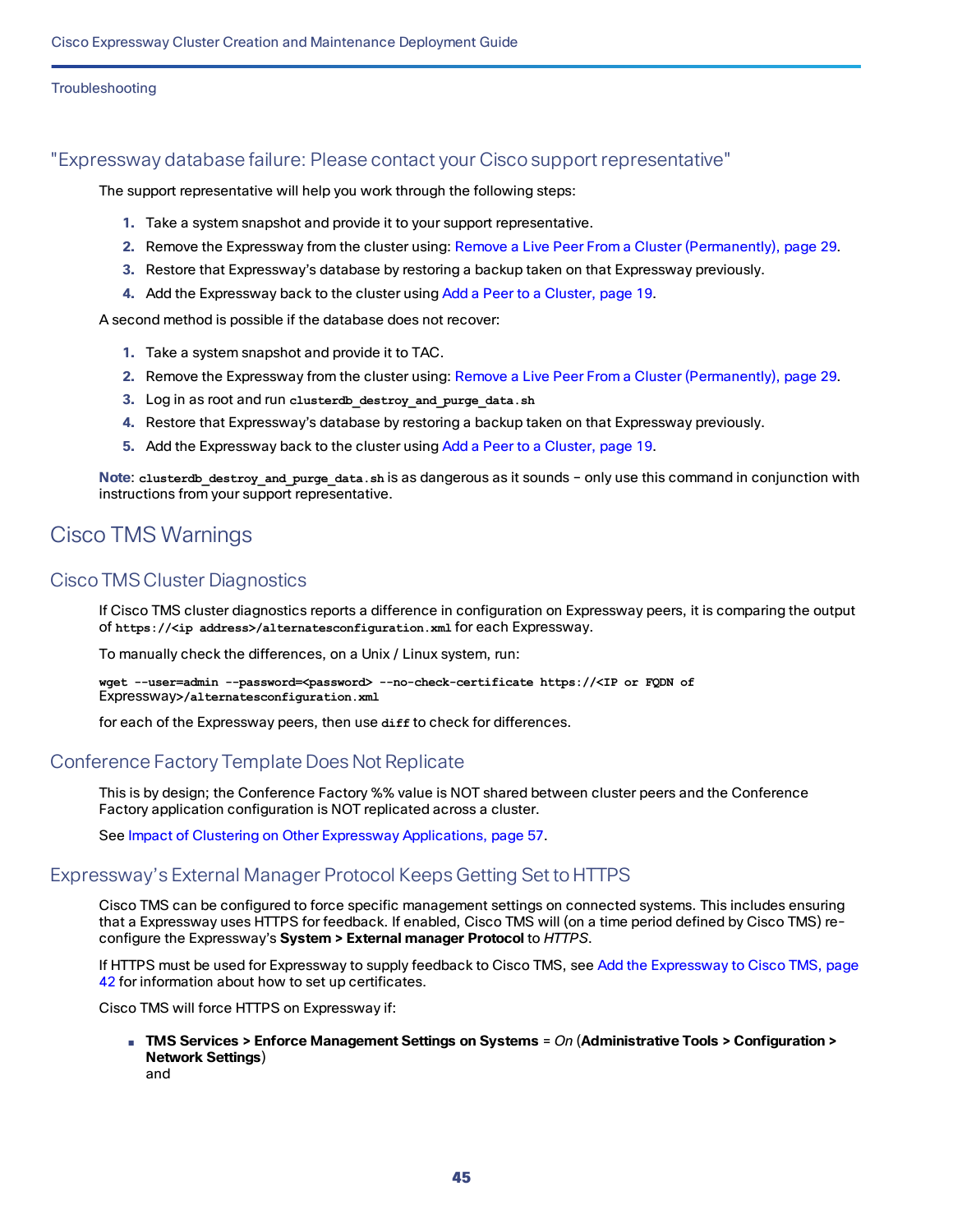■ **Secure-Only Device Communication > Secure-Only Device Communication** = *On* (**Administrative Tools > Configuration > Network Settings**)

Set **Enforce Management Settings on Systems** to *Off* if Cisco TMS does not need to force the management settings.

Set **Secure-Only Device Communication** to *Off* if it is unnecessary for Expressway to provide feedback to Cisco TMS using HTTPS (if HTTP is sufficient).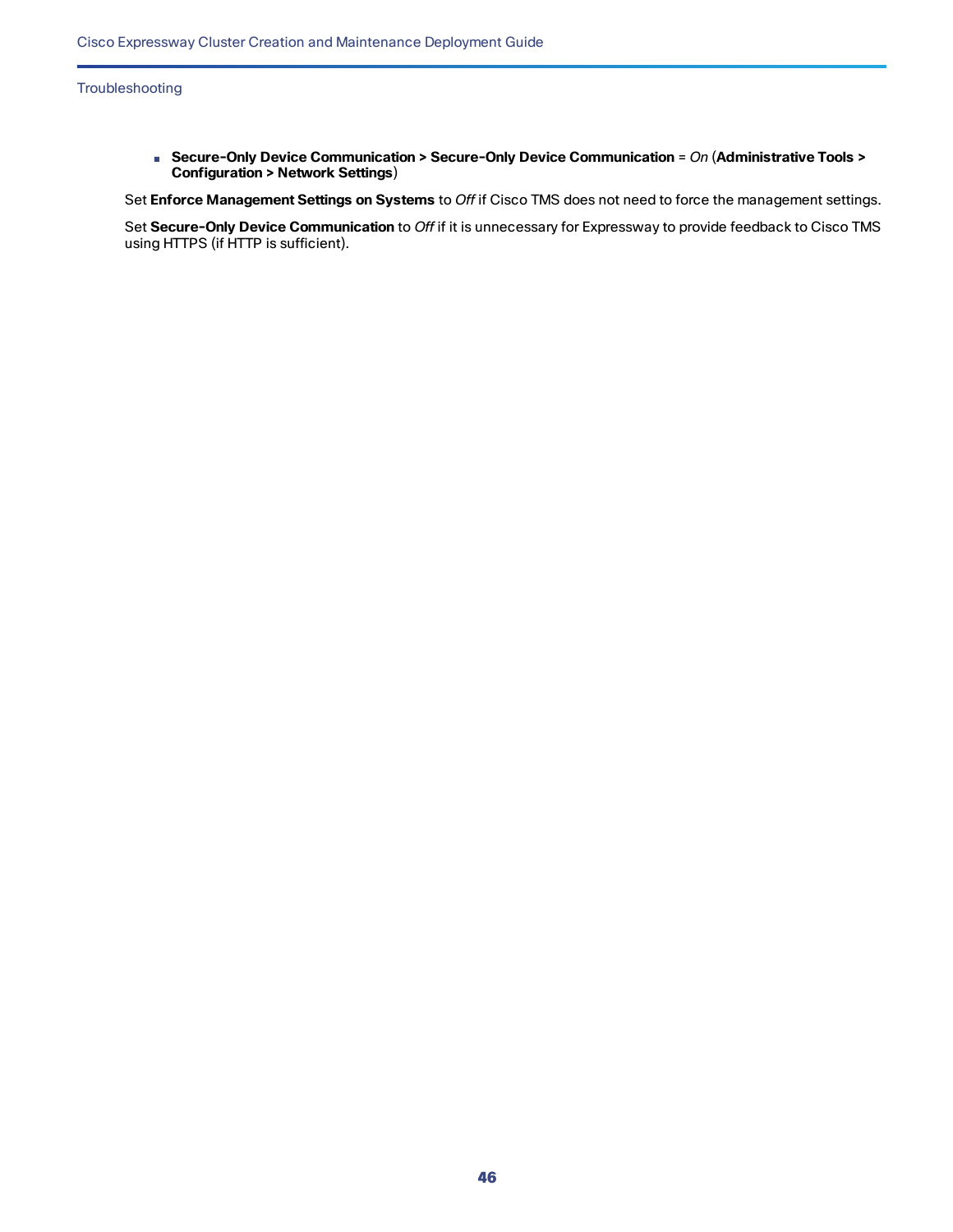## <span id="page-46-0"></span>Reference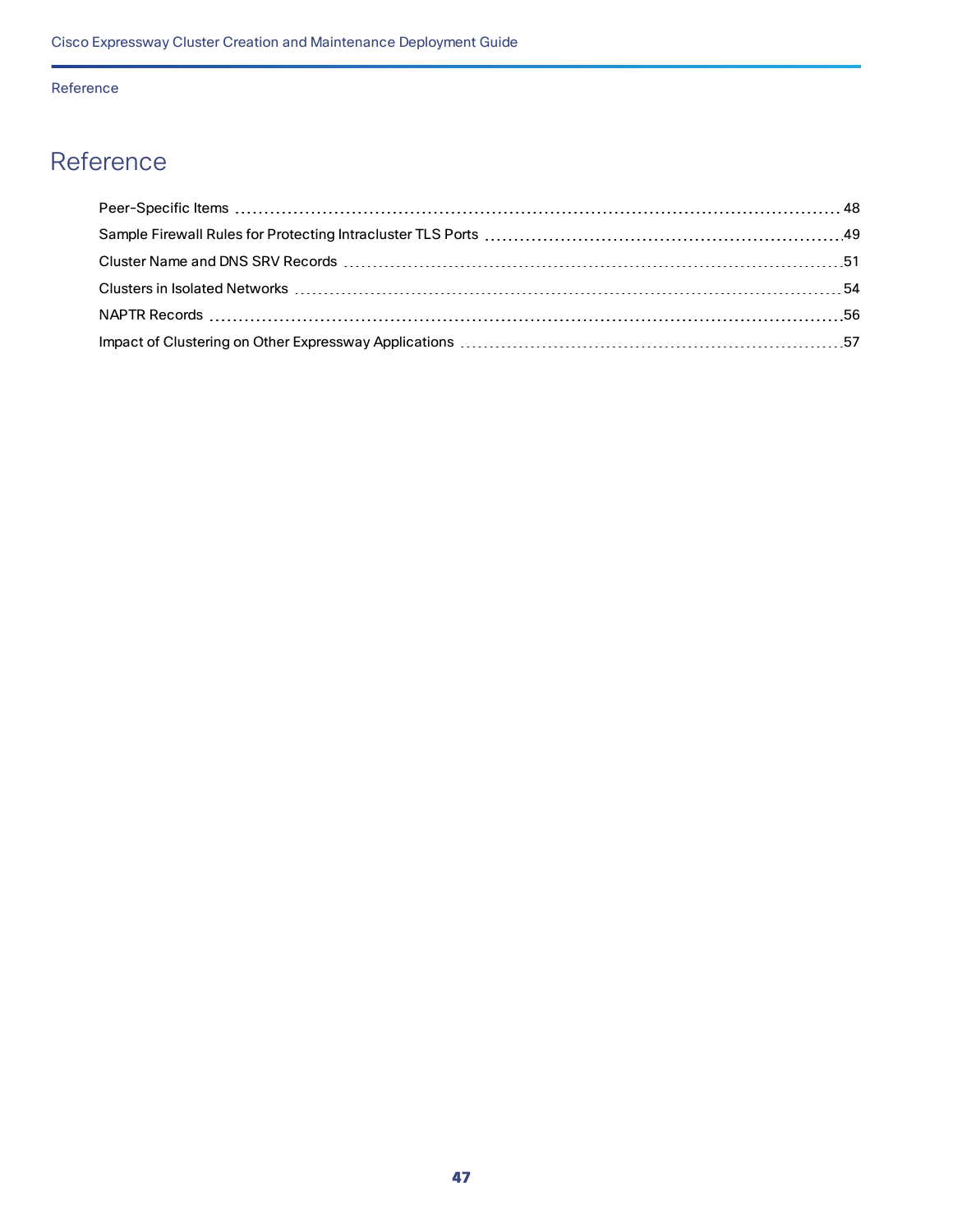## <span id="page-47-0"></span>Peer-Specific Items

Most items of configuration are applied via the primary peer to all peers in a cluster. However, the following items (marked with a  $\dagger$  on the web interface) must be specified separately on each cluster peer.

**Note:** You should not modify configuration data that applies to all peers on any peer other than the primary peer. At best it will result in the changes being overwritten from the primary; at worst it will cause cluster replication to fail.

#### **Cluster configuration (System > Clustering)**

The list of **Peer** *N* **address**es (including the peer's own address) that make up the cluster has to be specified on each peer and they must be identical on each peer.

The **Cluster name**, **Configuration primary**, and **Cluster IP version** must be specified on each peer and must be identical for all peers.

**Note**: If you need to enable cluster address mapping, we recommend forming the cluster on IP addresses first. Then you will only need to add the mappings on one peer.

**Ethernet speed (System > Network interfaces > Ethernet)**

The **Ethernet speed** is specific to each peer. Each peer may have slightly different requirements for the connection to their Ethernet switch.

#### **IP configuration (System > Network interfaces > IP)**

LAN configuration is specific to each peer.

- Each peer must have a unique IP address, whether that is an **IPv4 address**, an **IPv6 address**, or both.
- **IP gateway** configuration is peer-specific. Each peer can use a different gateway.

Note that the IP protocol is applied to all peers, because each peer must support the same protocols.

**IP static routes (System > Network interfaces > Static routes)**

Any static routes you add are peer-specific and you may create different routes on different peers if required. If you want all peers in the cluster to be able to use the same static route, you must create the route on each peer.

#### **System name (System > Administration)**

The **System name** must be different for each peer in the cluster.

### **DNS servers and DNS host name (System > DNS)**

DNS servers are specific to each peer. Each peer can use a different set of DNS servers.

The **System host name** and **Domain name** are specific to each peer.

#### **NTP servers and time zone (System > Time)**

The **NTP servers** are specific to each peer. Each peer may use one or more different NTP servers.

The **Time zone** is specific to each peer. Each peer may have a different local time.

**SNMP (System > SNMP)**

SNMP settings are specific to each peer. They can be different for each peer.

#### **Logging (Maintenance > Logging)**

The Event Log and Configuration Log on each peer only report activity for that particular Expressway. The **Log level** and the list of **Remote syslog servers** are specific to each peer. We recommend that you set up a remote syslog server to which the logs of all peers can be sent. This allows you to have a global view of activity across all peers in the cluster.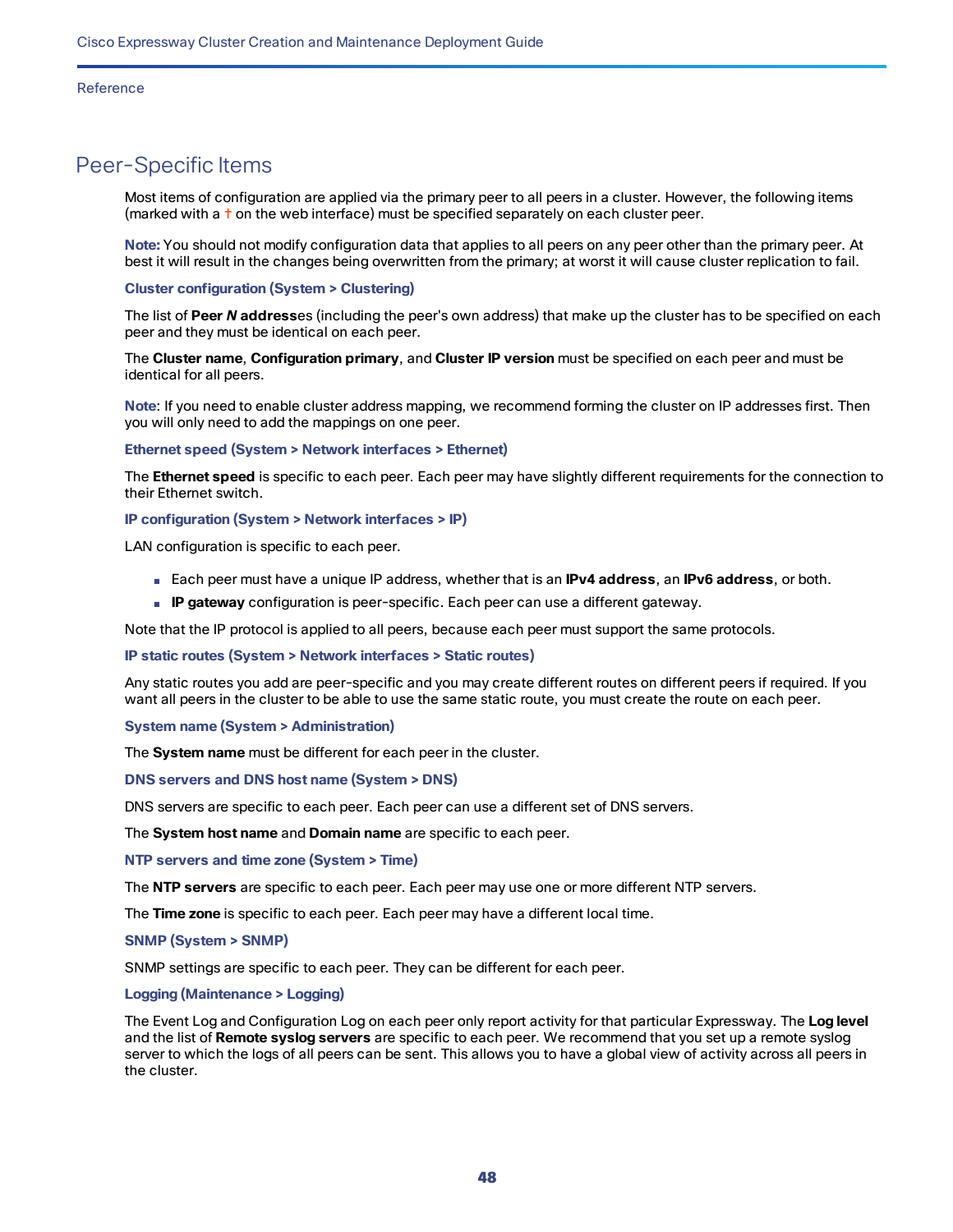#### **Security certificates (Maintenance > Security)**

The trusted CA certificate, server certificate and certificate revocation lists (CRLs) used by the Expressway must be uploaded individually per peer.

#### **Administration access (System > Administration)**

The following system administration access settings are specific to each peer:

- Serial port / console
- SSH service
- Web interface (over HTTPS)
- Redirect HTTP requests to HTTPS
- Automated protection service

#### **Option keys (Maintenance > Option keys)**

Option keys that control features are specific to the peer where they are applied. Option keys that control licenses are pooled for use by the whole cluster.

Each peer must have an identical set of feature option keys installed, which means you must purchase a key for each peer in the cluster.

License option keys can be applied to one or more peers in the cluster, and the sum of the installed licenses is available across the cluster. This license pooling behavior includes the following option keys:

- Expressway: Rich media sessions
- Expressway: Telepresence room systems
- Expressway: Desktop systems
- VCS: Traversal calls
- VCS: Non-traversal calls

**Note:** In some cases a peer will raise an alarm that it has no key to enable licenses the peer needs, even though there are licenses available in the cluster. You can acknowledge and ignore this category of alarm, unless the only peer that has the required licenses is out of service.

**Active Directory Service (Configuration > Authentication > Devices > Active Directory Service)**

When configuring the connection to an Active Directory Service for device authentication, the **NetBIOS machine name (override)**, and domain administrator **Username** and **Password** are specific to each peer.

### **Conference Factory template (Applications > Conference Factory)**

The template used by the Conference Factory application to route calls to a conferencing server must be unique for each peer in the cluster.

## <span id="page-48-0"></span>Sample Firewall Rules for Protecting Intracluster TLS Ports

To protect your cluster peers against denial-of-service attacks, we encourage you to use the Expressway's in-built firewall rules to filter all TCP access to the clustering ports.

On each peer:

- **1.** Go to **System > Protection > Firewall rules > Configuration**.
- **2.** Add a rule to drop TCP connections to ports 4371 and 4372, for all IP addresses in the appropriate (IPv4 or IPv6) range.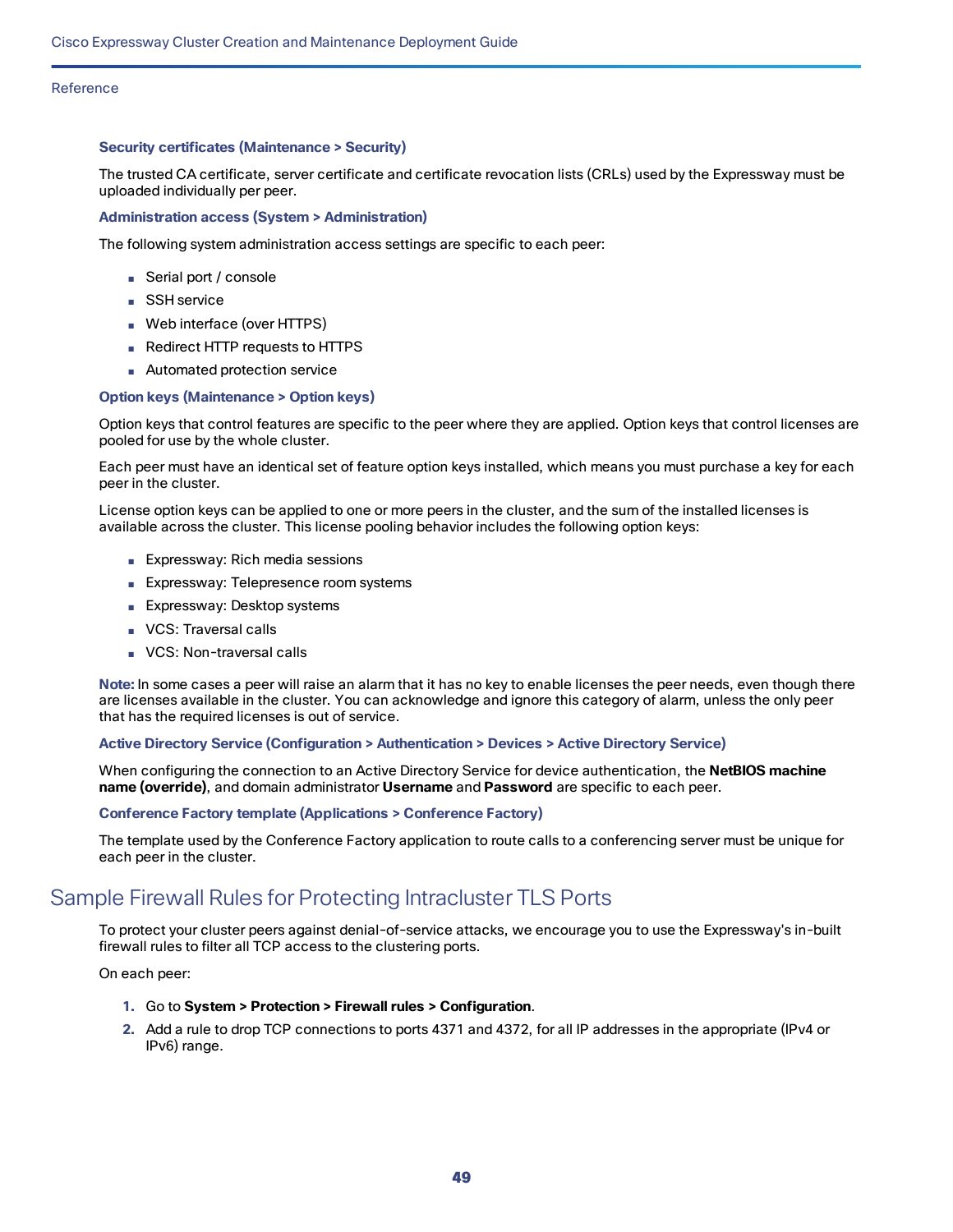**3.** Add lower priority rules, one for each of the other peers' IP addresses, that allow TCP connections to those ports.

(Lower numbered rules are implemented before higher numbered rules.)

**4.** Activate the firewall rules.

## Figure 2 Creating a custom rule to allow a specific peer to connect to this peer's clustering ports

## **Firewall rules configuration**

| Configuration |                                  |
|---------------|----------------------------------|
|               |                                  |
| Priority      | (i)<br>$\star$ 21                |
| IP address    | (i)<br>.24<br>$\frac{1}{2}$      |
| Prefix length | (i)<br>$\star$ 32                |
| Address range | $.24 - 24$                       |
| Service       | $\bullet$ (i)<br>Custom          |
| Transport     | $\bullet$ (i)<br><b>TCP</b>      |
| Start port    | (i)<br>$\star$ 4371              |
| End port      | (i)<br>$* 4372$                  |
| Action        | $\mathbf{v}$ (i)<br><b>Allow</b> |
| Description   | (i)<br>Allow TCP from peer 4     |
|               |                                  |

Create firewall rule Cancel

## **Figure 3 Example list of rules, showing recommended priority order**

| You are here: System • Protection • Firewall rules • Configuration<br><b>Firewall rules configuration</b>                                     |    |                  |                               |                                                            |                         |            |      |      |                             |                                                                                 |           |        |                      |
|-----------------------------------------------------------------------------------------------------------------------------------------------|----|------------------|-------------------------------|------------------------------------------------------------|-------------------------|------------|------|------|-----------------------------|---------------------------------------------------------------------------------|-----------|--------|----------------------|
| Firewall rules activated: Activated Access Control configuration. The system access control lists have been updated with the latest settings. |    |                  |                               |                                                            |                         |            |      |      |                             |                                                                                 |           |        |                      |
| Records: 3                                                                                                                                    |    |                  |                               |                                                            |                         |            |      |      |                             |                                                                                 |           |        | Page 1 of 1          |
|                                                                                                                                               |    |                  | Priority Interface IP address | Prefix length Service Transport Start port End port Action |                         |            |      |      |                             | <b>Description</b>                                                              | Rearrange |        | <b>State Actions</b> |
|                                                                                                                                               | 10 | LAN <sub>1</sub> | 0.0.0.0                       | $\Omega$                                                   | Custom                  | <b>TCP</b> | 4371 | 4372 | $\times$ Drop               | Block all inbound TCP to clustering ports                                       |           | Active | View/Edit            |
|                                                                                                                                               | 18 | LAN <sub>1</sub> |                               | 32                                                         | Custom                  | <b>TCP</b> | 4371 | 4372 | $\blacktriangleright$ Allow | Allow peer 2 inbound clustering connections                                     | $+1$      | Active | View/Edit            |
|                                                                                                                                               | 19 | LAN <sub>1</sub> |                               | 32                                                         | Custom                  | <b>TCP</b> | 4371 | 4372 | $\blacktriangleright$ Allow | Allow peer 3 inbound clustering connections                                     |           | Active | View/Edit            |
| <b>New</b>                                                                                                                                    |    | <b>Undelete</b>  | Select all                    | Unselect al                                                | Activate firewall rules |            |      |      |                             | Firewall rules are applied in priority order, with 1 being the highest priority |           |        |                      |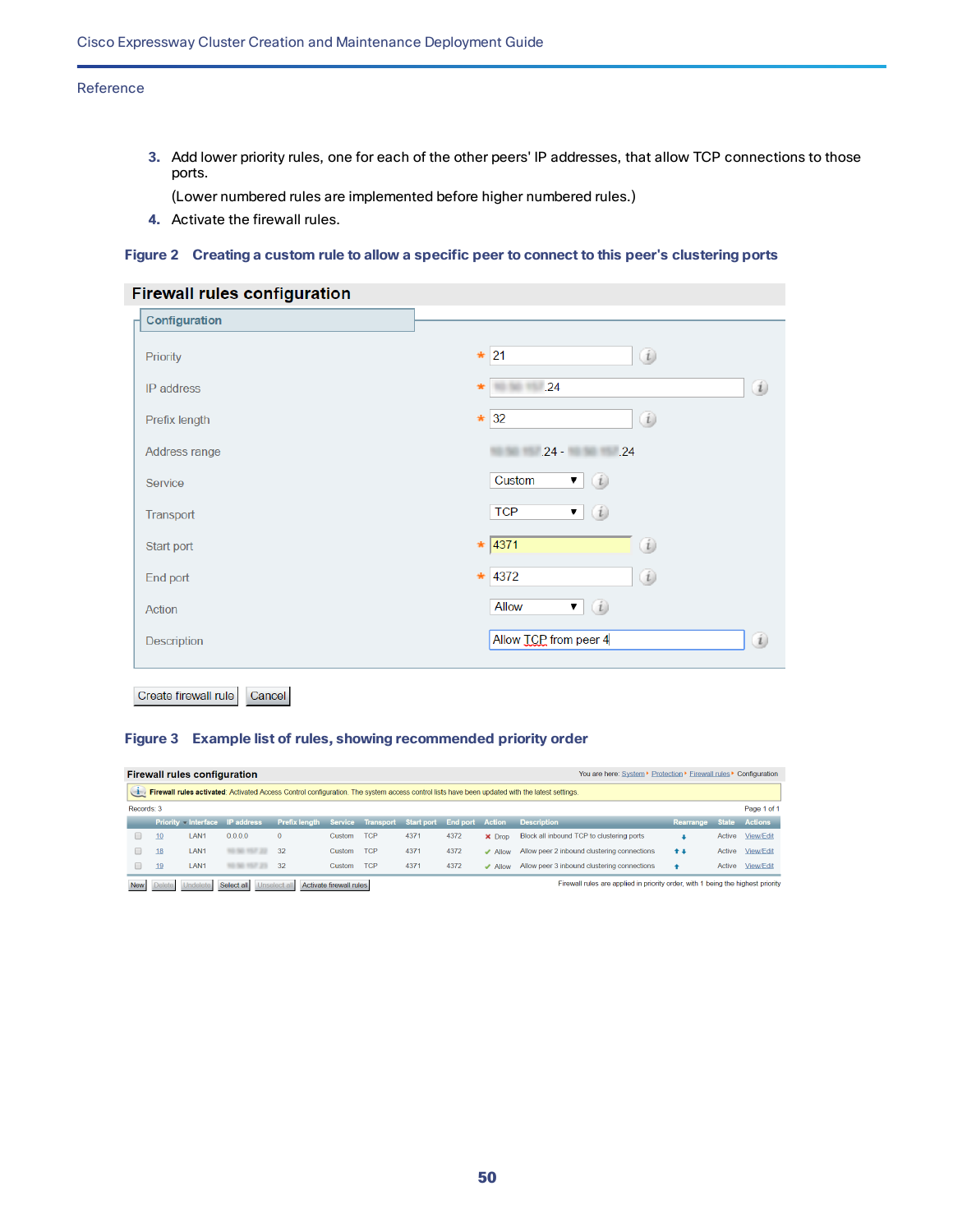## <span id="page-50-0"></span>Cluster Name and DNS SRV Records

Using DNS SRV to convert a domain to an IP address has a number of benefits:

- The structure of the lookup includes service type and protocol as well as the domain, so that a common domain can be used to reference multiple different services which are hosted on different machines (e.g. HTTP, SIP, H.323).
- The DNS SRV response includes priority and weighting values which allow the specification of primary, secondary, tertiary etc groups of servers, and within each priority group, the weighting defines the proportion of accesses that should use each server.
- As the DNS SRV response contains details about priorities and weights of multiple servers, the receiving device can use a single lookup to search for an in-service server (where some servers are inaccessible) without the need to repeatedly query the DNS server. (This is in contrast to using round robin DNS which does require repeated lookups into the DNS server if initial servers are found to be inaccessible.)

The generic format of a DNS SRV query is:

■ \_service.\_protocol.<fully.qualified.domain>

The DNS SRV response is a set of records in the format:

■ \_service.\_ protocol.<fully.qualified.domain>. TTL Class SRV Priority Weight Port Target where Target is an A-record defining the destination.

Further details on DNS SRV can be found in *Expressway Administrator Guide* and *RFC 2782*.

## DNS SRV Configuration for Mobile and Remote Access

This section summarizes the public (external) and local (internal) DNS requirements for MRA. For more information, see the *Cisco Jabber Planning Guide* for your version on the Jabber Install and [Upgrade](http://www.cisco.com/c/en/us/support/unified-communications/jabber-windows/products-installation-guides-list.html) Guides page.

**Important! From version X8.8 onward, you must create forward and reverse DNS entries for all Expressway-E systems, so that systems making TLS connections to them can resolve their FQDNs and validate their certificates.**

#### **Public DNS (external domains)**

The public, external DNS must be configured with *\_collab-edge.\_tls.<domain>* SRV records so that endpoints can discover the Expressway-Es to use for Mobile and Remote Access. You also need SIP service records for general deployment (not specifically for MRA). For example, for a cluster of 2 Expressway-E systems:

| Domain      | Service     | Protocol | Priority | Weight | Port | <b>Target host</b> |
|-------------|-------------|----------|----------|--------|------|--------------------|
| example.com | collab-edge | tls      | 10       | 10     | 8443 | expe1.example.com  |
| example.com | collab-edge | tls      | 10       | 10     | 8443 | expe2.example.com  |
| example.com | sips        | tcp      | 10       | 10     | 5061 | vcse1.example.com  |
| example.com | sips        | tcp      | 10       | 10     | 5061 | vcse2.example.com  |

### **Local DNS (internal domains)**

Although we recommend that the local, internal DNS is configured with *\_cisco-uds.\_tcp.<domain>* SRV records, from X12.5 this is no longer a *requirement*. Example records:

| Domain      | Service   | Protocol | Priority | Weight | Port | <b>Target host</b>      |
|-------------|-----------|----------|----------|--------|------|-------------------------|
| example.com | cisco-uds | tcp      | 10       | 10     | 8443 | cucmserver1.example.com |
| example.com | cisco-uds | tcp      | 10       | 10     | 8443 | cucmserver2.example.com |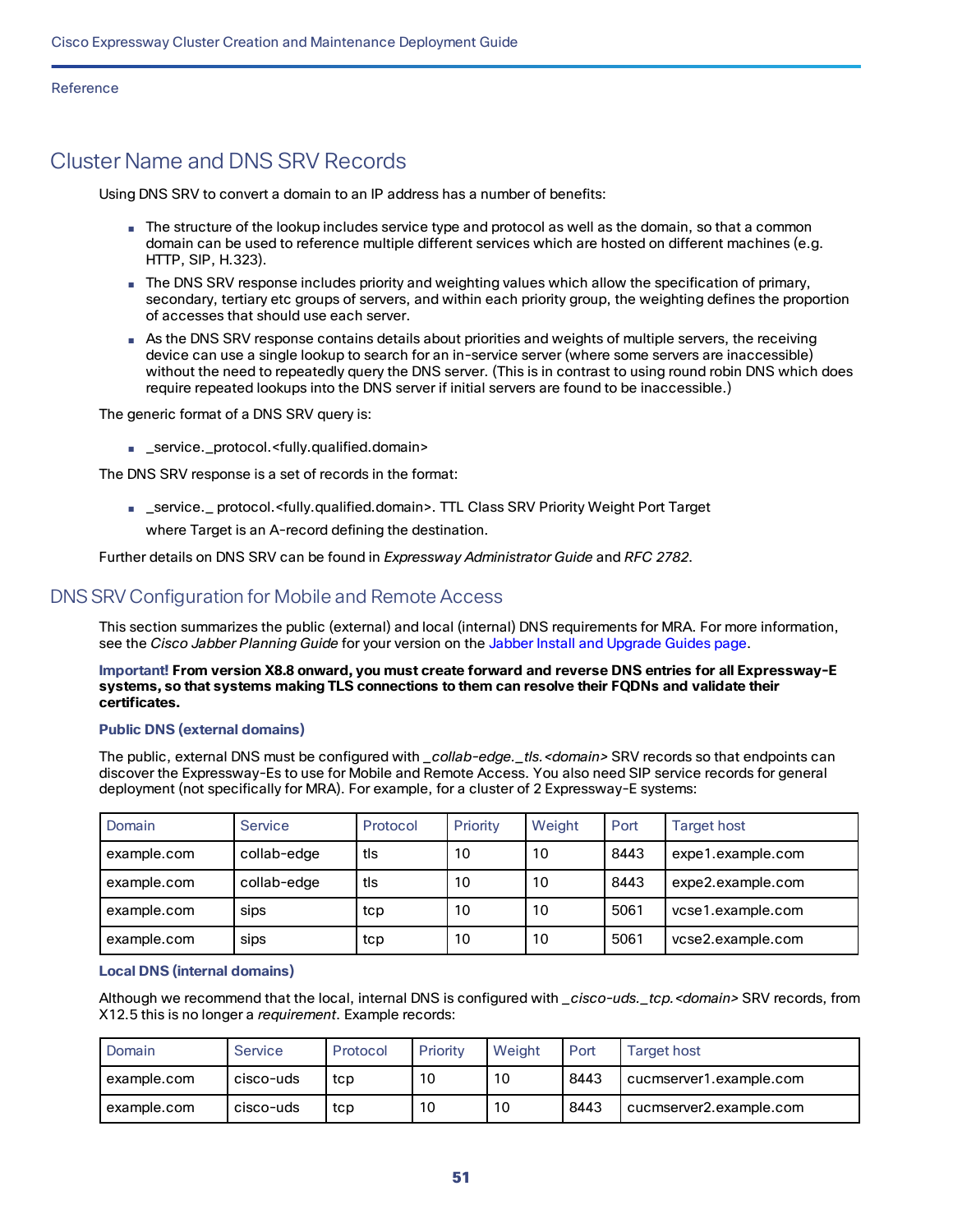Create internal DNS records, for both forward and reverse lookups, for all Unified Communications nodes used with MRA. This allows Expressway-C to find the nodes when IP addresses or hostnames are used instead of FQDNs.

Ensure that the *cisco-uds* SRV records are NOT resolvable outside of the internal network, otherwise the Jabber client will not start MRA negotiation via the Expressway-E.

## DNS SRV Configuration for Video Conferencing

The format of DNS SRV queries for sip (RFC 3263) and H.323 used by Expressway are:

- \_sips.\_tcp.<fully.qualified.domain>
- \_sip.\_tcp.<fully.qualified.domain>
- \_sip.\_udp.<fully.qualified.domain> not recommended for video calls, only use for audio-only calls
- \_h323ls.\_udp.<fully.qualified.domain> for UDP location (RAS) signaling, such as LRQ
- \_h323cs.\_tcp.<fully.qualified.domain> for H.323 call signaling

The format of DNS SRV queries for sip (RFC 3263) and H.323 typically used by an endpoint are:

- \_sips.\_tcp.<fully.qualified.domain>
- \_sip.\_tcp.<fully.qualified.domain>
- \_sip.\_udp.<fully.qualified.domain> not recommended for video calls, only use for audio-only calls
- \_h323ls.\_udp.<fully.qualified.domain> for UDP location (RAS) signaling, such as LRQ
- \_h323cs.\_tcp.<fully.qualified.domain> for H.323 call signaling
- \_h323rs.\_udp.<fully.qualified.domain> for H.323 registrations

UDP is not a recommended transport medium for video signaling; SIP messaging for video system is too large to be reliably carried on datagram-based (rather than stream-based) transports.

The Expressway **Cluster name** (configured on the **System > Clustering** page) should be an FQDN, where the domain part is the domain used for the SRV records which point to that Expressway cluster.

#### **Example**

DNS SRV records for 2 peers of an Expressway-E cluster for example.com

where:

- FQDN of Expressway-E peer 1: expe1.example.com
- FQDN of Expressway-E peer 2: expe2.example.com
- FQDN of Expressway-E cluster: cluster.example.com

**\_sips.\_tcp.example.com. 86400 IN SRV 1 1 5061 expe1.example.com. \_sips.\_tcp.example.com. 86400 IN SRV 1 1 5061 expe2.example.com.**

**\_sip.\_tcp.example.com. 86400 IN SRV 1 1 5060 expe1.example.com. \_sip.\_tcp.example.com. 86400 IN SRV 1 1 5060 expe2.example.com.**

**\_h323ls.\_udp.example.com. 86400 IN SRV 1 1 1719 expe1.example.com. \_h323ls.\_udp.example.com. 86400 IN SRV 1 1 1719 expe2.example.com.**

**\_h323cs.\_tcp.example.com. 86400 IN SRV 1 1 1720 expe1.example.com. \_h323cs.\_tcp.example.com. 86400 IN SRV 1 1 1720 expe2.example.com.**

**\_h323rs.\_udp.example.com. 86400 IN SRV 1 1 1719 expe1.example.com. \_h323rs.\_udp.example.com. 86400 IN SRV 1 1 1719 expe2.example.com.**

**Notes:**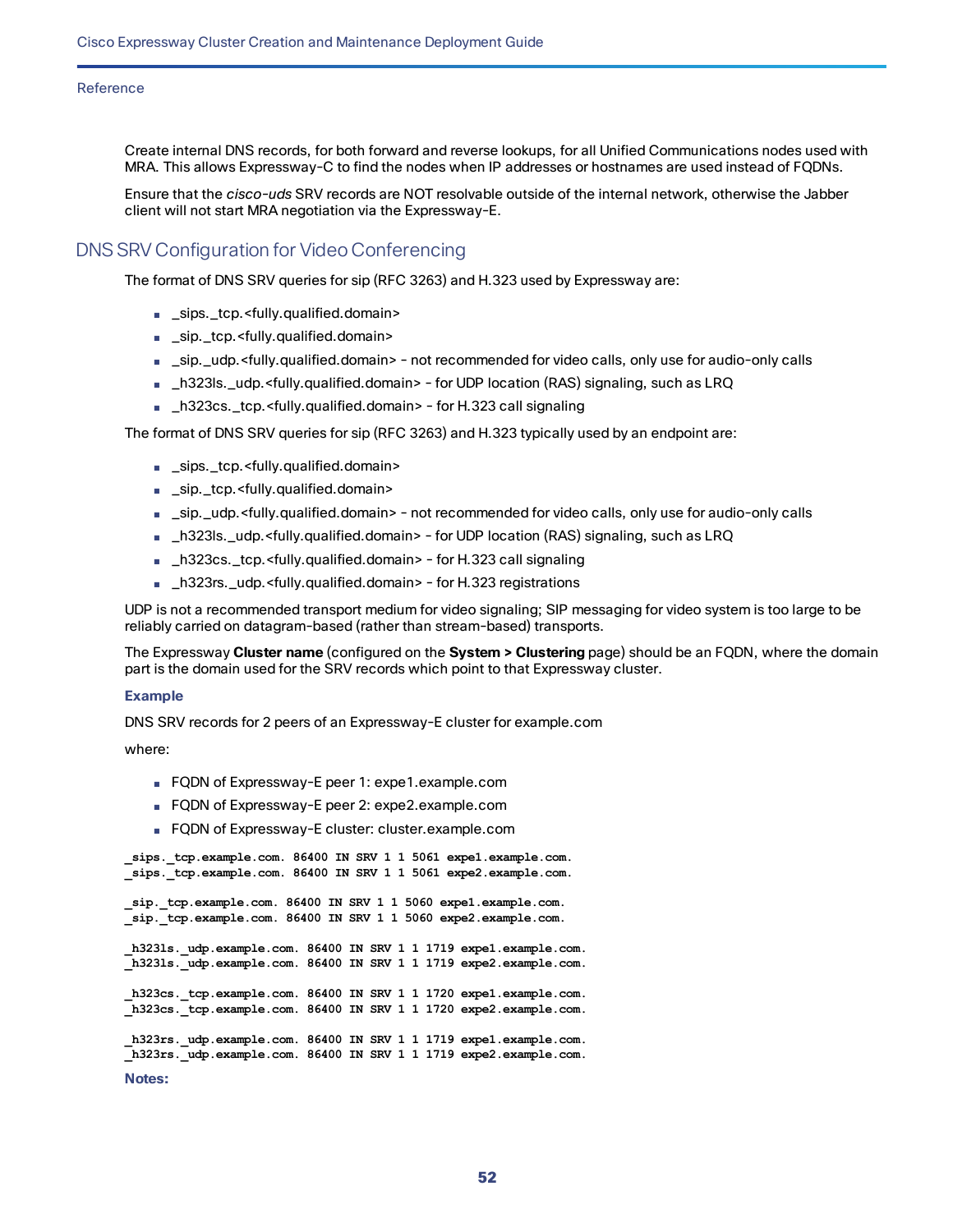- Priorities are all the same. Only use different priorities if you have different clusters allowing failover from one primary cluster to another (secondary) cluster. In that case the primary cluster peers should have one value and the other (secondary) cluster peers should have a larger value.
- Weights should be the same so that there is equal use of each peer.

## Checking DNS SRV Settings

#### **Check DNS SRV connectivity from Expressway**

- **1.** Go to **Maintenance > Tools > Network utilities > Connectivity Test**
- **2.** Enter a **Service Record Domain** you want to query, for example, **call.ciscospark.com**.
- **3.** Enter the **Service Record Protocols** you want to test, for example, **\_sips.\_tcp**.

Use commas to delimit multiple protocols, for example, **\_sip.\_tcp,\_sips.\_tcp**.

**4.** Click **Run**.

The Expressway queries DNS for SRV records comprised of the service, protocol and domain combinations, for example: **\_sip.\_tcp.call.ciscospark.com** and **\_sips.\_tcp.call.ciscospark.com**.

By default the system will submit the query to all of the system's default DNS servers (**System > DNS**).

#### **Use DNS lookup tool on Expressway**

- **1.** Go to **Maintenance > Tools > Network utilities > DNS lookup**.
- **2.** Enter the SRV path in the **Host** field.
- **3.** Click **Lookup**.

| <b>DNS lookup</b>                                                                                                                                                                                                                    |       |               |            |                   | You are here: Maintenance ▶ Tools ▶ Network utilities ▶ DNS lookup |  |
|--------------------------------------------------------------------------------------------------------------------------------------------------------------------------------------------------------------------------------------|-------|---------------|------------|-------------------|--------------------------------------------------------------------|--|
| <b>DNS lookup</b>                                                                                                                                                                                                                    |       |               |            |                   |                                                                    |  |
| Host                                                                                                                                                                                                                                 |       |               |            |                   | (i)                                                                |  |
| Query type                                                                                                                                                                                                                           | All   |               |            | $\bullet$ (i)     |                                                                    |  |
| Check against the following DNS servers                                                                                                                                                                                              | All   | $\bullet$ (i) |            |                   |                                                                    |  |
| Lookup                                                                                                                                                                                                                               |       |               |            |                   |                                                                    |  |
| nslookup                                                                                                                                                                                                                             |       |               |            |                   |                                                                    |  |
| nslookup -query=SRV sip. tcp.example.com                                                                                                                                                                                             |       |               |            |                   |                                                                    |  |
| Dig                                                                                                                                                                                                                                  |       |               |            |                   |                                                                    |  |
| dig sip. tcp.example.com SRV                                                                                                                                                                                                         |       |               |            |                   |                                                                    |  |
| ; <<>> DiG 9.4.1 <<>> sip. tcp.example.com SRV<br>;; global options: printcmd<br>:; Got answer:<br>;; ->>HEADER<<- opcode: QUERY, status: NOERROR, id: 44952<br>;; flags: qr rd ra; QUERY: 1, ANSWER: 2, AUTHORITY: 2, ADDITIONAL: 4 |       |               |            |                   |                                                                    |  |
| : : QUESTION SECTION:                                                                                                                                                                                                                |       |               |            |                   |                                                                    |  |
| ; sip. tcp.example.com.                                                                                                                                                                                                              |       | ΙN            | <b>SRV</b> |                   |                                                                    |  |
| :: ANSWER SECTION:                                                                                                                                                                                                                   |       |               |            |                   |                                                                    |  |
| sip. tcp.example.com. 1183                                                                                                                                                                                                           |       | ΙN            | <b>SRV</b> |                   | 1 0 5060 expel.example.com.                                        |  |
| sip. tcp.example.com. 1183                                                                                                                                                                                                           |       | ΙN            | <b>SRV</b> |                   | 1 0 5060 expe2.example.com.                                        |  |
| ;; AUTHORITY SECTION:                                                                                                                                                                                                                |       |               |            |                   |                                                                    |  |
| example.com.                                                                                                                                                                                                                         | 87450 | ΤN            | NS         | ns1.mydyndns.org. |                                                                    |  |
| example.com.                                                                                                                                                                                                                         | 87450 | ΤN            | NS         | ns2.mydyndns.org. |                                                                    |  |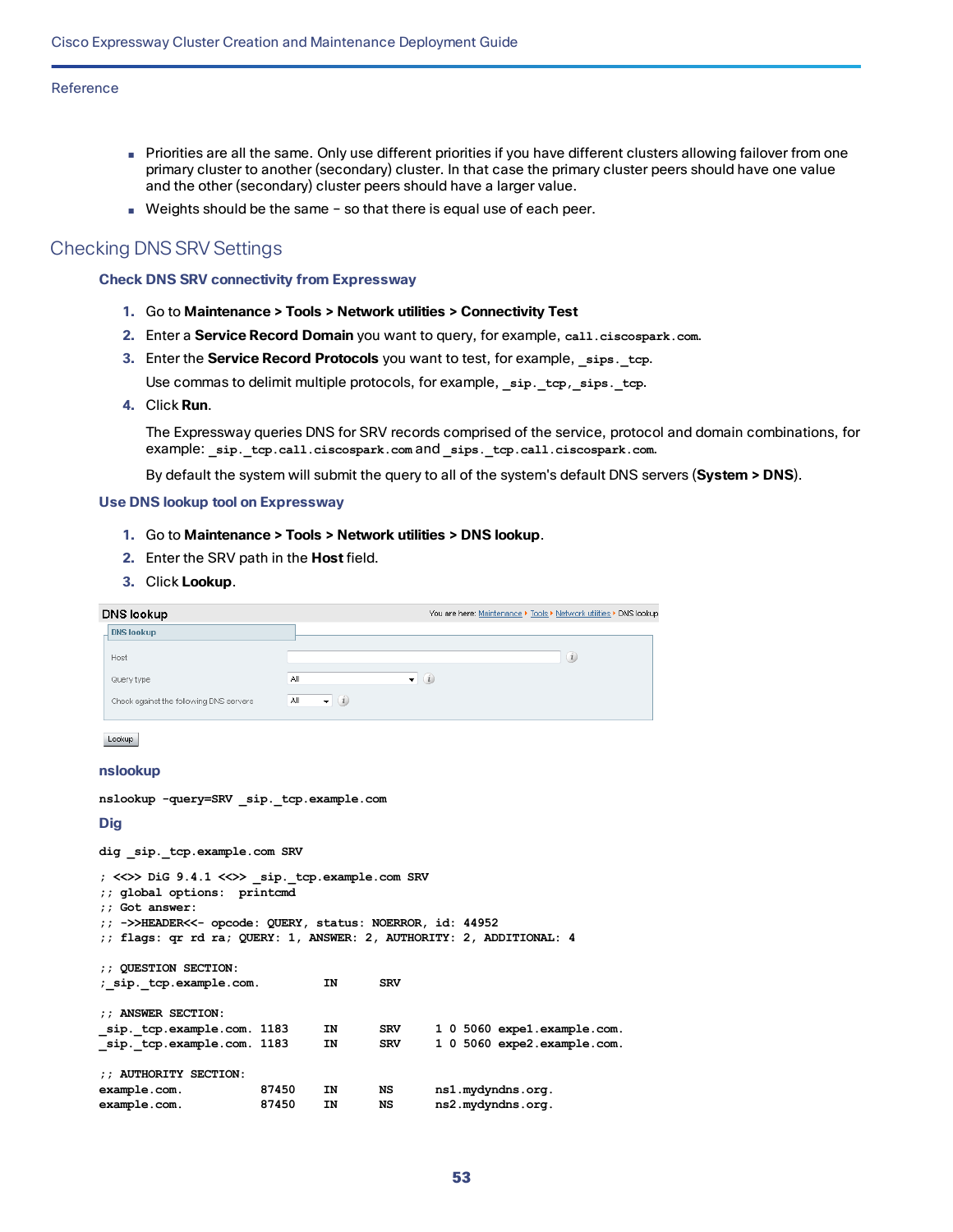| ;; ADDITIONAL SECTION: |       |    |   |               |
|------------------------|-------|----|---|---------------|
| expel.example.com.     | 1536  | ΙN | А | 194.73.59.53  |
| expe2.example.com.     | 1376  | ΙN | А | 194.73.59.54  |
| ns1.mydyndns.org.      | 75    | ΙN | А | 204.13.248.76 |
| ns2.mydyndns.org.      | 10037 | ΙN | A | 204.13.249.76 |
|                        |       |    |   |               |

**;; Query time: 0 msec**

**~ #**

## <span id="page-53-0"></span>Clusters in Isolated Networks

**Note**: The background information in this appendix is valid, but the issue and workaround described have been invalidated by a fix in X8.9.2. That fix allows privately mapping peer FQDNs to peer IP addresses, instead of using the IP addresses returned by DNS lookup.

As of X8.8, Expressway peers use TLS to communicate with each other. You have the option of permissive TLS - the certificates are not verified - or enforced TLS where the certificates are verified.

In the latter case, each peer will need to DNS look up the common name (CN), and perhaps also subject alternate names (SANs), that they read from their peers' certificates. They compare the returned IP addresses against the IP addresses that gave them the certificates and if they match, the connection is authenticated.

In isolated networks, the peers will not typically be able to reach the internal DNS servers, because that would require unsolicited inbound requests. In a dual-NIC setup, you probably also don't want to put the peers' private IP addresses into the public DNS.

The issue is compounded by not being able to use IP addresses as common names or subject alternate names on server certificates: certificate authorities do not advocate this and probably will not issue such certificates.

#### **Expressway-E peers have dual NICs, with no static NAT**

You can enforce TLS between cluster peers:

- **1.** Enter public DNS servers on the DNS configuration of each peer.
- **2.** Choose which of the LAN interfaces will take the public facing address.
- **3.** Configure the public DNS to resolve each peer's FQDN to its public IP address.
- **4.** Populate the CN of all peer certificates with the same cluster FQDN, and populating each peer certificate's SAN with that peer's FQDN.
- **5.** Enter the cluster FQDN and peer FQDNs on the clustering configuration page and set the **TLS verification mode** to *Enforce*.

The peers will now use the public DNS to verify each others' identities, as presented on their certificates.

#### **Expressway-E peers have dual NICs, with static NAT enabled**

In addition to its private IP address in the isolated network, you can give one of the NICs a public IP address that translates to its private address. In this case, you cannot use FQDNs to form the cluster.

This is because the public DNS record for each peer's FQDN would match its translated (public) IP address, but the peers would see each other's private addresses when swapping certificates. The mismatch between IP addresses would prevent the TLS connection being established, and the cluster would not form.

To form the cluster:

- **1.** Enter public DNS servers on the DNS configuration of each peer.
- **2.** Choose which of the LAN interfaces on each peer will have static NAT enabled.
- **3.** Enter the private IP addresses of the other LAN interfaces on the clustering configuration pages, and set the TLS mode to Permissive.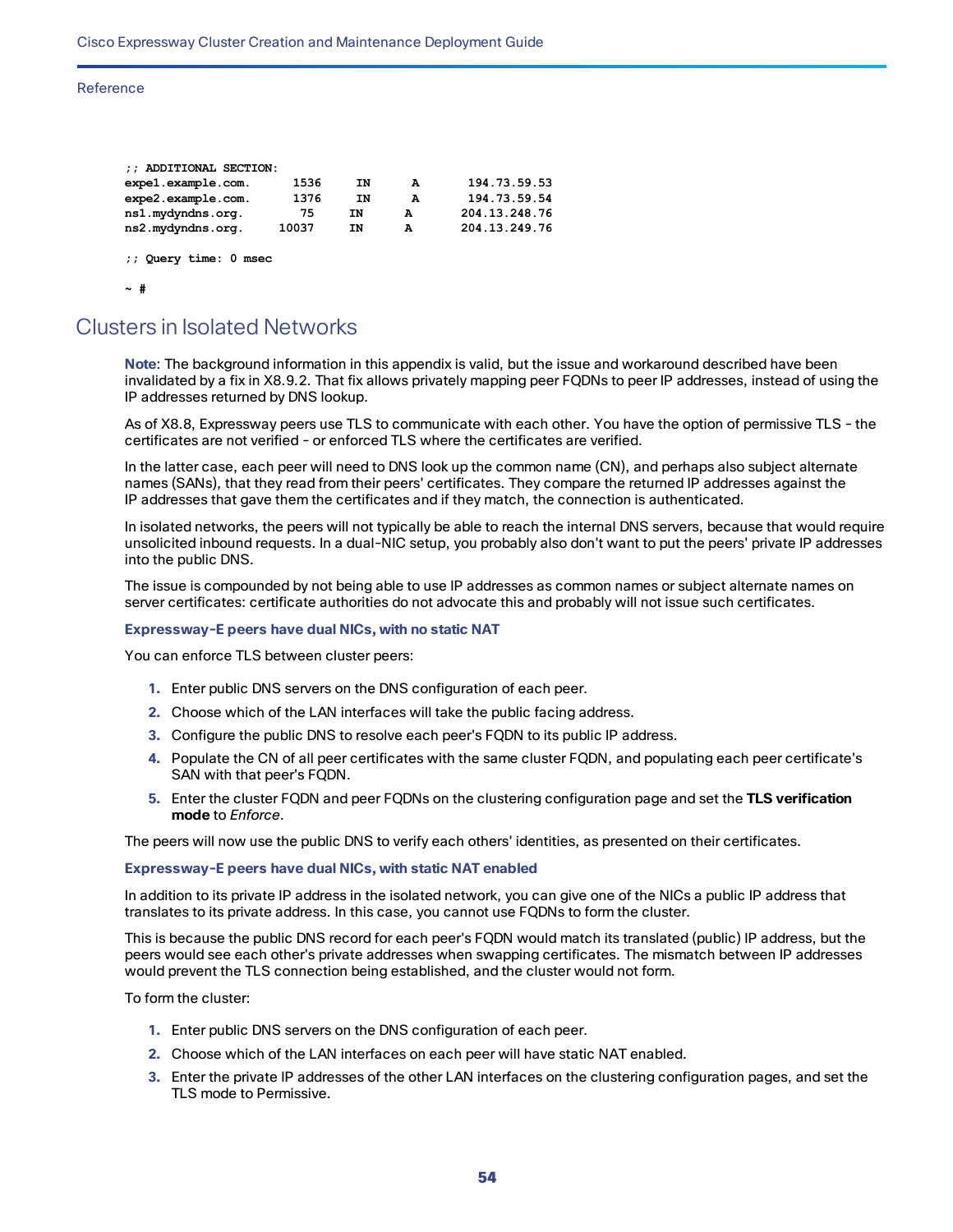The peers will now use the private IP addresses to form the cluster, but will not check the contents of the certificates against the DNS records.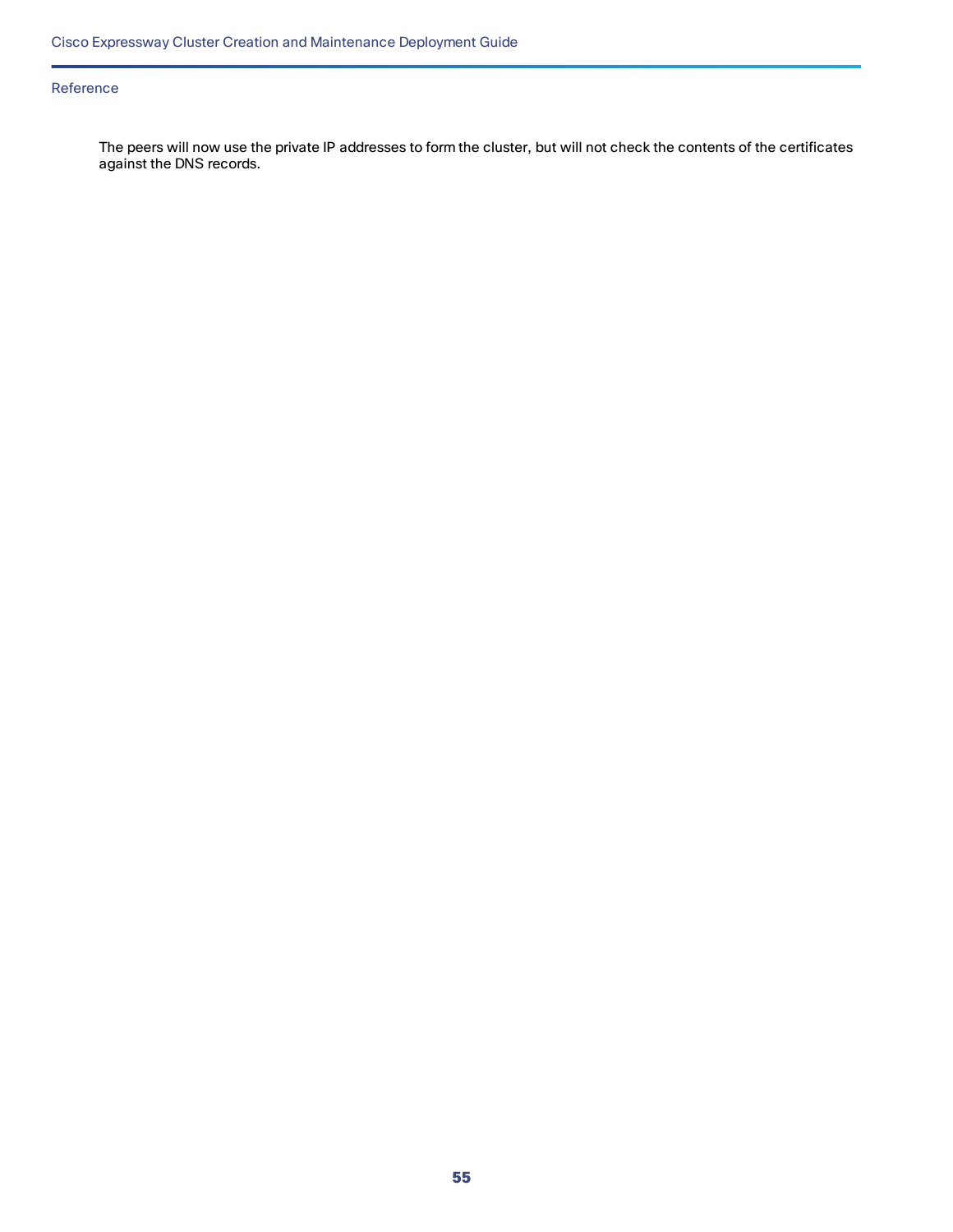## <span id="page-55-0"></span>NAPTR Records

NAPTR records are typically used to specify various methods to connect to a destination URI, for example by email, by SIP, by H.323. They can also be used to specify the priority to use for those connection types, for example to use SIP TLS in preference over using SIP TCP or SIP UDP.

NAPTR records are also used in ENUM, when converting a telephone number into a dialable URI. (For further details on ENUM see *ENUM Dialing on [Expressway](http://www.cisco.com/en/US/products/ps11337/products_installation_and_configuration_guides_list.html) Deployment Guide*).

## NAPTR Record Format

Example: SIP access to example.com, and for enum lookups for 557120, 557121, and 557122.

\$ORIGIN example.com.

| ΤN                                    | <b>NAPTR</b>                                  | 10 | 100 | "s"       | "SIPS+D2T"                                               | H H   | sips. tcp.example.com.                                               |  |
|---------------------------------------|-----------------------------------------------|----|-----|-----------|----------------------------------------------------------|-------|----------------------------------------------------------------------|--|
| ΙN                                    | <b>NAPTR</b>                                  | 12 | 100 | "s"       | "SIP+D2T"                                                | H H   | sip. tcp.example.com.                                                |  |
| ΙN                                    | <b>NAPTR</b>                                  | 14 | 100 | "s"       | "SIP+D2U"                                                | H H   | sip. udp.example.com.                                                |  |
| \$ORIGIN www.example.com.             |                                               |    |     |           |                                                          |       |                                                                      |  |
| ΤN                                    | <b>NAPTR</b>                                  | 10 | 100 | "s"       | "http+I2R"                                               | 11 II | http. tcp.example.com.                                               |  |
| ΙN                                    | <b>NAPTR</b>                                  | 10 | 100 | "s"       | "ftp+I2R"                                                | H H   | ftp. tcp.example.com.                                                |  |
| SORIGIN 0.2.1.7.5.5.enum.lookup.com.  |                                               |    |     |           |                                                          |       |                                                                      |  |
| ΙN                                    | <b>NAPTR</b>                                  | 10 | 100 | "u"       | "E2U+sip"                                                |       | "!^.*\$!john.smith@tandberg.com!"                                    |  |
| ΙN                                    | <b>NAPTR</b>                                  | 12 | 100 | יי טי     | "E2U+h323"                                               |       | "!^.*\$!john.smith@tandberg.com!"                                    |  |
| ΙN                                    | <b>NAPTR</b>                                  | 10 | 100 | יי נויי " |                                                          |       | "mailto+E2U" "!^.*\$!mailto:john.smith@tandberg.com!"                |  |
| SORIGIN 1.2.1.7.5.5.enum.lookup.com.  |                                               |    |     |           |                                                          |       |                                                                      |  |
| ΙN                                    | <b>NAPTR</b>                                  | 10 | 100 | "u"       | "E2U+sip"                                                |       | "!^.*\$!mary.jones@tandberg.com!"                                    |  |
| \$ORIGIN 2.2.1.7.5.5.enum.lookup.com. |                                               |    |     |           |                                                          |       |                                                                      |  |
| ΤN                                    | <b>NAPTR</b>                                  | 10 | 100 | יי טי     | "E2U+h323"                                               |       | "!^.*\$!peter.archibald@myco.com!"                                   |  |
| $IN = Internet$ routing               |                                               |    |     |           |                                                          |       |                                                                      |  |
|                                       | $NAPTR = record type$                         |    |     |           |                                                          |       |                                                                      |  |
|                                       |                                               |    |     |           | $10 = \text{order value}$ (use lowest order value first) |       |                                                                      |  |
|                                       |                                               |    |     |           |                                                          |       | 100 = preference value if multiple entries have the same order value |  |
| "u" = the result is a routable URI    |                                               |    |     |           |                                                          |       |                                                                      |  |
|                                       | " $s$ " = the result is a DNS SRV record      |    |     |           |                                                          |       |                                                                      |  |
|                                       | $"a" = the result is an 'A' or 'AAAA' record$ |    |     |           |                                                          |       |                                                                      |  |
| "E2U+sip" to make SIP call            |                                               |    |     |           |                                                          |       |                                                                      |  |
| "E2U+h323" to make h.323 call         |                                               |    |     |           |                                                          |       |                                                                      |  |
|                                       | Regular expression:                           |    |     |           |                                                          |       |                                                                      |  |
| $! =$ delimiter                       |                                               |    |     |           |                                                          |       |                                                                      |  |
|                                       | "" = no expression used                       |    |     |           |                                                          |       |                                                                      |  |
|                                       | usual Regex expressions can be used           |    |     |           |                                                          |       |                                                                      |  |
|                                       | Replace field; $=$ not used                   |    |     |           |                                                          |       |                                                                      |  |

#### **Looking up an ENUM NAPTR record**

**dig 4.3.7.8.enum4.example.com. NAPTR**

**; <<>> ;; global options: printcmd ;; Got answer: ;; ->>HEADER<<- opcode: QUERY, status: NOERROR, id: 38428 ;; flags: qr aa rd ra; QUERY: 1, ANSWER: 2, AUTHORITY: 1, ADDITIONAL: 2 ;; QUESTION SECTION:**

**;4.3.7.8.enum4.example.com. IN NAPTR**

**;; ANSWER SECTION:**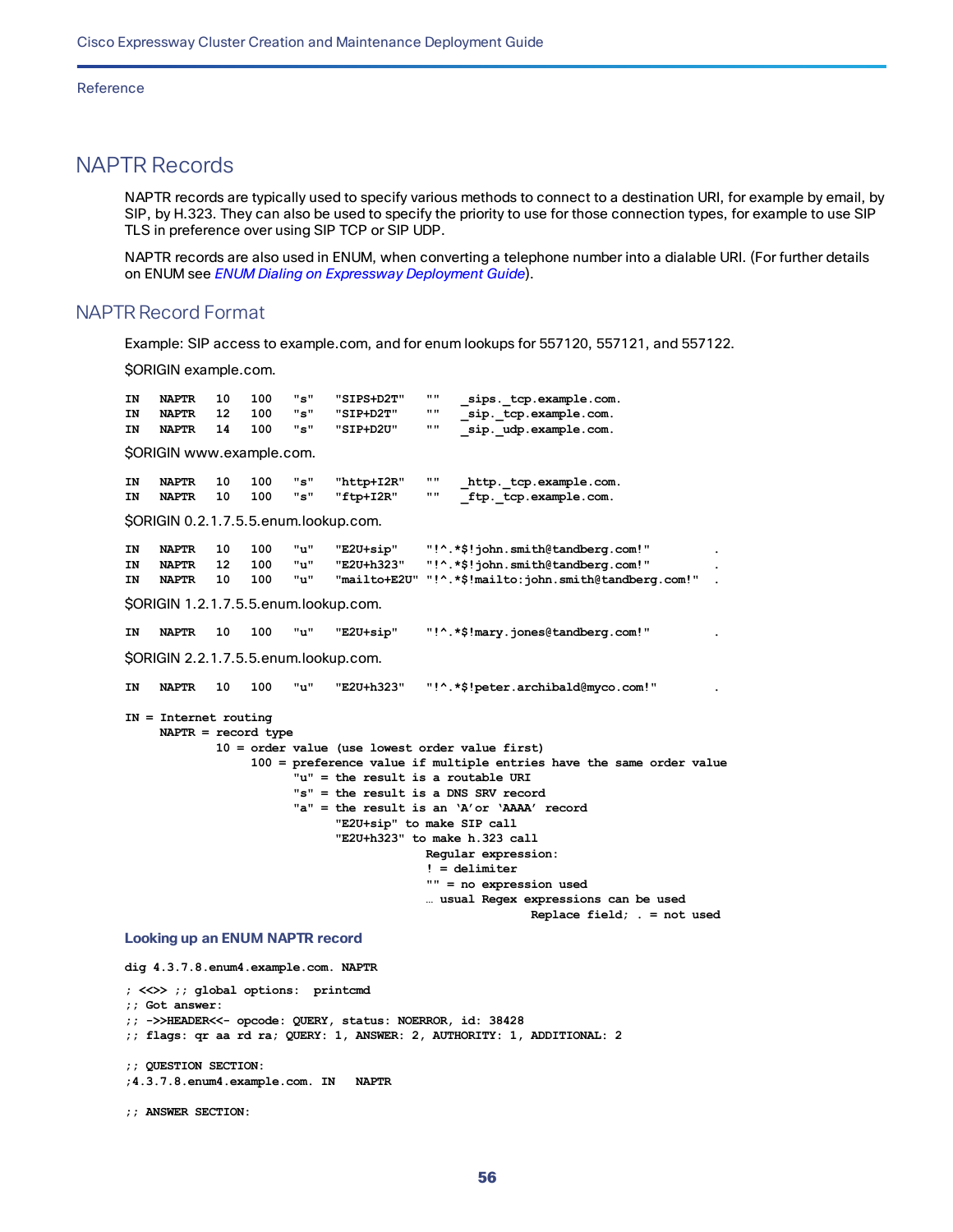```
4.3.7.8.enum4.example.com. 60 IN NAPTR 10 100 "u" "E2U+sip" "!^.*$!bob@example.com!" .
4.3.7.8.enum4.example.com. 60 IN NAPTR 10 100 "u" "E2U+h323" "!^.*$!bob@example.com!" .
;; AUTHORITY SECTION:
enum4.example.com. 60 IN NS int-server1.example.com.
;; ADDITIONAL SECTION:
int-server1.example.com. 3600 IN A 10.44.9.144
int-server1.example.com. 3600 IN AAAA 3ffe:80ee:3706::9:144
```
**;; Query time: 0 msec**

#### **Looking up a domain NAPTR record**

Example: NAPTR record allowing endpoints to detect that they are in the public (external) network. The flag "s" is extended to "se" to indicate that it is "external". **~ # dig -t NAPTR example.com**

```
; <<>> DiG 9.4.1 <<>> -t NAPTR example.com
;; global options: printcmd
;; Got answer:
;; ->>HEADER<<- opcode: QUERY, status: NOERROR, id: 1895
;; flags: qr rd ra; QUERY: 1, ANSWER: 3, AUTHORITY: 6, ADDITIONAL: 4
;; QUESTION SECTION:
;example.com. IN NAPTR
;; ANSWER SECTION:
example.com. 2 IN NAPTR 50 50 "se" "SIPS+D2T" "" _sips._tcp.example.com.
example.com. 2 IN NAPTR 90 50 "se" "SIP+D2T" "" _sip._tcp.example.com.
example.com. 2 IN NAPTR 100 50 "se" "SIP+D2U" "" _sip._udp.example.com.
;; AUTHORITY SECTION:
example.com. 320069 IN NS nserver2.example.com.<br>example.com. 320069 IN NS nserver.euro.example.
example.com. 320069 IN NS nserver.euro.example.com.<br>example.com. 320069 IN NS nserver.example.com.<br>example.com. 320069 IN NS nserver3.example.com.
                                         example.com.
example.com. 320069 IN NS nserver3.example.com.
example.com. 320069 IN NS nserver4.example.com.
example.com. 320069 IN NS nserver.asia.example.com.
;; ADDITIONAL SECTION:
nserver.example.com. 56190 IN A 17.111.10.50<br>
nserver2.example.com. 57247 IN A 17.111.10.59<br>
nserver3.example.com. 57581 IN A 17.22.14.50
nserver2.example.com. 57247 IN A 17.111.10.59
nserver3.example.com. 57581 IN A 17.22.14.50
nserver3.example.com. 57581 IN A 17.22.14.50<br>
nserver4.example.com. 57452 IN A 17.22.14.59
```
**;; Query time: 11 msec**

## <span id="page-56-0"></span>Impact of Clustering on Other Expressway Applications

## Conference Factory (Multiway™)

When using Conference Factory (Multiway) in a cluster, note that:

- The Conference Factory application configuration is NOT replicated across a cluster.
- The Conference Factory template MUST be DIFFERENT on each of the Expressway peers.

When configuring a cluster to support Multiway:

**1.** Set up the **same** Conference Factory **alias** (the alias called by the endpoint to initiate a Multiway conference) on each peer.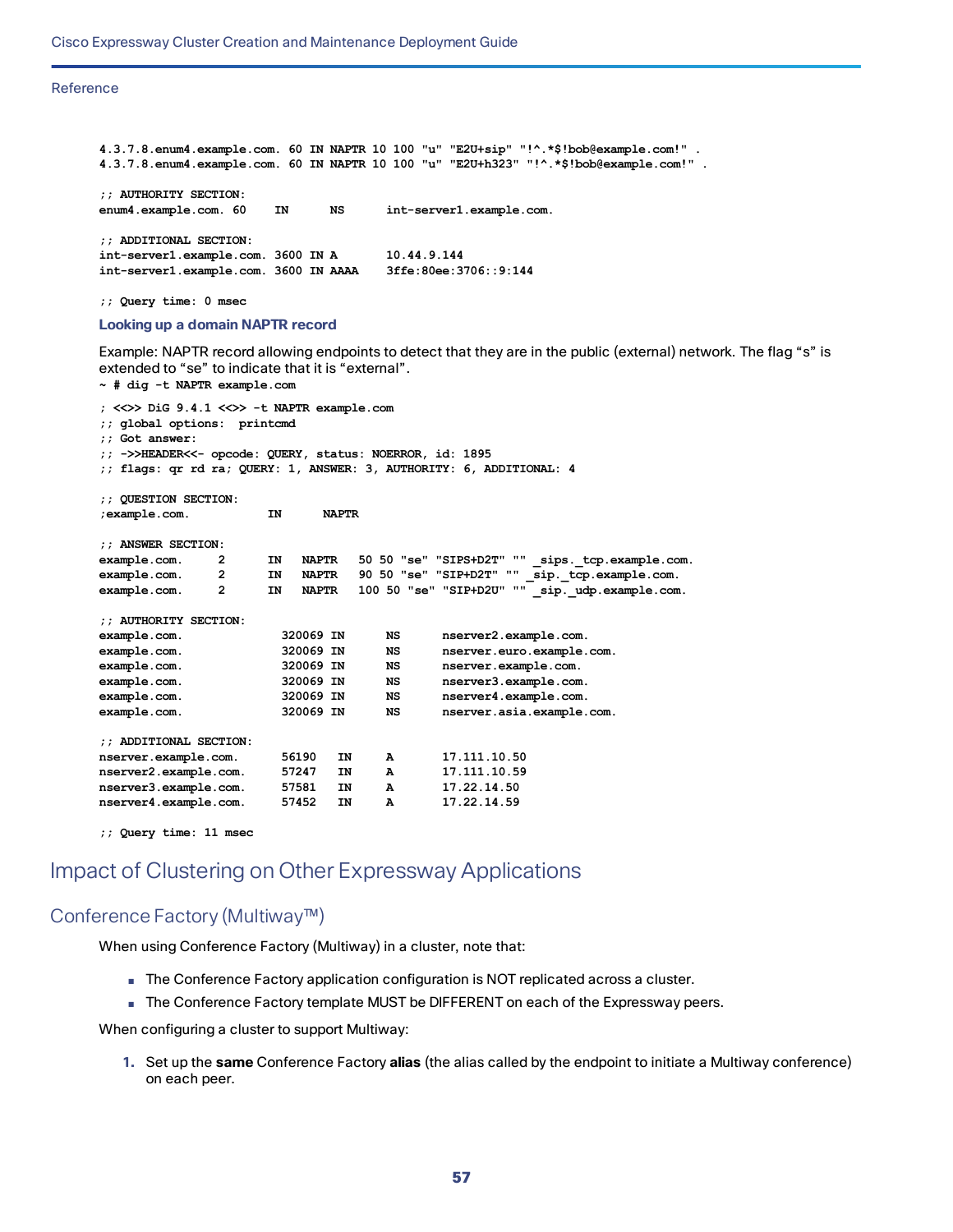**2.** Set up a **different** Conference Factory **template** on each peer (so that each peer generates unique Multiway conference IDs).

For example, if the MCU service prefix for ad hoc conferences is **775** then the primary Expressway may have a template of **775001%%@domain**, peer 2 a template of **775002%%@domain**, and peer 3 a template of **775003%%@domain**. In this way, whichever Expressway serves the conference ID, it cannot serve a conference ID that any other Expressway could have served.

The same applies across a network. If there is more than one Expressway or Expressway cluster that provides Conference Factory functionality in a network, each and every Expressway must provide values in a unique range, so that no two Expressways can serve the same conference ID.

See *Cisco [TelePresence](http://www.cisco.com/en/US/products/ps11337/products_installation_and_configuration_guides_list.html) Multiway Deployment Guide* for more information.

## Microsoft Interoperability

If Microsoft infrastructure is deployed with an Expressway cluster, see *Expressway and Microsoft [Infrastructure](http://www.cisco.com/en/US/products/ps11337/products_installation_and_configuration_guides_list.html) [Deployment](http://www.cisco.com/en/US/products/ps11337/products_installation_and_configuration_guides_list.html) Guide*.